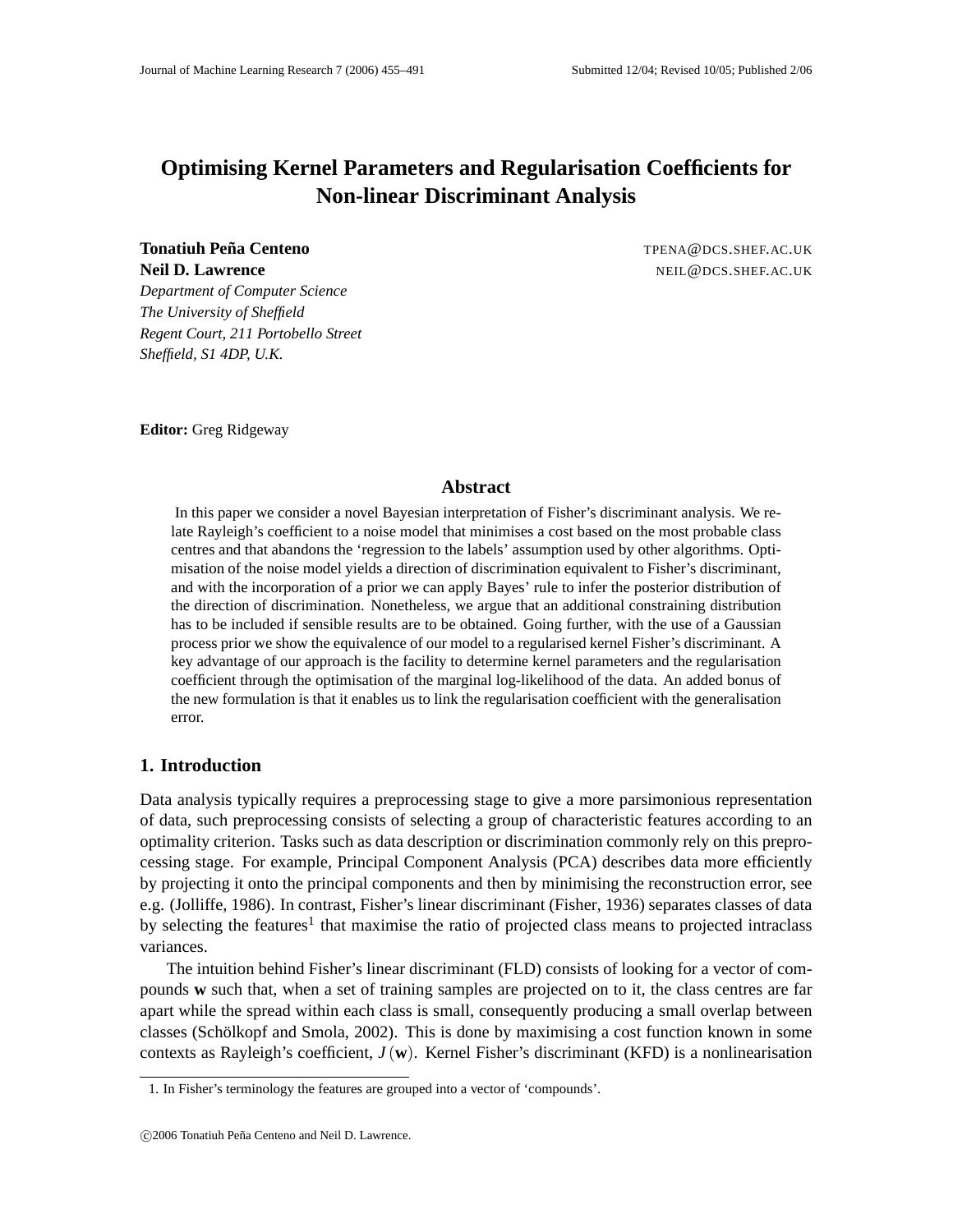that follows the same principle but in a typically high-dimensional feature space  $\mathcal F$ . In this case, the algorithm is reformulated in terms of  $J(\alpha)$ , where  $\alpha$  is the new direction of discrimination. The theory of reproducing kernels in Hilbert spaces (Aronszajn, 1950) gives the relation between vectors **w** and  $\alpha$ , see Section 5.1. In either case, the objective is to determine the most 'plausible' direction according to the statistic *J*.

Mika et al. (1999) demonstrated that KFD can be applied to classification problems with competitive results. KFD shares many of the virtues of other kernel based algorithms: the appealing interpretation of a kernel as a mapping of an input to a high dimensional space and good performance in real life applications, among the most important. However, it also suffers from some of the deficiencies of kernelised algorithms: the solution will typically include a regularisation coefficient to limit model complexity and parameter estimation will rely on some form of cross validation. Unfortunately, there is no principled approach to set the former, while the latter precludes the use of richer models.

In this paper we introduce a novel probabilistic interpretation of Fisher's discriminant. Classical FLD is revised in Section 2 while an alternative noise model is outlined in Section 3. We build on the model in Section 4 by first applying priors over the direction of discrimination to develop a *Bayesian* Fisher discriminant and later we use a Gaussian process prior to reformulate the problem. In Section 5, we compare our model to other approaches. We explore the connections of our model to the expected generalisation error in Section 6. Section 7 details an EM-based algorithm for estimating the parameters of the model (kernel and regularisation coefficients) by optimising the marginal log likelihood. We present the results of our approach by applying it on toy data and by classifying benchmark data sets, in Section 8. Finally we address future directions of our work in Section 9.

#### **2. Fisher's Discriminant Analysis**

As mentioned above, discriminant analysis involves finding a vector of compounds  $\mathbf{w} \in \mathbb{R}^{d \times 1}$  for which class separation will be maximised according to some defined statistic. Considering a set of training data and labels,  $\mathcal{D} = (\mathbf{X}, \mathbf{y}) = \{\mathbf{x}^{(n)}, y^{(n)}\}_{n=1}^N \in \mathbb{R}^{N \times (d+1)}$ , the discriminant reduces the dimensionality of the data through a linear combination, such that a set of single variates  $\{(\mu_1, \sigma_1^2),$  $(\mu_0, \sigma_0^2)$  is produced; where we define  $(\mu_q, \sigma_q^2)$  as the sample mean and variance of each projected group. The hope is that both groups will be distinguished from one another by using this new set. Fisher was the first to conclude that the compounds should be given by maximising the ratio of between to within class variances,

$$
J = \frac{(\mu_1 - \mu_0)^2}{\sigma_1^2 + \sigma_0^2}.
$$
 (1)

We will use the following definitions. A vector of projections is generated by taking the product  $f = Xw \in \mathbb{R}^{N \times 1}$  and the sample means for each class are  $m_q = N_q^{-1} \sum_{n \in N_q} x_q^{(n)}$ , hence the projected mean and variance are given by

$$
\mu_q = N_q^{-1} \mathbf{w}^T \mathbf{m}_q
$$
  
=  $N_q^{-1} \mathbf{f}^T \mathbf{y}_q$ , (2)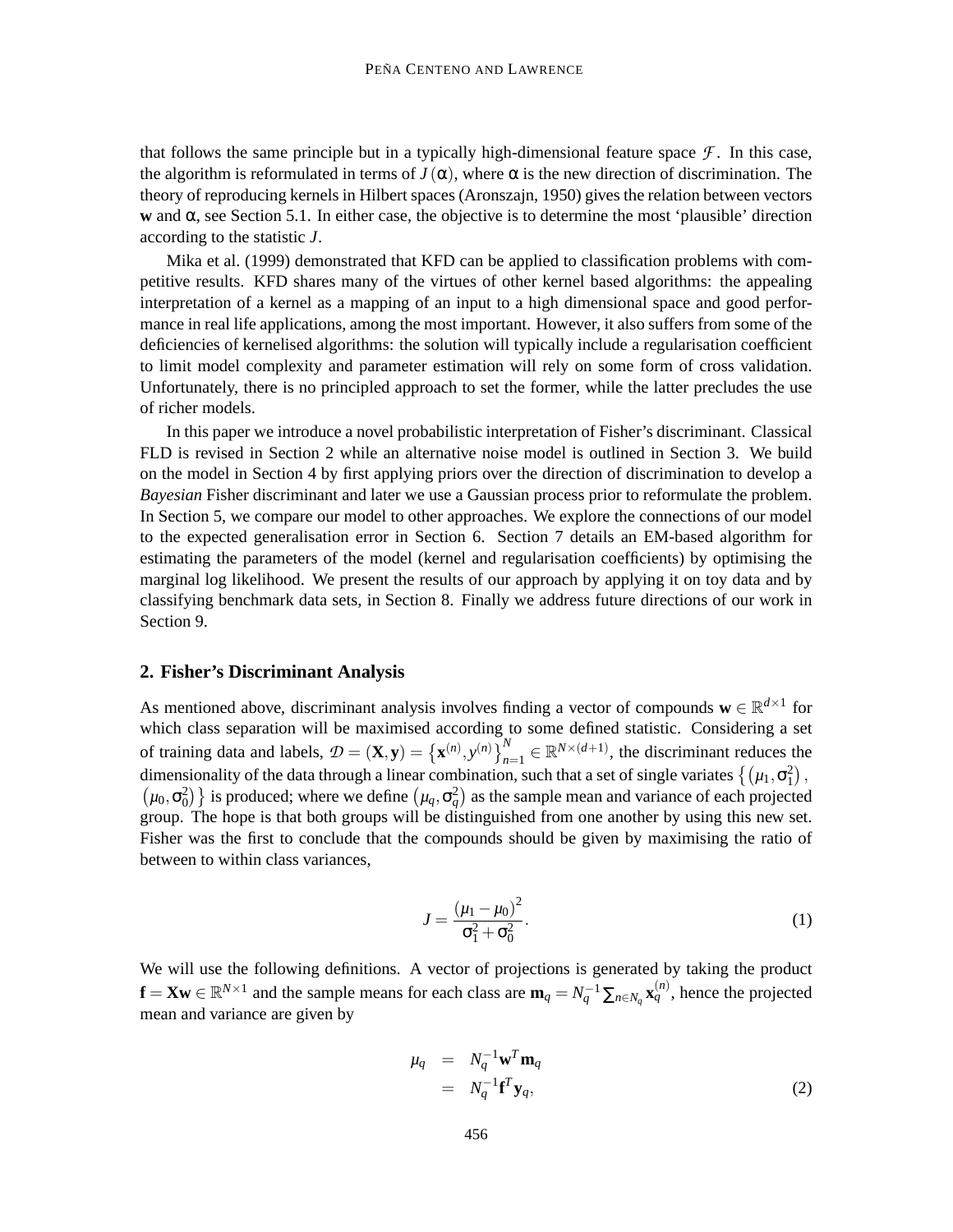and

$$
\sigma_q^2 = \sum_{n \in N_q} \left( \mathbf{w}^T \mathbf{x}_q^{(n)} - \mu_q \right)^2
$$
  
= 
$$
\sum_{n \in N_q} \left( f^{(n)} - \mu_q \right)^2,
$$
 (3)

respectively. Abusing the notation, we have split the training data into two disjoint groups  $(X, y)$  =  $(\mathbf{X}_0, \mathbf{y}_0) \cup (\mathbf{X}_1, \mathbf{y}_1)$ , with  $y_q^{(n)} \in \{0, 1\}$ . The coefficient  $N_q$  is the cardinality of each group,  $q \in \{0, 1\}$ .

Modern texts on pattern recognition and machine learning (Fukunaga, 1990; Duda and Hart, 1973; Bishop, 1995; Ripley, 1996) prefer to make explicit the dependence of this statistic on the vector of compounds. Hence, with some manipulation and the introduction of a couple of matrices we arrive at

$$
J(\mathbf{w}) = \frac{\mathbf{w}^T \Sigma_B \mathbf{w}}{\mathbf{w}^T \Sigma_w \mathbf{w}},
$$
(4)

 $\text{where } Σ_B = (m_1 - m_0) (m_1 - m_0)^T$  and  $Σ_w = Σ_{q∈{0,1}} Σ_{n=1}^{N_q}$  $\int_{n=1}^{N_q} \left( \mathbf{x}_q^{(n)} - \mathbf{m}_q \right) \left( \mathbf{x}_q^{(n)} - \mathbf{m}_q \right)^T$  , are between and within covariance matrices respectively. Matrix  $\Sigma_B$  measures the separation between class means while  $\Sigma_w$  gives an estimation of the spread around them. A solution for this problem consists of taking the derivative of Equation 4 w.r.t. **w** and solving. This leads to a generalised eigenvalue problem of the form  $\Sigma_{w}^{-1}\Sigma_{B}\mathbf{w} = \lambda \mathbf{w}$ , with  $\lambda$  being the eigenvalues. A solution for the discriminant can also be derived from geometric arguments. Given a test point  $x^*$ , the discriminant is a hyperplane  $D(\mathbf{x}^*) = \mathbf{w}^T \mathbf{x}^* + b$ , that outputs a number according to the class membership of the test point, where  $b$  is a bias term. In this context  $w$  is a vector that represents the direction of discrimination. Following this line, the solution  $\mathbf{w} \propto \sum_{w}^{-1} (\mathbf{m}_0 - \mathbf{m}_1)$  is sometimes easier to interpret than the eigenvalue problem.

As it was demonstrated by Mika (2001), a more detailed analysis of FLD allows it to be cast as a quadratic programming problem. In order to do so, we observe that the magnitude of the solution is not relevant, so for example, the numerator of Equation 1 can be fixed to an arbitrary scalar while the denominator is minimised. In other words, the variance of the projections is minimised while the distance between projected means is kept at, say  $d = \mu_0 - \mu_1$ . Rayleigh's statistic can then be written as  $J = d^2/(\sigma_1^2 + \sigma_0^2)$ . The subsequent discussion will make use of this 'average distance' constraint to reformulate the discriminant problem.

#### **3. Probabilistic Interpretation**

We introduce some notation that will be used throughout the rest of the paper. The set of variables  $\mathcal{D} = (\mathbf{X}, \mathbf{y}) \in \mathbb{R}^{N \times (d+1)}$  is observed or instantiated,  $\mathbf{f} \in \mathbb{R}^{N \times 1}$  is a dependent or latent variable and  $\mathbf{t} \in \mathbb{R}^{N \times 1}$  is a vector of targets that have been observed as well. The random variables will follow some probability law and in this model, in particular, we study the relationship between observed and latent variables: the noise model. From Section 2, we know that every observation in  $D$  is projected into a single variate that ideally can take only two values which are the projected class centres, where the variance around the projections tries to be minimised. We define the parameters  $c<sub>0</sub>$  and  $c<sub>1</sub>$  as the true class centres in the projected space. Additionally, we introduce a precision β that corresponds to the variance around the projected data. Because of the nature of the mapping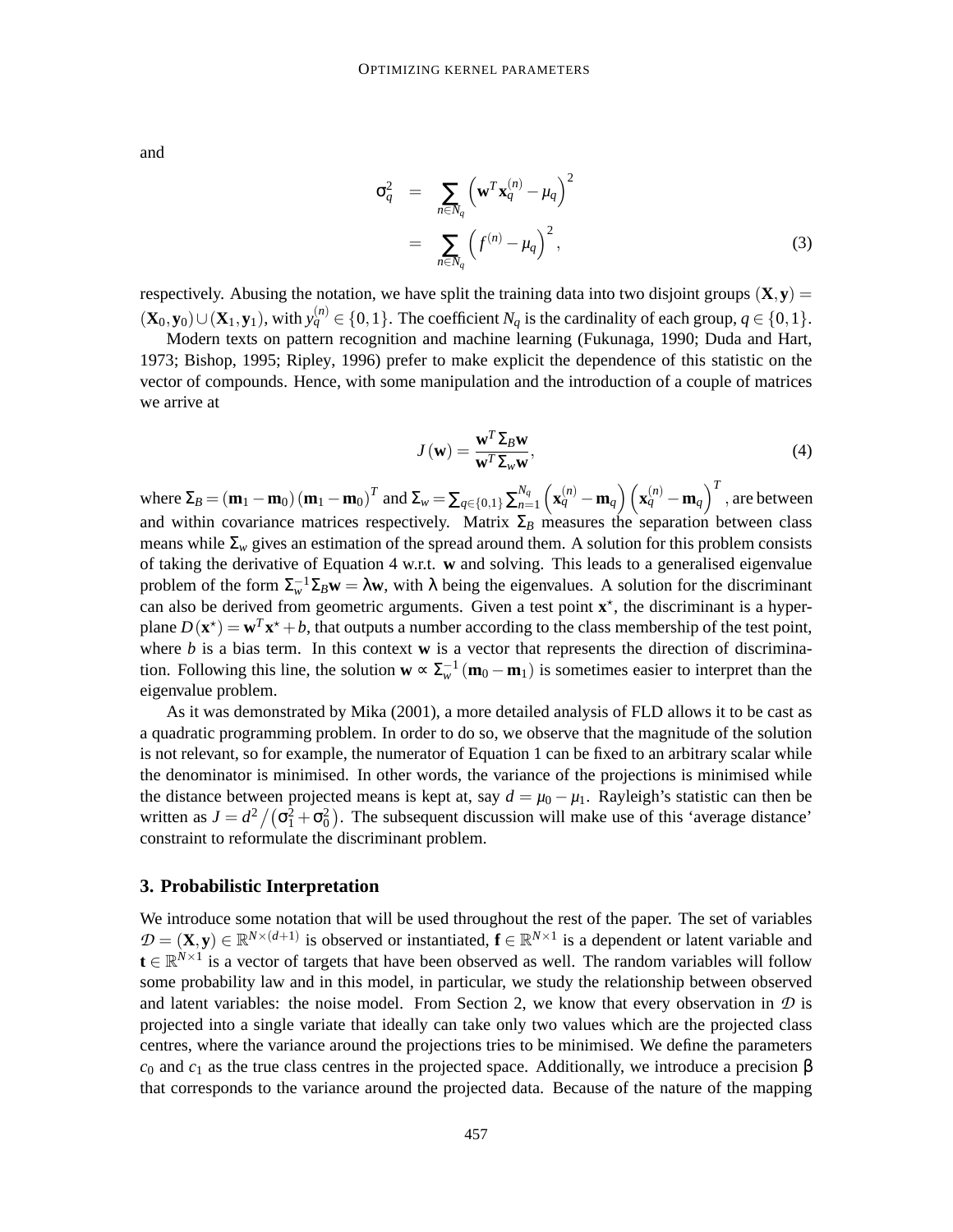process, it is convenient to define some auxiliary variables as well,  $t_1$  is a vector filled with  $c_1$ 's whenever  $y^{(n)} = 1$  and filled with zeros otherwise; **t**<sub>0</sub> is a vector filled with  $c_0$ 's whenever  $y^{(n)} = 0$ and with zeros otherwise. We also take  $y_1 = y$  and  $y_0 = 1 - y$  and denote by  $\hat{v}$  the maximum likelihood estimate of a vector/scalar **v**.

#### **3.1 The Noise Model**

Figure 1 models the causal relationship between the observations  $D$  and the variables **f** and **t**, such that the distribution  $p(\mathbf{f}, \mathbf{t} | \mathcal{D})$  can be decomposed into noise model  $p(\mathbf{t} | \mathbf{y}, \mathbf{f})$  and prior  $p(\mathbf{f} | \mathbf{X})$ , disregarding the parameter β. For the moment, we will ignore the prior and consider only the noise model. In graphical notation every fully shaded circle corresponds to an observed variable and a blank circle indicates a latent variable. We make use as well of partially shaded circles to indicate the binary nature of the discriminant, that is, that targets should only take one of two different values. In Figure 1 the variable  $t_1^{(n)}$  $\binom{n}{1}$  is observed whenever  $y^{(n)} = 1$ ; and  $t_0^{(n)}$  $y_0^{(n)}$ , whenever  $y^{(n)} = 0$ . Both variables  $t_0$  and  $t_1$  are discrete, with each of their elements being given by the class centres  $c_0$  and  $c_1$ , nevertheless, we will make a Gaussian<sup>2</sup> approximation such that every element  $t_q^{(n)} \sim \mathcal{N}(f^{(n)}, \beta^{-1})$ . From this approximation the noise model can be defined as

$$
p(\mathbf{t}|\mathbf{y}, \mathbf{f}, \boldsymbol{\beta}) = \frac{\boldsymbol{\beta}^{\frac{N}{2}}}{(2\pi)^{\frac{N}{2}}} \exp \left\{-\frac{\boldsymbol{\beta}}{2} \sum_{q \in \{0, 1\}} (\mathbf{t}_q - \mathbf{f})^T \operatorname{diag}(\mathbf{y}_q) (\mathbf{t}_q - \mathbf{f})\right\}.
$$
 (5)



Figure 1: The proposed graphical model for discriminant analysis. The graph models the joint distribution over the latent variables **f** and the targets  $\mathbf{t} = \mathbf{t}_0 \cup \mathbf{t}_1$ , which have been decomposed into their two possible types. Disregarding the parameter  $\beta$ , the joint probability is factorised as  $p(\mathbf{f}, \mathbf{t} | \mathcal{D}) =$  $p(\mathbf{t}|\mathbf{y},\mathbf{f}) p(\mathbf{f}|\mathbf{X})$ , where the noise model is given by  $p(\mathbf{t}|\mathbf{y},\mathbf{f})$  and the prior by  $p(\mathbf{f}|\mathbf{X})$ . Note that we express the labels into two different groups  $y_0$  and  $y_1$ . Shaded nodes indicate instantiated variables, blank ones correspond to latent variables and partially shaded  $(t_0$  and  $t_1$ ) nodes are only observed according to the values of the labels (**y**<sup>0</sup> and **y**1, respectively). We assume that every observed target is distributed according to  $t_q^{(n)} \sim \mathcal{K}\left(f^{(n)}, \beta^{-1}\right)$ , where  $\beta$  is the precision parameter.

As it can be observed from both the figure and Equation 5, there is a conditional independence assumption on the observed targets given **y** and **f**; in other words, the noise model can be further

<sup>2.</sup> We use the notation  $\mathcal{N}(\mathbf{x}|\mathbf{m},\Sigma)$  to indicate a multivariate Gaussian distribution over **x** with mean **m** and covariance Σ.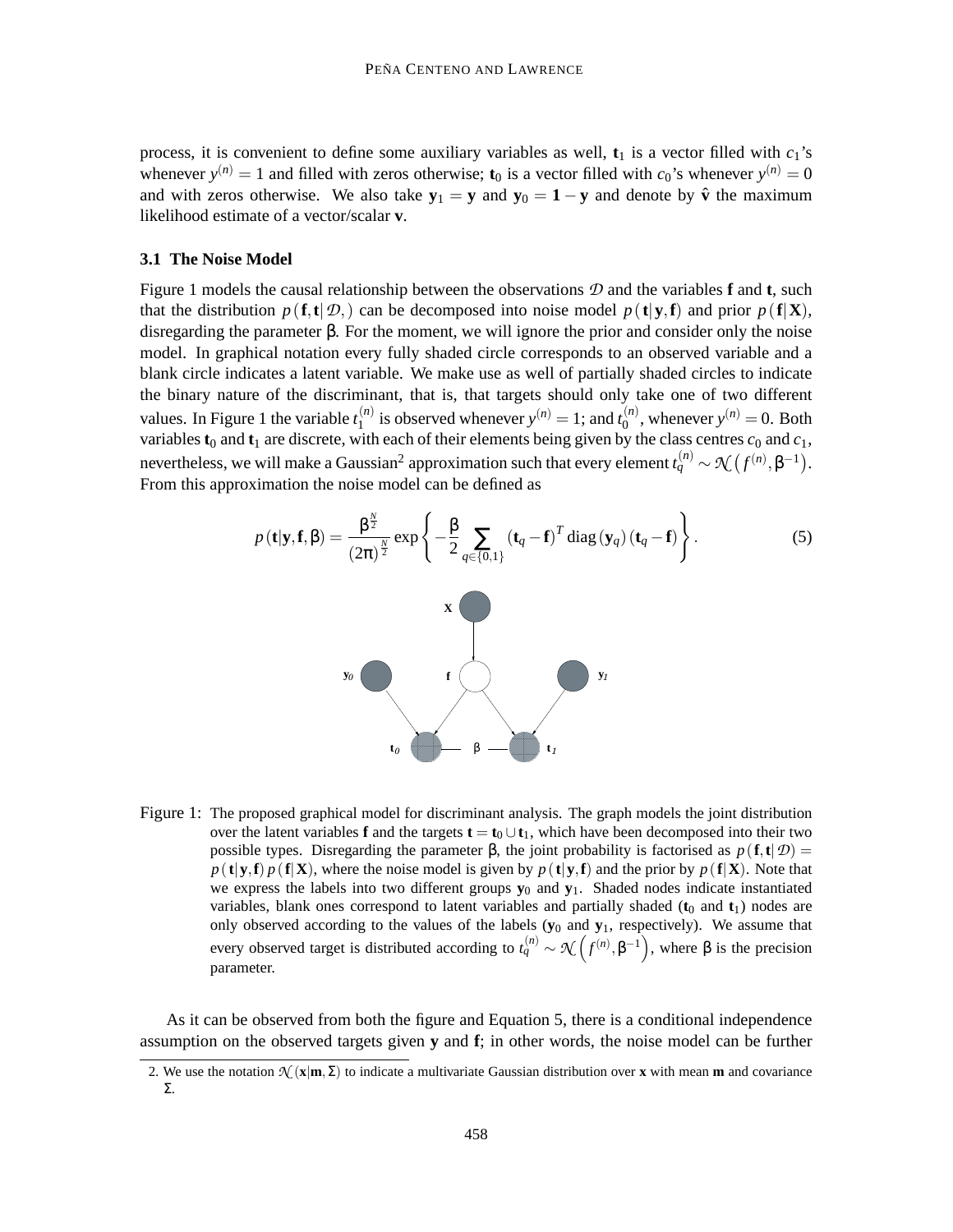decomposed as  $p(\mathbf{t}|\mathbf{y},\mathbf{f}) = p(\mathbf{t}_0|\mathbf{y}_0,\mathbf{f}) p(\mathbf{t}_1|\mathbf{y}_1,\mathbf{f})$ , where we have disregarded the dependence on β.

We can substitute every element  $t_q^{(n)}$  by its class centre  $c_q$  and take the log of (5) to obtain

$$
\mathcal{L}(\mathbf{f}, \beta) = -\frac{\beta}{2} \sum_{n=1}^{N} \left[ y^{(n)} \left( c_1 - f^{(n)} \right)^2 + \left( 1 - y^{(n)} \right) \left( c_0 - f^{(n)} \right)^2 \right] + \mathbf{C}, \tag{6}
$$

where  $C = \frac{N}{2}$  $\frac{N}{2} \log \frac{\beta}{2\pi}$ .

Note that the class centres can be made to coincide with the labels. In such a 'regression to the labels' scheme, FLD can be recovered in a straightforward manner.

#### 3.1.1 MAXIMUM LIKELIHOOD

Parameter estimates can be found by zeroing the gradient of L with respect to each *f* (*n*) and β and solving the resulting expressions for each parameter. This leads to the fixed point equations

$$
\hat{f}^{(n)} = \left(1 - y^{(n)}\right)c_0 + y^{(n)}c_1\tag{7}
$$

and

$$
\hat{\beta} = \frac{N}{\sum_{n=1}^{N} y_n (c_1 - f^{(n)})^2 + \sum_{n=1}^{N} (1 - y_n) (c_0 - f^{(n)})^2}.
$$
\n(8)

However, the values of the class centres  $c_0$  and  $c_1$  are not known, so  $\mathcal L$  can also be maximised w.r.t. them to obtain

$$
\hat{c}_q = \frac{1}{N_q} \sum_{n=1}^{N_q} y_q^{(n)} f^{(n)} \text{ for } q \in \{0, 1\}.
$$
 (9)

The results  $\hat{f}^{(n)}$  and  $\hat{c}_q$  suggest applying an iterative scheme to find the maximum. This can be done by substituting  $\hat{f}^{(n)}$  and  $\hat{c}_q$  on the right hand sides of Equations 9 and 7, respectively, initialising one of the variables to an arbitrary value and updating all of them until convergence.

#### **3.2 Model Equivalence**

We now turn to the connections between Rayleigh's statistic and the proposed noise model. In particular, we want to show that maximum likelihood learning in our framework is equivalent to maximisation of Rayleigh's coefficient. In order to do so, we back substitute the values  $\hat{c}_q$  into  $\hat{L}$ (Equation 6) compute the gradient w.r.t β and solve the resulting expression for β. The substitution of each class centre by their most probable values is indispensable and central to our framework. As a result of this substitution we can create a cost function that reduces the error around the most probable class centres. The solution for β leads to an expression of the form

$$
\hat{\beta} = \frac{N}{\sigma_1^2 + \sigma_0^2},
$$

with  $\sigma_q^2$  defined in Equation 3, for  $q \in \{0,1\}$ , and where we have recognised that Equation 2 is equivalent to Equation 9. The result above is proportional to the constrained version of Rayleigh's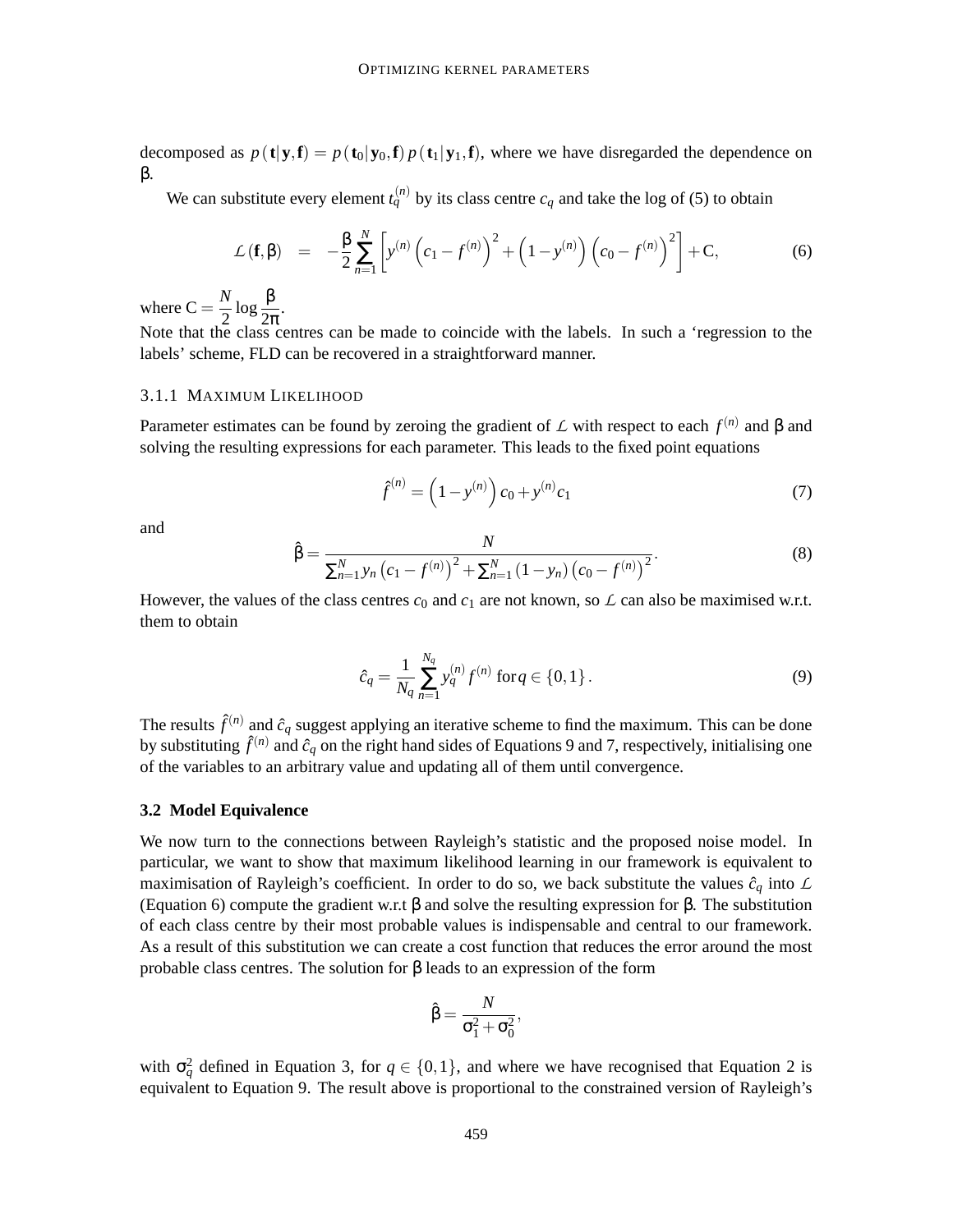quotient mentioned before,  $J = d^2 / (\sigma_1^2 + \sigma_0^2)$ , hence we can write

$$
J(\mathbf{f}) = \frac{d^2 \hat{\beta}}{N}.
$$
 (10)

It is clear that this quantity monotonically increases over the domain  $\mathbb{R}^+$  because  $\hat{\beta}$  can only take positive values. Meanwhile the likelihood, the exponential of Equation 6, expressed in terms of the estimate  $\hat{\beta}$  takes the form

$$
L(\mathbf{f}) = \frac{\hat{\beta}^{N/2}}{(2\pi)^{N/2}} \exp\left\{-\frac{N}{2}\right\},\tag{11}
$$

which is monotonic as well on this estimate.

Therefore, as Equations 10 and 11 are monotonic in  $\hat{B}$ , their maximisation with respect to this parameter must yield equivalent results.

#### **3.3 Parametric Noise Model**

In this section we make two modifications to Equations 5 and 6 in order to parameterise the noise model. First, the vector of targets **t** is replaced by a new vector filled with the estimates  $\hat{c}_q$  such that  $\hat{\mathbf{t}} = \hat{\mathbf{t}}_0 \cup \hat{\mathbf{t}}_1$  is generated. Second, every latent variable is related to the observations via a vector of parameters **w**. In a linear relation this is expressed by the inner product  $f^{(n)} = \mathbf{w}^T \mathbf{x}^{(n)}$ . Therefore after making these changes the log-likelihood becomes

$$
\mathcal{L} = -\frac{\beta}{2} \sum_{n=1}^{N} \left[ y^{(n)} \left( \hat{c}_1 - \mathbf{w}^T \mathbf{x}^{(n)} \right)^2 + \left( 1 - y^{(n)} \right) \left( \hat{c}_0 - \mathbf{w}^T \mathbf{x}^{(n)} \right)^2 \right] + \mathbf{C}.
$$
 (12)

Thus a new probabilistic model is obtained, which is depicted in Figure 2.



Figure 2: Partially modified graphical model for discriminant analysis. In comparison with Figure 1, the latent variable **f** has been replaced by a vector of parameters **w**. Ignoring the parameter β, the graph factorises the joint distribution  $p(\hat{\mathbf{t}}, \mathbf{w} | \mathcal{D})$  with the product  $p(\hat{\mathbf{t}} | \mathcal{D}, \mathbf{w}) \times p(\mathbf{w})$ , where  $\mathcal{D} = (\mathbf{X}, \mathbf{y})$ is the training data;  $\hat{\mathbf{t}} = \hat{\mathbf{t}}_1 \cup \hat{\mathbf{t}}_0$ , the modified targets and  $\mathbf{y}_0$  and  $\mathbf{y}_1$  are the class labels. The log of the noise model  $p(\hat{\mathbf{t}} | \mathcal{D}, \mathbf{w})$  is expressed in Equation 12 while the prior  $p(\mathbf{w})$  is specified in Section 4.

Furthermore, we look not only to parameterise the latent variables, but the class centres as well. Equation 9 can be used to this purpose, substituting every  $f^{(n)}$  in it with their parametric versions  $\mathbf{w}^T \mathbf{x}^{(n)}$  leads to  $\hat{c}_q = \frac{1}{N}$  $\frac{1}{N_q} \sum_{n=1}^{N_q}$  $\int_{n=1}^{N_q} y_q^{(n)} \mathbf{w}^T \mathbf{x}^{(n)}$ . The vector of parameters can be pulled out of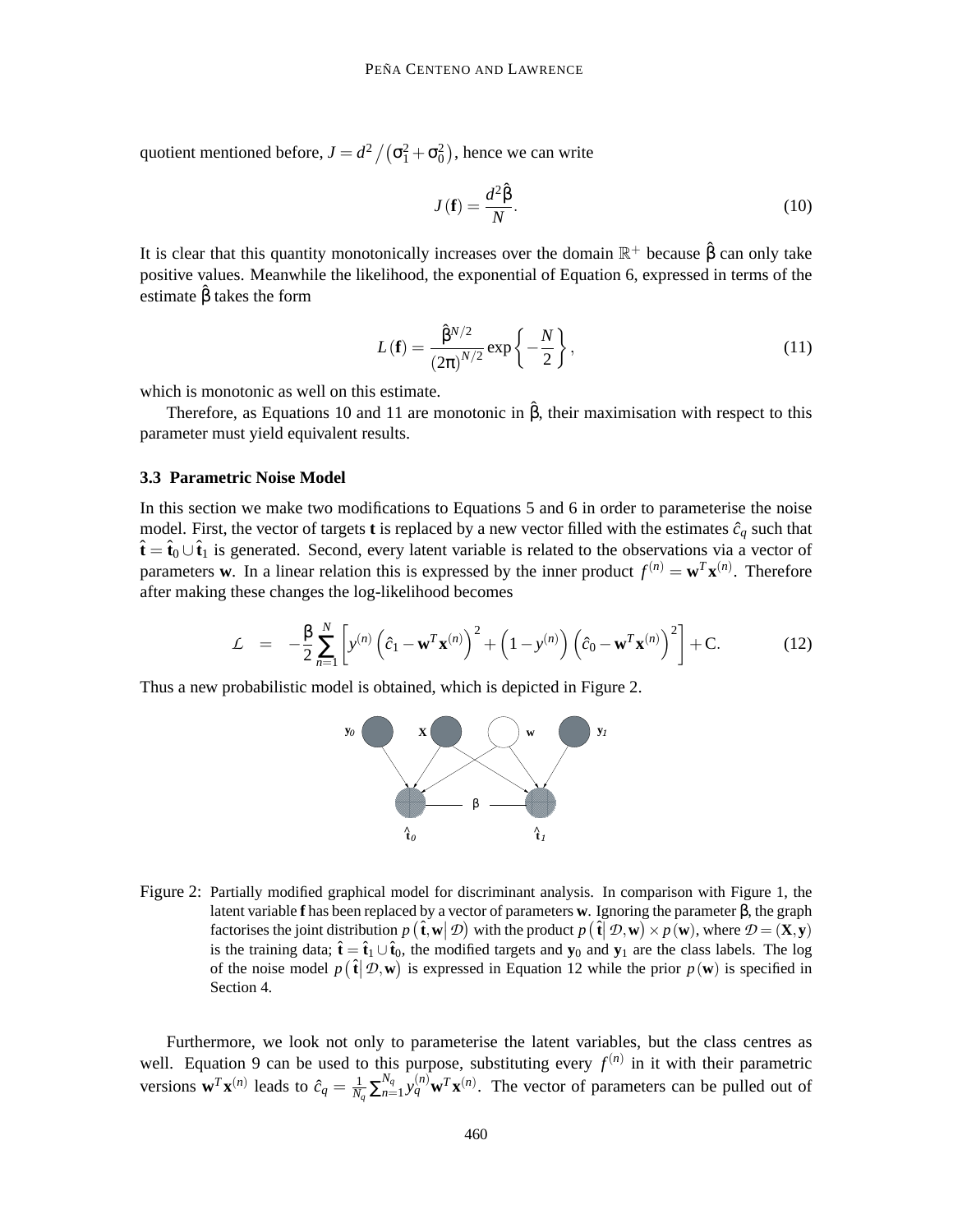the summation and leave a quantity that we recognise to be the sample mean for class *q*, which we express as  $\mathbf{m}_q$ . Hence we can write  $\hat{c}_q = \mathbf{w}^T \mathbf{m}_q$ . Therefore the log of the new noise model can be expressed as

$$
\mathcal{L} = -\frac{\beta}{2} \sum_{n=1}^{N} \left[ y^{(n)} \left( \mathbf{w}^T \mathbf{m}_1 - \mathbf{w}^T \mathbf{x}^{(n)} \right)^2 + \left( 1 - y^{(n)} \right) \left( \mathbf{w}^T \mathbf{m}_0 - \mathbf{w}^T \mathbf{x}^{(n)} \right)^2 \right] + \mathbf{C}.
$$
 (13)

As it will be seen in Section 5, most models make the assumption that class centres and class labels coincide, that is  $c_q = y_q$ ; including the least squares support vector machine of Suykens and Vandewalle (1999). However this approach is suboptimal because there is no guarantee that class centres should map perfectly with the labels. Instead of following this 'regression to the labels' assumption, we have preferred to make use of the maximum likelihood estimates of the class centres. As we saw above, by taking this step, the class centres can be parameterised as well.

#### 3.3.1 MAXIMUM LIKELIHOOD

Maximisation of this new form of  $\mathcal L$  (Equation 13) has to be carried out in a slightly different way to the one presented in Section 3.1.1. Previously, the class centres were parameters which we knew beforehand were separated by some given distance. However, their parameterisation implies that the separation constraint must be considered explicitly. We therefore introduce a Lagrange multiplier to force the projected class centres to lie at a distance *d*, leading to the following function

$$
\Lambda(\mathbf{w},\lambda) =
$$
  
- $\frac{\beta}{2} \sum_{n=1}^{N} \left[ y^{(n)} \left( \mathbf{w}^{T} \mathbf{m}_{1} - \mathbf{w}^{T} \mathbf{x}^{(n)} \right)^{2} + \left( 1 - y^{(n)} \right) \left( \mathbf{w}^{T} \mathbf{m}_{0} - \mathbf{w}^{T} \mathbf{x}^{(n)} \right)^{2} \right] + \lambda \left[ \mathbf{w}^{T} \left( \mathbf{m}_{0} - \mathbf{m}_{1} \right) - d \right] + C.$ 

A solution for this constrained optimisation problem is given by

$$
\hat{\mathbf{w}} = \frac{\lambda}{\beta} \Sigma_{\scriptscriptstyle{W}}^{-1} \left( \mathbf{m}_0 - \mathbf{m}_1 \right),
$$

with

$$
\lambda = d\beta \left[ \left( \mathbf{m}_0 - \mathbf{m}_1 \right)^T \Sigma_{w}^{-1} \left( \mathbf{m}_0 - \mathbf{m}_1 \right) \right]^{-1}.
$$

Therefore, by letting  $\Delta m = m_0 - m_1$ , we can express the solution as

$$
\hat{\mathbf{w}} = \frac{d\Sigma_{w}^{-1} \Delta \mathbf{m}}{\Delta \mathbf{m}^{T} \Sigma_{w}^{-1} \Delta \mathbf{m}},\tag{14}
$$

which is equivalent to that produced by FLD up to a constant of proportionality (see Section 2).

This completes the discussion of an alternative noise model for FLD. The new probabilistic formulation is based on a noise model that reduces the error around the class centres, instead of the class labels. Furthermore, we were interested on parameterising not only the latent variables in the model but also the centres themselves. Through the introduction of a Lagrange multiplier we saw that a constrained maximisation of the new likelihood was equivalent to standard FLD.

In this section we made use only of one part of the graphical models presented in Figures 1 and 2. In the next section we complete the analysis by including the prior distributions that were left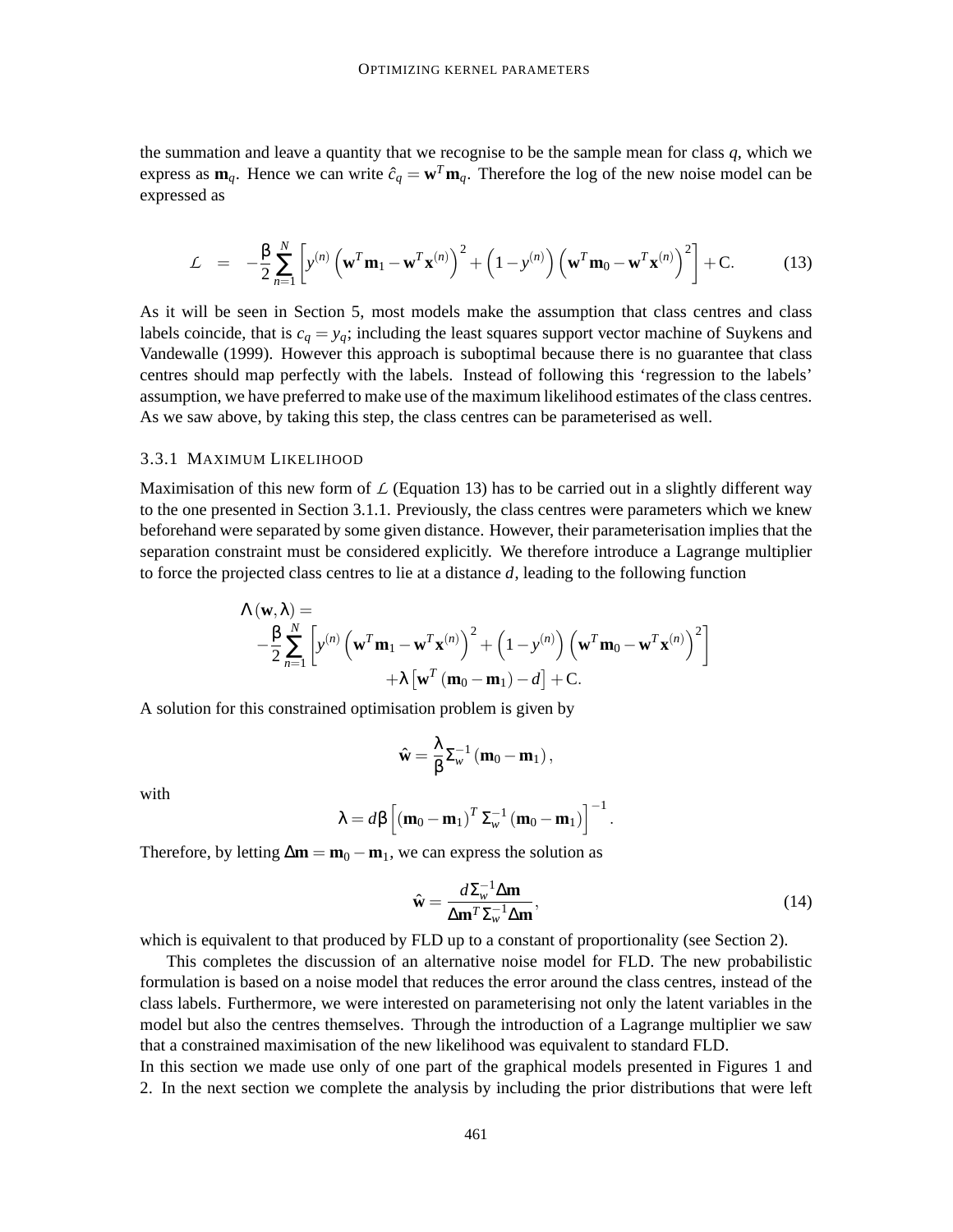unattended. First we complete the study of Figure 2 by incorporating a prior over the parameters,  $p(\mathbf{w})$ , and later study the model of Figure 1 under the assumption that the prior,  $p(\mathbf{f}|\mathbf{X})$ , is a Gaussian process.

## **4. Bayesian Formulation**

One of the aims of discriminant analysis is to determine the group membership of an input  $x^*$  outside the training set. From a probabilistic perspective this process is only possible if a noise model and a prior distribution have been identified. Then the posterior over the parameters  $p(\mathbf{w}|\mathcal{D})$  can be found as well as the corresponding predictive distribution. The posterior distribution is important because it summarises the knowledge gained after having observed the training set. The application of a Bayesian probabilistic approach offers some intrinsic advantages over other methods, for example the ability to compute 'error bars' and, in the context of our model, the possibility to introduce Gaussian process priors in a natural way.

This section will show that the introduction of a separable Gaussian prior over **w** leads to a posterior distribution that is not enough to recover FLD's solution. Later on, it will be argued that an additional step is required to ensure the equivalence is achieved. This additional step will also include the distance constraint previously implemented through a Lagrange multiplier.

#### **4.1 Weight Space Formulation**

So far we have found a maximum likelihood estimate of the parameters' vector (see Equation 14). Now what we seek is a distribution over this vector which is obtained by combining the noise model with a prior distribution through Bayes' rule,

$$
p(\mathbf{w}|\hat{\mathbf{t}},\mathcal{D})=\frac{p(\hat{\mathbf{t}}|\mathcal{D},\mathbf{w})p(\mathbf{w})}{p(\hat{\mathbf{t}}|\mathcal{D})},
$$

where we have used  $D$  to indicate the training set  $(\mathbf{X}, \mathbf{y})$  and have omitted the dependence on  $\beta$ .

A common choice of prior is a separable Gaussian,  $p(\mathbf{w}) = \mathcal{N}(\mathbf{w}|\mathbf{0}, \mathbf{A}^{-1})$ , whith zero mean and diagonal covariance  $A^{-1}$ . The combination of this prior with the parametric noise model of Equation 13 gives a posterior of the form

$$
p(\mathbf{w}|\hat{\mathbf{t}}, \mathcal{D}) \propto \exp\left\{-\frac{\beta}{2} \sum_{n=1}^{N} \left[ y^{(n)} \left( \mathbf{w}^{T} \mathbf{m}_{1} - \mathbf{w}^{T} \mathbf{x}^{(n)} \right)^{2} + \dots \right. \left. (1 - y^{(n)}) \left( \mathbf{w}^{T} \mathbf{m}_{0} - \mathbf{w}^{T} \mathbf{x}^{(n)} \right)^{2} \right] - \frac{1}{2} \mathbf{w}^{T} A \mathbf{w} \right\}.
$$
 (15)

In order to obtain a complete expression for  $p(\mathbf{w}|\mathcal{D})$  it is necessary to define the normalisation constant. As the expression is quadratic in **w** we know the posterior distribution will be Gaussian. However, it is still necessary to specify the mean and covariance of the distribution. In order to do so, Bayesian methods take advantage of an important property of Gaussians: if two sets of variables are Gaussian, like  $\hat{\bf t}$  and  ${\bf w}$ , then the conditional distribution of one set conditioned on the other is Gaussian as well. On the RHS of (15), we look to condition variable **w** on  $\hat{\mathbf{t}}$ . The process simply consists of considering the variable  $\hat{\bf{t}}$  as being given and on grouping terms in **w**. This leads to a Gaussian posterior of the form

$$
p(\mathbf{w}|\mathcal{D}) = \mathcal{N}(\mathbf{w}|\mathbf{0}, \mathbf{B}^{-1}),
$$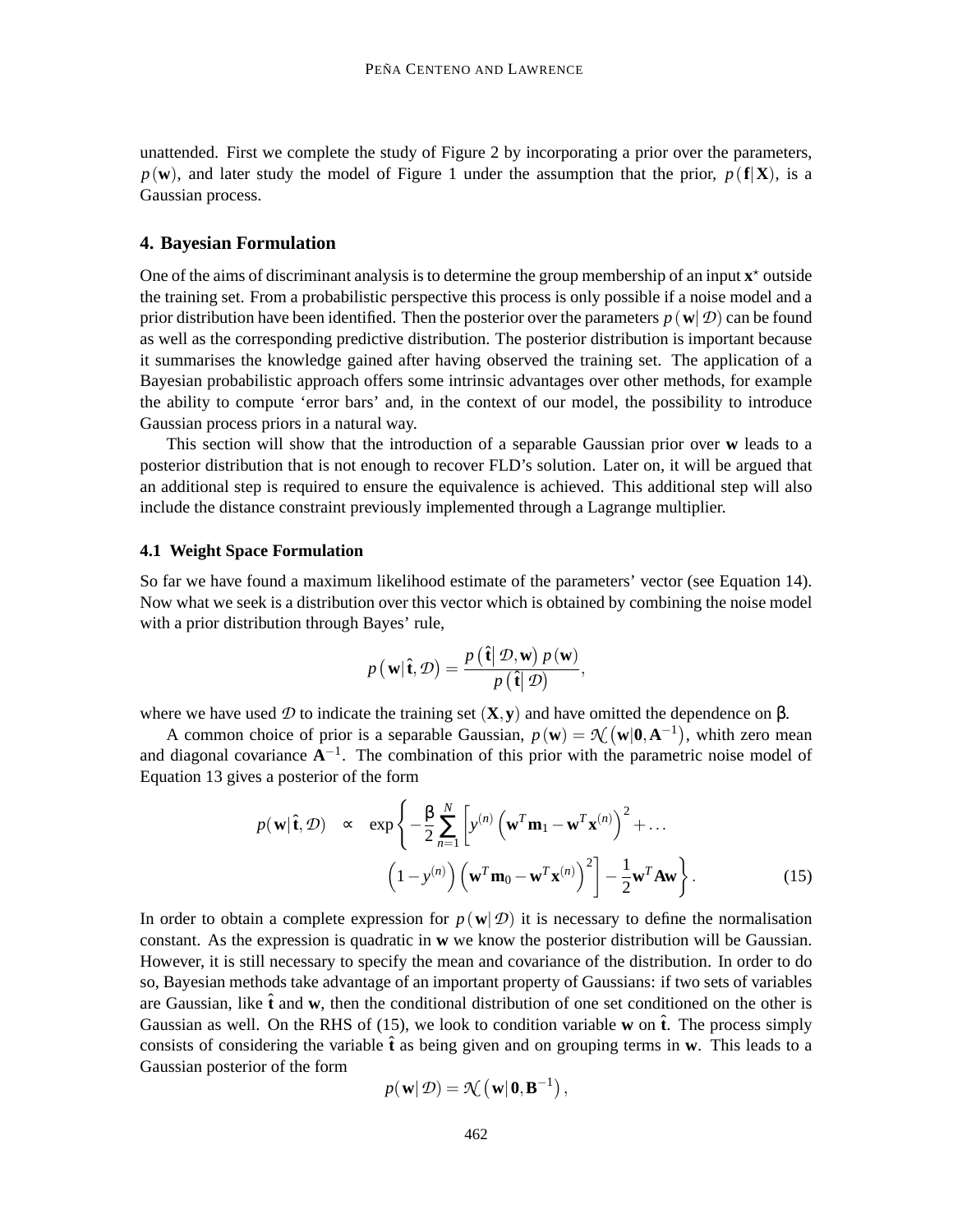with **zero** mean and covariance matrix  $\mathbf{B} = \beta \mathbf{X}^T \mathbf{L} \mathbf{X} + \mathbf{A}$ , where

$$
\mathbf{L} = \mathbf{I} - N_1^{-1} \mathbf{y}_1 \mathbf{y}_1^T - N_0^{-1} \mathbf{y}_0 \mathbf{y}_0^T.
$$
 (16)

The posterior obtained is not equivalent to FLD because the mean of **w** is zero. In consequence, the posterior mean projection of any  $x^*$  will collapse to the origin. Nonetheless, this formulation yields a consistent result if we consider that standard discriminant analysis exhibits a sign symmetry for the vector **w**, hence the average is zero. What our new model is missing is the incorporation of the distance constraint. In Section 3.3.1, knowledge about the variable *d* was incorporated to the noise model in the form of a Lagrange multiplier. We look to do the same again but in a Bayesian approach this requires that we deal with every variable in terms of probability distributions.

We propose to use the posterior  $p(\mathbf{w}|\mathcal{D})$  as the prior for a new model that is depicted in Figure 3. In the new formulation, *d* is considered an extra random variable that has been observed and that depends on the distribution over  $\mathbf{w}|\mathcal{D}$ . From the figure we can deduce that the joint factorises as  $p(d, \mathbf{w}|\mathcal{D}, \gamma) = p(d|\mathcal{D}, \mathbf{w}, \gamma) p(\mathbf{w}|\mathcal{D})$ , with γ being a positive parameter. Note that this time we have made  $\mathcal{D} = (\hat{\mathbf{t}}, \mathbf{X}, \mathbf{y})$ .



Figure 3: Graphical model to constrain the projected distance *d*. The graph specifies the distribution  $p(d, \mathbf{w}|\mathcal{D}, \gamma)$  which is composed by the distributions  $p(\mathbf{w}|\mathcal{D})$  and  $p(d|\mathcal{D}, \mathbf{w}, \gamma)$ . The former is the posterior over the direction of discrimination, described in Section 4.1, and the latter is the constraining distribution, defined in Equation 17.

One of our main concerns is to keep the model tractable at all stages, but we are also interested in having a realistic representation of the discriminant. In order to guarantee both conditions we assume *d* is Gaussian with infinite precision γ,

$$
p(d|\mathcal{D}, \mathbf{w}, \gamma) = \lim_{\gamma \to \infty} \frac{\gamma^{\frac{1}{2}}}{\sqrt{2\pi}} \exp\left(-\frac{\gamma}{2} \left(d - \mathbf{w}^T \Delta \mathbf{m}\right)^2\right).
$$
 (17)

We can see that this distribution introduces the same effect as the Lagrangian of Section 3.3.1 by placing all its mass at the point  $d = \mu_0 - \mu_1$  when the limit  $\gamma \rightarrow \infty$  is taken.

The process to determine a posterior  $p(\mathbf{w}|\mathcal{D},d)$  is based on combining  $p(\mathbf{w}|\mathcal{D})$  with  $p(d|\mathcal{D},\mathbf{w},\gamma)$ and then conditioning **w** on *d*. However, a final step needs to be added to work out the limit to eliminate the dependence over  $\gamma$ . As a partial result, the conditional distribution  $p(\mathbf{w}|\mathcal{D}, d, \gamma)$  will be  $\mathcal{N}$  (**w**|**w**,  $\Sigma$ ) with mean

$$
\bar{\mathbf{w}}=\underset{\gamma\rightarrow\infty}{\lim}\gamma d\Sigma\Delta\mathbf{m},
$$

and covariance

$$
\Sigma = \lim_{\gamma \to \infty} \left( \mathbf{B} + \gamma \Delta \mathbf{m} \Delta \mathbf{m}^T \right)^{-1}.
$$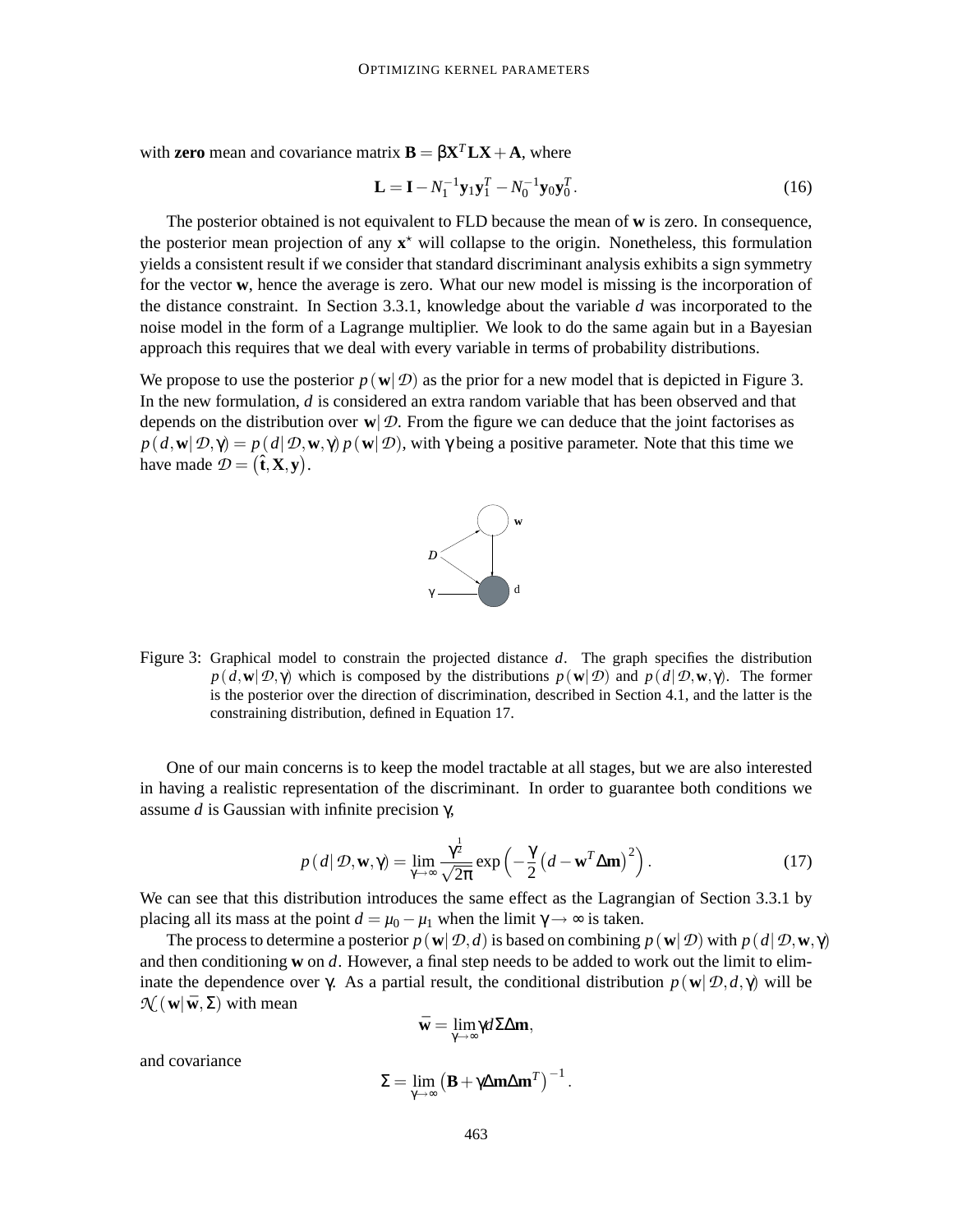With some algebraic manipulations and the application of the Morrison-Woodbury formula (Golub and Van Loan, 1996) we can arrive to the desired result. See Appendix A for the detailed derivation. After taking the limit, the resulting distribution will be a Gaussian

$$
p(\mathbf{w}|\mathcal{D},d) = \mathcal{N}(\mathbf{w}|\bar{\mathbf{w}},\Sigma)
$$

with parameters

$$
\bar{\mathbf{w}} = \frac{d\mathbf{B}^{-1}\Delta\mathbf{m}}{\Delta\mathbf{m}^T\mathbf{B}^{-1}\Delta\mathbf{m}}
$$

and

$$
\Sigma = \mathbf{B}^{-1} - \frac{\mathbf{B}^{-1} \Delta \mathbf{m} \Delta \mathbf{m}^T \mathbf{B}^{-1}}{\Delta \mathbf{m}^T \mathbf{B}^{-1} \Delta \mathbf{m}}.
$$

Noticing that  $\mathbf{B} = \beta \mathbf{X}^T \mathbf{L} \mathbf{X} + \mathbf{A}$ , the mean of the new posterior coincides with the maximum likelihood solution of Section 3.3 when an improper prior is used (i.e.  $\mathbf{A} = \lim_{\alpha \to \infty} \alpha \mathbf{I}$ ). Note that the matrix  $\Sigma$  is positive semidefinite and therefore not invertible, this is a consequence of the fact that any vector **w** which does not satisfy the constraint imposed by the distribution  $p(d|\mathcal{D}, \mathbf{w}, \gamma)$  has a posterior probability of zero. Nevertheless, variances associated with the posterior projections can still be computed by applying

$$
\text{var}\left(\mathbf{w}^T\mathbf{x}\right) = \mathbf{x}^T\mathbf{B}^{-1}\mathbf{x} - \frac{\mathbf{x}^T\mathbf{B}^{-1}\Delta\mathbf{m}\Delta\mathbf{m}^T\mathbf{B}^{-1}\mathbf{x}}{\Delta\mathbf{m}^T\mathbf{B}^{-1}\Delta\mathbf{m}},
$$

which will be zero if the point **x** is on the direction of ∆**m**.

The Bayesian approach we have outlined leads to a posterior distribution over the direction of discrimination which can be used to compute expected outputs and their associated variances for any given input **x**. However, the limitation imposed by applying a linear model is a strong one. There is an extensive amount of literature explaining why linear models are not always convenient. A common solution is to use a set of nonlinear basis functions  $\phi$  such that the new function is linear in the parameters but nonlinear in the input space  $f = \mathbf{w}^T \phi(\mathbf{x})$ , see for example (Ruppert et al., 2003) and (Bishop, 1995). However the problem is shifted to that of specifying which and what number of basis functions to use. In the next section we shall consider the alternative approach of placing a prior directly over the vector of projections **f**, such that we will be working with a possibly infinite amount of basis functions. This approach will lead to a regularised version of kernel Fisher's discriminant and ultimately to an alternative strategy to select model parameters.

#### **4.2 Gaussian Process Formulation**

The choice of a Gaussian probability measure over functions has been justified by the study of the limiting prior distribution in the neural network case when the number of hidden units 'reaches' infinity, (Neal, 1996). A Gaussian process (GP) is a type of stochastic process that is defined by a mean and a covariance function. By stochastic process we understand that a countable infinite set of observations  $\{f_1, \ldots, f_N\}$  has been sampled from a common probability distribution.

In GP's (O'Hagan, 1978) a prior is placed directly over the latent variables such that a posterior distribution over them can be inferred. Although there are many GP's with an equivalent 'weight space' prior, there exists a large class of them for which no finite dimensional expansion exists. In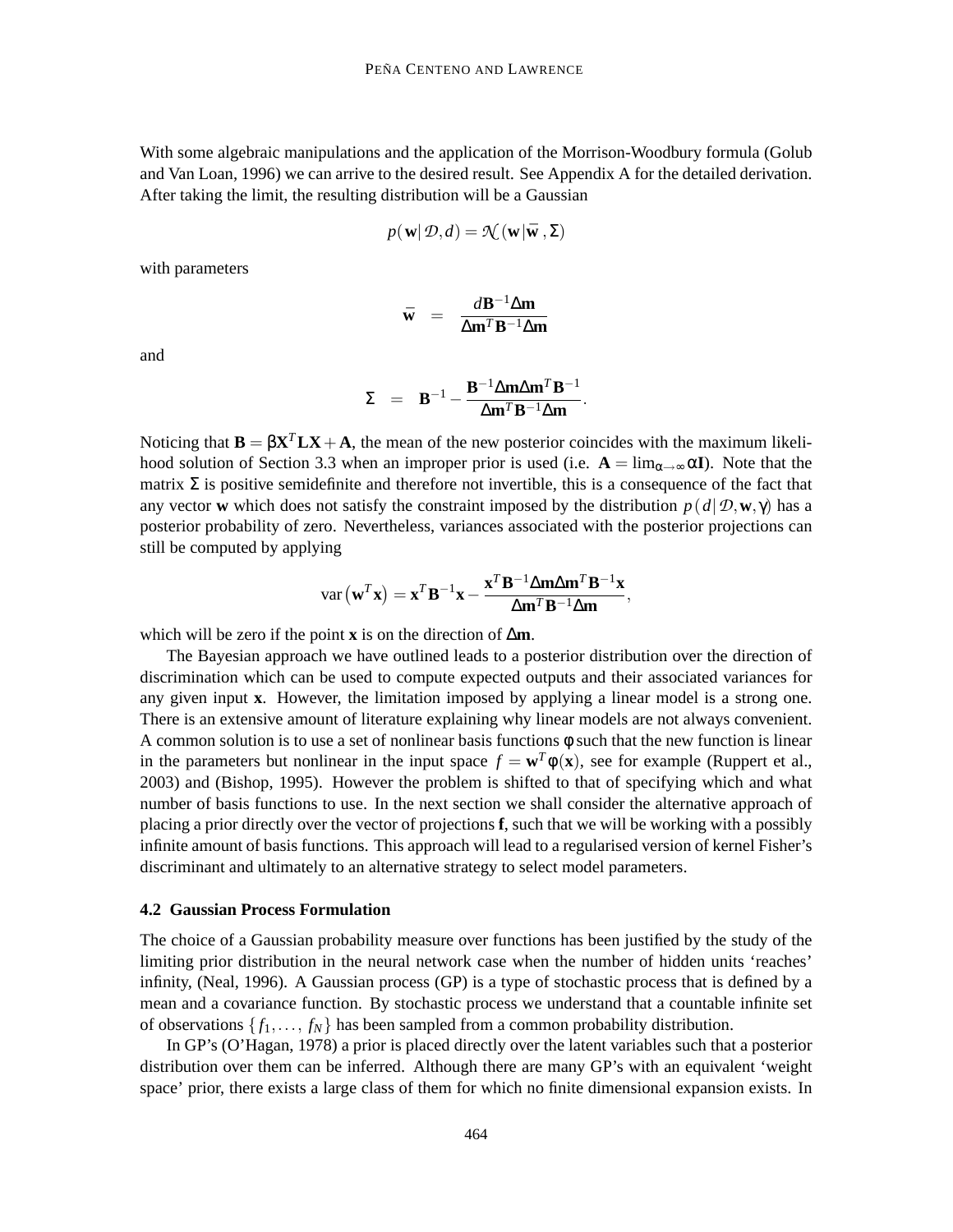this regard, a covariance function (or kernel) measures *a priori* the expected correlation between any two pair of points  $\mathbf{x}^{(n)}$  and  $\mathbf{x}^{(m)}$  in the training set. For example, in a function parameterised as

$$
f^{(n)} = \mathbf{w}^T \phi\left(\mathbf{x}^{(n)}\right),
$$

with a prior over **w** specified by a spherical Gaussian with zero mean,  $p(\mathbf{w}) = \mathcal{N}(\mathbf{w}|\mathbf{0}, \alpha^{-1}\mathbf{I})$ , the implied correlation between two points is

$$
E\left[f^{(n)},f^{(m)}\right|\mathbf{w}\right]=\alpha^{-1}\phi\left(\mathbf{x}^{(n)}\right)^T\phi\left(\mathbf{x}^{(m)}\right).
$$

In other words, provided that the product is positive and symmetric, the correlation between the two points will lead to a Mercer kernel; see (Schölkopf and Smola, 2002). However, under these circumstances it no longer makes sense to talk about a prior over the vector **w**, but rather a prior over instantiations of the functions is considered.

## 4.2.1 PREDICTION OVER A TEST POINT

In order to adopt GP's we need to go back to the formulation of the discriminant presented in Figure 1. In this figure the graph models the joint distribution  $p(f, t | \mathcal{D})$  with the product of noise model  $p(\mathbf{t}|\mathbf{y},\mathbf{f})$  and prior  $p(\mathbf{f}|\mathbf{X})$ . In this section we need to make two assumptions before doing any kind of prediction. First of all, the joint distribution over every instance *f* belonging to the training set or not will be a multivariate Gaussian, that is a GP. Secondly, we will continue to work with the maximum likelihood estimates of the class centres, which were denoted  $\hat{c}_q$ . In other words, if we use Equation 9 to form a vector  $\hat{\mathbf{t}}$  and substitute it into Equation 5 we will obtain the distribution  $p(\hat{\mathbf{t}}|\mathbf{y},\mathbf{f}).$ 

Following the steps of the previous section, we could work out the posterior distribution  $p(\mathbf{f}|\hat{\mathbf{t}},\mathcal{D})$ . However, this is not what we are looking for because what we truly want is to make predictions out of new test data. Therefore, what we seek ultimately is the distribution  $p(f^*|\mathcal{D}, d)$ , where the distance variable *d* has been included. In order to do so, first we propose to compute the joint distribution  $p(\hat{\mathbf{t}}, d, \mathbf{f}_+ | \mathbf{y}, \gamma)$ , where the variable  $\mathbf{f}_+$  is given by an extended vector of the form  $\mathbf{f}_+ = [\mathbf{f}^T, f^*]^T$ , with  $f^*$  being a point outside the training set. Second, the distribution  $p(f^*|\mathcal{D}, d)$  can be found from  $p(\hat{\mathbf{t}}, d, \mathbf{f}_{+} | \mathbf{y}, \gamma)$  by marginalising out the variables **f** and conditioning the resulting distribution on the variables  $\hat{\mathbf{t}}$  and *d*. Lastly, the dependence on the parameter  $\gamma$  can be eliminated by taking the limit  $\gamma \rightarrow \infty$ .

This process is facilitated if the joint distribution is factorised into well known factors. For example,  $p(\hat{\mathbf{t}}, d, \mathbf{f}_+ | \mathbf{y}, \gamma)$ , can be given by the product of noise model,  $p(\hat{\mathbf{t}} | \mathbf{y}, \mathbf{f})$ ; Gaussian process prior  $p(\mathbf{f}_{+})$ ; and constraining distribution  $p(d|\mathbf{y}, \mathbf{f}, \gamma)$ . Firstly, the modified noise model is defined in terms of **f** by applying the values of  $\hat{c}_q$  and rearranging, (see Appendix B). The result is

$$
p(\hat{\mathbf{t}}|\mathbf{y}, \mathbf{f}) \sim \exp\left(-\frac{\beta}{2}\mathbf{f}^T \mathbf{L} \mathbf{f}\right),\tag{18}
$$

with  $\bf{L}$  defined in Equation 16. Secondly, let the augmented vector  $\bf{f}_{+}$  be correlated with a covariance matrix  $\mathbf{K}_{+} \in \mathbb{R}^{(n+1)\times(n+1)}$ , then the prior is a GP of the form

$$
p(\mathbf{f}_{+}) \propto \exp\left(-\frac{1}{2}\mathbf{f}_{+}^{T}\mathbf{K}_{+}^{-1}\mathbf{f}_{+}\right).
$$
 (19)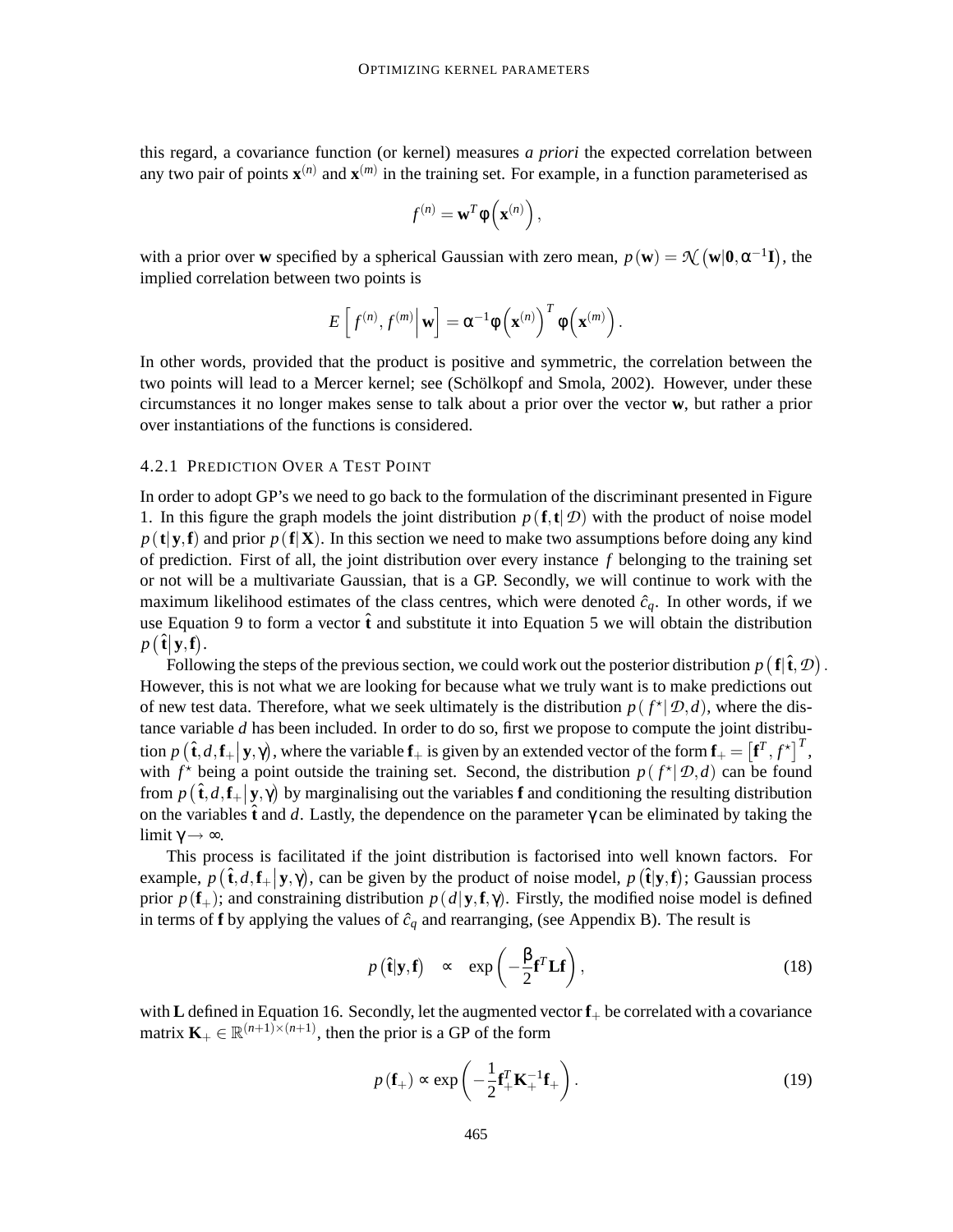For future reference, the inverse of  $K_{+}$  is partitioned as

$$
\mathbf{K}_+^{-1} = \left( \begin{array}{cc} \mathbf{C} & \mathbf{c} \\ \mathbf{c}^T & c_{\star} \end{array} \right) ,
$$

with

$$
c_{\star} = (k_{\star} - \mathbf{k}^{T} \mathbf{K}^{-1} \mathbf{k})^{-1},
$$
  
\n
$$
\mathbf{c} = -c_{\star} \mathbf{K}^{-1} \mathbf{k},
$$
  
\n
$$
\mathbf{C} = \mathbf{K}^{-1} + c_{\star} \mathbf{K}^{-1} \mathbf{k} \mathbf{k}^{T} \mathbf{K}^{-1}.
$$

Note that the vector  $\mathbf{k} \in \mathbb{R}^{N \times 1}$  is filled with scalars  $k_{(n)} = \mathbf{K}(\mathbf{x}^{(n)}, \mathbf{x})$  for  $\mathbf{x} \in \mathcal{X}$ .

Finally, the model still needs to consider that projected class means must be separated by the distance *d*. The introduction of a constraining distribution of the form of Equation 17 is what is needed. We can express this distribution in terms of **f** by replacing the term **w** *<sup>T</sup>*∆**m** inside the exponential by **f**<sup>*T*</sup>∆ $\hat{\mathbf{y}}$ , where  $\Delta \hat{\mathbf{y}} = N_0^{-1} \mathbf{y}_0 - N_1^{-1} \mathbf{y}_1$ . Therefore the constraint becomes

$$
p(d|\mathbf{y}, \mathbf{f}, \gamma) = \lim_{\gamma \to \infty} \frac{\gamma^{\frac{1}{2}}}{\sqrt{2\pi}} \exp\left(-\frac{\gamma}{2} \left(d - \mathbf{f}^T \Delta \hat{\mathbf{y}}\right)^2\right).
$$
 (20)

Hence we can write the marginal distribution (after marginalisation of **f**) as

$$
p\left(f^{\star}, \hat{\mathbf{t}}, d | \mathbf{y}, \gamma\right) = \int p\left(\hat{\mathbf{t}} | \mathbf{y}, \mathbf{f}\right) p\left(d | \mathbf{y}, \mathbf{f}, \gamma\right) p\left(\mathbf{f}_{+}\right) \partial \mathbf{f}.
$$

This is a Gaussian integral that can be solved straightforwardly by applying (for example) the material on exponential integrals (Bishop, 1995) that we present in Appendix C. After conditioning *f* ? on both  $\hat{\mathbf{t}}$  and *d*, the solution is a Gaussian of the form

$$
p(f^*|\mathcal{D}, d, \gamma) \propto \exp\left\{-\frac{1}{2(\sigma^*)^2}(f^* - \bar{f}^*)^2\right\}
$$

with mean

$$
\bar{f}^{\star} = \lim_{\gamma \to \infty} -\gamma d (\sigma^{\star})^2 \mathbf{c}^T \mathbf{Q}^{-1} \Delta \hat{\mathbf{y}}.
$$

and variance

$$
(\sigma^{\star})^2 = \lim_{\gamma \to \infty} (c_{\star} - \mathbf{c}^T \mathbf{Q}^{-1} \mathbf{c})^{-1},
$$

where we have defined the matrix  $\mathbf{Q} = \beta \mathbf{L} + \mathbf{C} + \gamma \Delta \hat{\mathbf{y}} \Delta \hat{\mathbf{y}}^T$ .

Just as in Section 4.1, the dependence on  $\gamma$  is eliminated by taking the limit as  $\gamma \rightarrow \infty$ . This procedure is detailed in Appendix C. The parameters of the distribution are

$$
\bar{f}^* = \frac{d\mathbf{k}^T \mathbf{A}^{-1} \mathbf{K} \Delta \hat{\mathbf{y}}}{\Delta \hat{\mathbf{y}}^T \mathbf{K} \mathbf{A}^{-1} \mathbf{K} \Delta \hat{\mathbf{y}}},\tag{21}
$$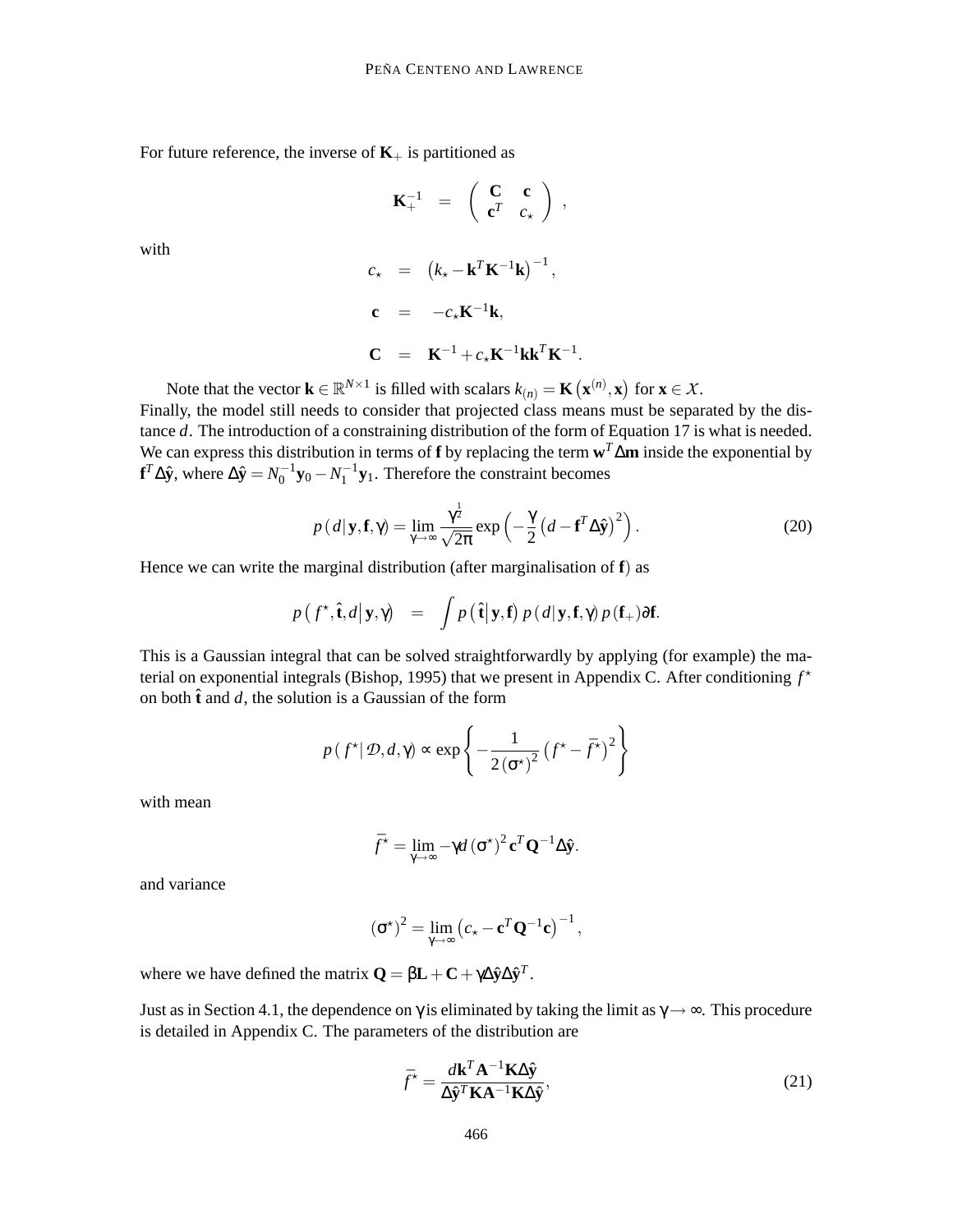and

$$
(\boldsymbol{\sigma}^{\star})^2 = k_{\star} - \mathbf{k}^T \left( \mathbf{K}^{-1} - \mathbf{D}^{-1} \right) \mathbf{k},\tag{22}
$$

with the matrices

$$
\mathbf{D} = \left(\mathbf{A}^{-1} - \mathbf{A}^{-1}\mathbf{K}\Delta\hat{\mathbf{y}}\left(\Delta\hat{\mathbf{y}}^T\mathbf{K}\mathbf{A}^{-1}\mathbf{K}\Delta\hat{\mathbf{y}}\right)^{-1}\Delta\hat{\mathbf{y}}^T\mathbf{K}\mathbf{A}^{-1}\right)^{-1}
$$

and

$$
\mathbf{A} = \beta \mathbf{K} \mathbf{L} \mathbf{K} + \mathbf{K}.\tag{23}
$$

The predictive mean is given by a linear combination of the observed labels, in this case expressed by  $\Delta \hat{y}$ . Additionally, the predictive variance is composed by two terms, one representing the test point and the other representing the observed data. These results are similar to those of typical GP regression, described in (Williams, 1999). The scheme proposed above will be termed Bayesian Fisher's discriminant (BFD) to facilitate its referencing.

#### **5. Relationship with Other Models**

There are several well known connections between discriminant analysis and other techniques. In the statistics community, FLD is equivalent to a *t*-test or *F*-test for significant difference between the mean of discriminants for two sampled classes, in fact, the statistic is designed to have the largest possible value (Michie et al., 1994). In this section, however, we prefer to explore the connections of our approach to some algorithms that have been applied to machine learning problems, namely kernel Fisher's discriminant and the least-squares and proximal support vector machines.

#### **5.1 Kernel Fisher's Discriminant**

The algorithm known as kernel Fisher's discriminant consists of a two stage procedure. The first consists of embedding the data space  $X$  into a possibly infinite dimensional reproducing kernel Hilbert space  $\mathcal F$  via a kernel function  $k$ . The second simply consists of applying FLD in this new data space. As the second stage is exactly the same as standard linear discriminant, many of the properties for FLD observed in X will hold also in  $\mathcal{F}$ ; for example, some form of regularisation needs to be included. However there is an extra effort involved in preparing the original data for a new data representation in the induced space, namely in terms of the kernel function.

Data embedding is carried out by applying a non-linear transformation  $\phi : \mathcal{X} \to \mathcal{F}$  that induces a positive definite kernel function. From the theory of reproducing kernels (Aronszajn, 1950) it is well known that the vector of compounds is a weighted combination of the training samples, such that  $\mathbf{w} = \sum_{i=1}^{N} \alpha^{(i)} \phi \left( \mathbf{x}^{(i)} \right)$ . The application of this property plus the decomposition of the kernel into its spectrum:

$$
k(\mathbf{x}, \mathbf{x}') = \sum_{i=1}^d \lambda_i \phi_i(\mathbf{x}) \phi_i(\mathbf{x}')
$$

leads to the formulation of the Rayleigh coefficient in the feature space. Following the path of other kernel methods, the novelty in (Mika et al., 1999) resides in defining the kernel function directly and working without any reference to the spectral-based formulation.

A direct implication of working in an infinite dimensional space is that there is no form to express directly the matrices  $\Sigma_w$  and  $\Sigma_B$ . Nonetheless, the discriminant function can still be written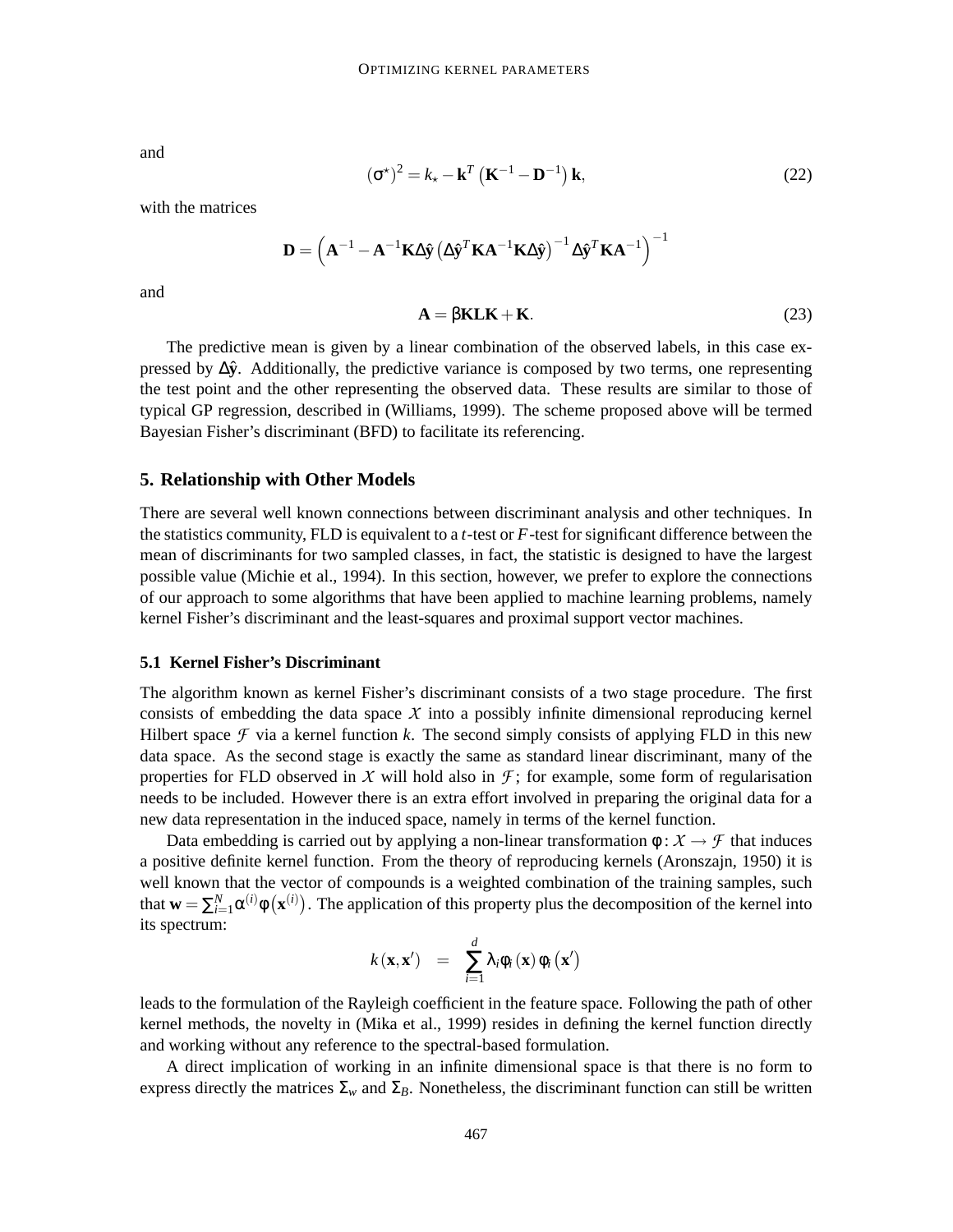as the rule  $D(\mathbf{x}^*) = \sum_{i=1}^N \alpha^{(i)} k(\mathbf{x}^*, \mathbf{x}^{(i)}) + b$  with the coefficients  $\alpha^{(i)}$ 's being obtained as the solution of maximizing a new form of the statistic

$$
J(\alpha) = \frac{\alpha^T \mathbf{M} \alpha}{\alpha^T \mathbf{N} \alpha}.
$$

Where  $\mathbf{M} = \left(\mathbf{m}_0^{\mathcal{F}} - \mathbf{m}_1^{\mathcal{F}}\right) \left(\mathbf{m}_0^{\mathcal{F}} - \mathbf{m}_1^{\mathcal{F}}\right)^T$ ,  $\mathbf{N} = \mathbf{K L K}$  and  $\mathbf{m}_q^{\mathcal{F}} = N_q^{-1} \mathbf{K y}_q$ . Just as in FLD, in KFD the 'within scatter' matrix is not full rank. This implies that some form of regularisation will need to be applied when inverting **N** and this will generally be done by applying  $N_{\delta} = N + \delta C$ , with C being the identity or the kernel matrices. Therefore the solution can be computed by either solving a generalised eigenproblem or by taking

$$
\alpha_{KFD} \propto (\mathbf{N} + \delta \mathbf{C})^{-1} \left( \mathbf{m}_0^{\mathcal{F}} - \mathbf{m}_1^{\mathcal{F}} \right). \tag{24}
$$

We are now in position to show the equivalence of KFD and our scheme, BFD.

**Demonstration** Disregarding the bias term, the projection of a new test point under KFD will be

$$
\bar{f}^{\star} = \alpha_{KFD}^T \mathbf{k}.\tag{25}
$$

Our claim is that Equation 21 is equivalent to Equation 25. In other words, that the projection of a new test point in KFD is equal to the mean of the predictive distribution for a test point under BFD. As in both equations the vector **k** is the same, we can write Equation 21 as

$$
\bar{f}^{\star} = \alpha_{BFD}^T \mathbf{k},
$$

with the vector

$$
\alpha_{BFD} \sim d\mathbf{A}^{-1} \mathbf{K} \Delta \hat{\mathbf{y}} \tag{26}
$$

and the constant of proportionality being given by the denominator of (21). Then our proof reduces to showing that the coefficients  $\alpha_{KFD}$  and  $\alpha_{BFD}$  are the same.

On one hand, we start by analysing KFD's main result which is given by Equation 24. From the definition of  $\mathbf{m}_q^{\mathcal{F}}$ , the difference  $(\mathbf{m}_0^{\mathcal{F}} - \mathbf{m}_1^{\mathcal{F}})$  can be written as  $\mathbf{K}\Delta\hat{\mathbf{y}}$ , with  $\Delta\hat{\mathbf{y}} = (N_0^{-1}\mathbf{y}_0 - N_1^{-1}\mathbf{y}_1)$ , and by regularising **N** with a multiple of the kernel matrix we obtain

$$
\alpha_{\text{KFD}} \propto \left( \mathbf{K L K} + \beta^{-1} \mathbf{K} \right)^{-1} \mathbf{K} \Delta \hat{\mathbf{y}},
$$

where  $\beta^{-1}$  is the regularisation coefficient.

On the other hand, substituting the value of **A** (Equation 23) into Equation 26, premultiplying by β and ignoring *d* we get

$$
\alpha_{\text{BFD}} \propto \left(\mathbf{K L K} + \beta^{-1} \mathbf{K}\right)^{-1} \mathbf{K} \Delta \hat{\mathbf{y}},
$$

which clearly is the regularised version of KFD that we were talking about.

As an additional insight, we observe that the coefficients  $\alpha_{RFD}$  have an equivalent  $\alpha_{KFD}$  if and only if KFD uses a regularisation based on a multiple of the kernel matrix. This equivalence is lost if the regulariser is based on the identity matrix.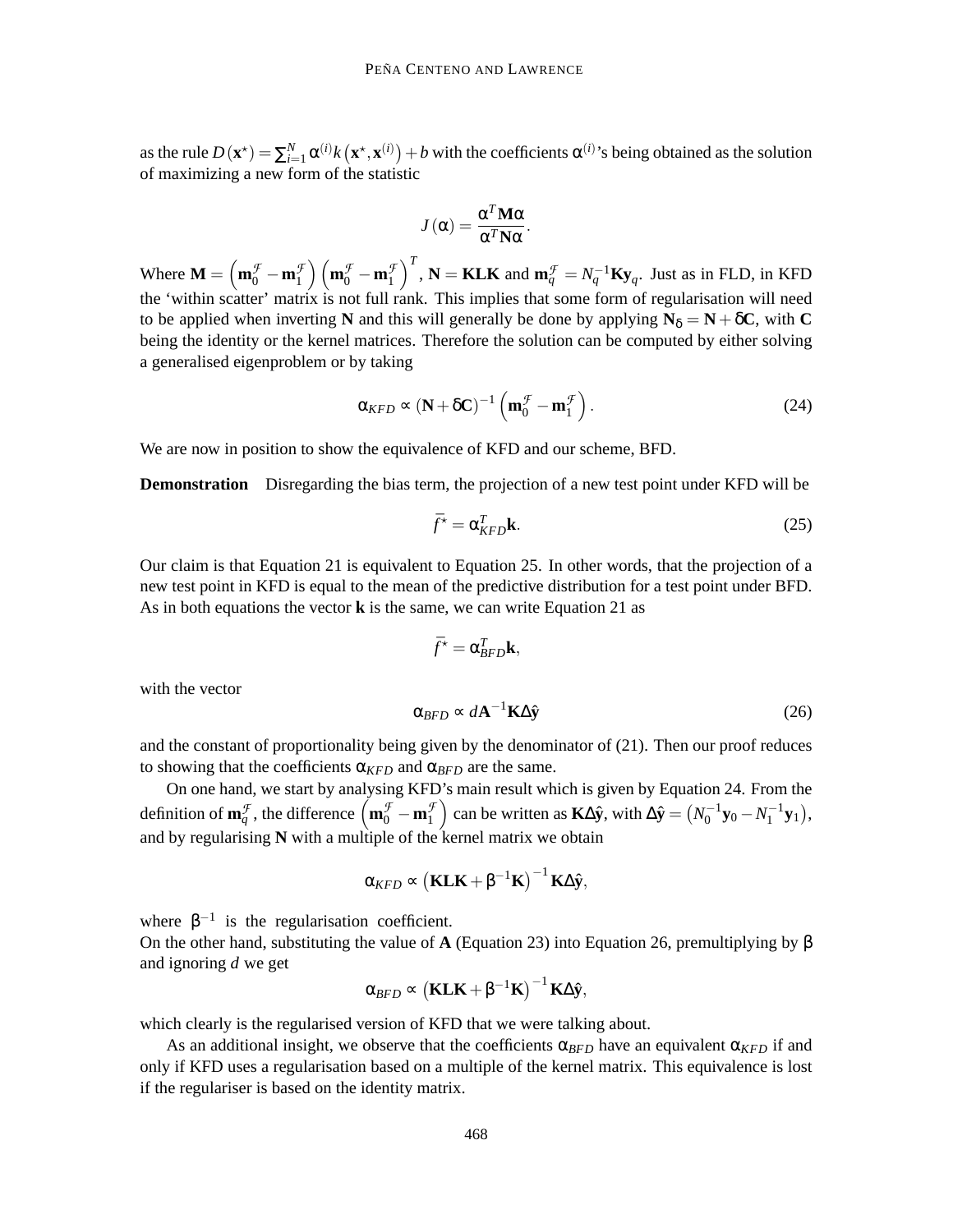#### **5.2 Least Squares Support Vector Machines**

A least squares support vector machine (LS-SVM) implements a two-norm cost function<sup>3</sup> and uses equality constraints instead of the inequalities present in the standard SVM (Vapnik, 1995). This greatly simplifies the way to obtain the solution as the resulting system of equations is linear. Unfortunately the sparseness which is characteristic of the SVM is lost. LS-SVM's have been related to ridge regression with modified targets, discriminant analysis in the feature space (KFD) and, as many other kernelised algorithms, to GP's.

Given a set of training data  $\mathcal{D} = (\mathbf{X}, \mathbf{y})$  with labels  $y^{(i)} \in \{-1, 1\} \forall i$ , the primal optimisation problem for an LS-SVM is expressed as

$$
\begin{array}{ll}\n\text{min} & C = \frac{\mu}{2} \mathbf{w}^T \mathbf{w} + \frac{\zeta}{2} \sum_{n=1}^N \left( e^{(n)} \right)^2 \\
\text{s.t.} & e^{(n)} = \left( y^{(n)} - \mathbf{w}^T \mathbf{x}^{(n)} \right) \quad \forall n,\n\end{array}
$$

with  $\mu$  and  $\zeta$  being positive coefficients. This formulation in particular was given by Van Gestel et al. (2002) to elaborate the Bayesian framework of the LS-SVM. Such framework is nothing else but the recognition that the primal problem implements a regularised least squares cost function with regression to the labels. This cost function arises from the model depicted in Figure 4. In this figure, the joint distribution over labels and parameters factorises as  $p(\mathbf{y}, \mathbf{w}|\mathbf{X}) = p(\mathbf{y}|\mathbf{X}, \mathbf{w}) \times p(\mathbf{w})$ , with noise model  $p(\mathbf{y}|\mathbf{X}, \mathbf{w}) = \mathcal{N}(\mathbf{X}\mathbf{w}, \zeta^{-1}\mathbf{I})$  and prior  $p(\mathbf{w}) = \mathcal{N}(\mathbf{0}|\mu^{-1}\mathbf{I}).$ 



Figure 4: LS-SVM noise model assumes a regularised least squares cost function. The model depicted can be interpreted as the joint distribution  $p(\mathbf{y}, \mathbf{w}) = p(\mathbf{y}|\mathbf{X}, \mathbf{w}) p(\mathbf{w})$ , whereby the noise is Gaussian,  $p(\mathbf{y}|\mathbf{X}, \mathbf{w}) = \mathcal{N}(\mathbf{X}\mathbf{w}, \zeta^{-1}\mathbf{I})$ , as is the prior  $p(\mathbf{w}) = \mathcal{N}(\mathbf{0}|\mu^{-1}\mathbf{I})$ . In this model the targets and the labels are the same  $t \equiv y$ .

It is clear from the figure that LS-SVM employs a different noise model than BFD. In practice, the regression to the labels assumption can work well. However, it suffers from the fundamental missconception that the class labels  $\pm 1$  have to coincide with the projected class centres  $c_q$ . The main difference with our algorithm is that the LS-SVM assumes that targets and labels are the same,  $t \equiv y$ , but we do not.

Van Gestel et al. (2002) were aware of this limitation<sup>4</sup> and relaxed the assumption  $\mathbf{t} \equiv \mathbf{y}$  by modelling the distribution  $p\left(\hat{\mathbf{t}}_q | \mathbf{X}, \mathbf{w}\right)$  by application of Bayes' rule. In other words, they computed  $p(\hat{\mathbf{t}}_q | \mathbf{X}, \mathbf{w}) \propto p(\mathbf{X} | \hat{\mathbf{t}}_q, \mathbf{w}) p(\hat{\mathbf{t}}_q)$ . This is in marked contrast with the strategy adopted in this paper. As is shown by Equation 12, in BFD we model directly the distribution  $p(\hat{\mathbf{t}}_q | \mathbf{X}, \mathbf{y}, \mathbf{w})$ . Hence it can

<sup>3.</sup> This is instead of the traditional  $\ell_1$ .

<sup>4.</sup> See Section 3.2 of their paper.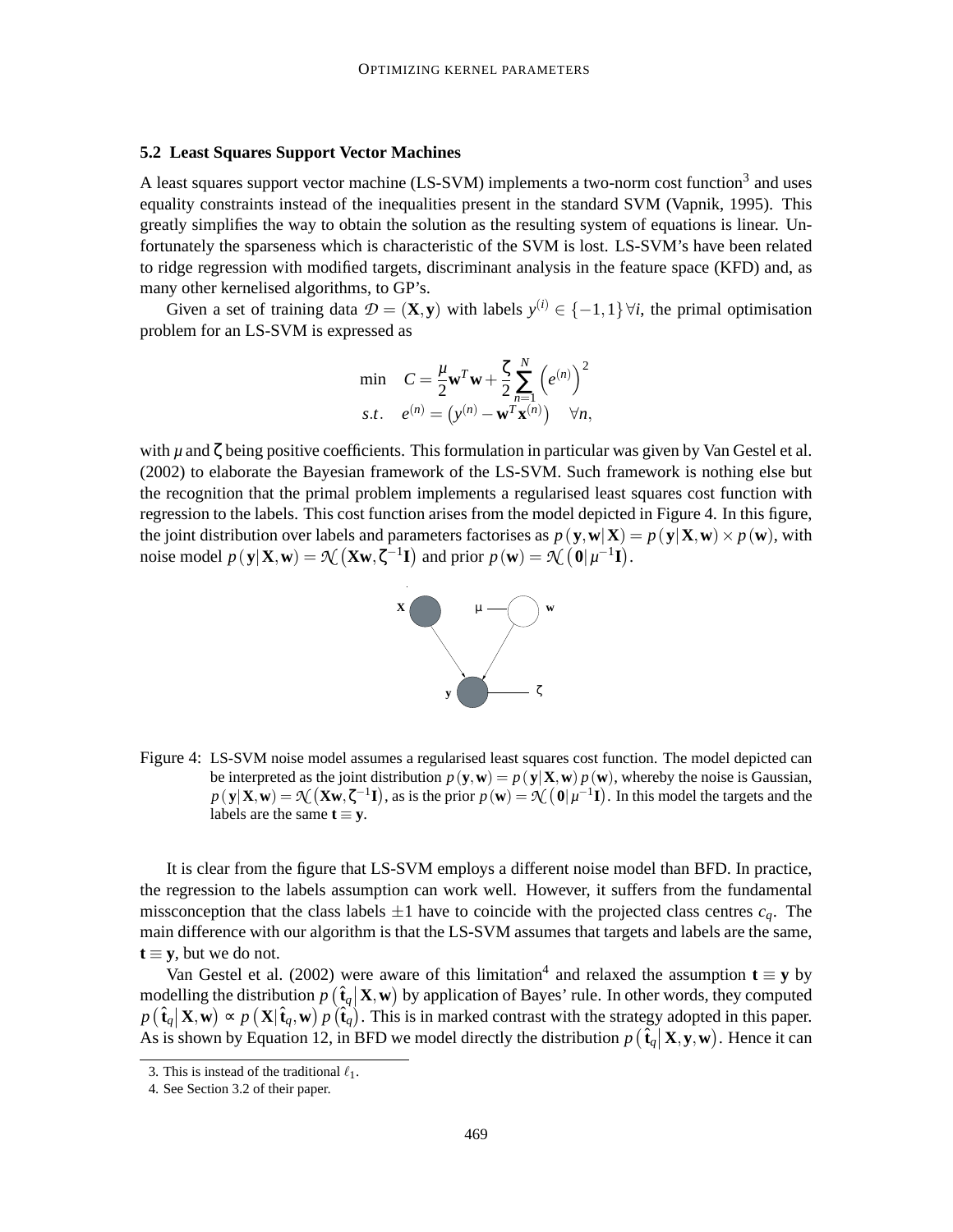be seen that in our approach **y** is used as a conditioning value whereas in Van Gestel's paper it is not.

## 5.2.1 PROXIMAL SUPPORT VECTOR MACHINES

Another related approach is known as the proximal support vector machine or P-SVM, proposed by Fung and Mangasarian (2001). A P-SVM is very close to LS-SVM in the sense that both of them consider equality constraints and implement regularised least squares cost functions. However, P-SVM's have been interpreted from the point of view of classifying points by clustering data around two parallel hyperplanes; whereas LS-SVM's have been interpreted from the more classical point of view of maximising the margin around a single hyperplane. P-SVM's have also been approached from a probabilistic point of view by Agarwal (2002). Indeed, by following Agarwal's work it is possible to see that they also implement the graphical model depicted in Figure 4, except for a few changes in parameters. Ignoring the bias term, in P-SVM's the joint distribution  $p(\mathbf{y}, \mathbf{w}|\mathbf{X})$  is factorised according to the noise model  $p(\mathbf{y}|\mathbf{X}, \mathbf{w}) = \mathcal{N}(\mathbf{X}\mathbf{w}, \sigma^2 \mathbf{I})$  and the prior distribution  $p(\mathbf{w}) =$  $\mathcal{N}$  (0, v $\sigma^2$ **I**). The parameter  $\sigma^2$  is the variance of the residuals<sup>5</sup> while v is known as ridge parameter. In many applications, such as data mining, the ridge parameter is chosen by cross-validation. It is clear that this task becomes unfeasible if the ridge parameter is taken to the extreme of considering one parameter for every 'predictor', in other words, if we take as rigde parameter a matrix of the form  $diag(v_1,...,v_d)$ .

In (Agarwal, 2002) the problem of tuning the ridge parameter is addressed by studying its effects on ridge regression. This can be observed by writing up the regularised P-SVM cost function

$$
C_{PSVM} = \frac{1}{\sigma^2} \left[ \left( \mathbf{y} - \mathbf{X} \mathbf{w} \right)^T \left( \mathbf{y} - \mathbf{X} \mathbf{w} \right) + \frac{1}{\nu} \mathbf{w}^T \mathbf{w} \right].
$$

Whenever ν becomes small, the ridge part takes over, but if it becomes large the 'noise' part will dominate. Nevertheless, it is clear that BFD implements a different type of noise model when compared to LS-SVM's and P-SVM's.

## **6. Connections with the Generalisation Error**

In Section 3.1.1 we saw that optimisation of the proposed noise model and that of Rayleigh's coefficient give equivalent results. In both cases the solution to the discriminant problem was given by adjusting the level of β. In order to understand better the physical significance that this represents, it is useful to analyse the problem from the point of view of classification of two populations. Specifically, during this section we will refer to the plot in Figure 5 and always assume that both classes have the same cost of misclassification.

In Figure 5, it can be observed that both mapping distributions share the same precision. Under this assumption, for fixed *d*, we can see that the generalisation error will decrease as  $\beta$  increases, *i.e.* as  $\beta^{-1/2}$  decreases. From the point of view of projected data, the problem has shifted from computing the direction of discrimination to that of minimising the generalisation error through the adjustment of the variable β.

The likelihood function *L*(**f**) defined in Equation 11 allows us to think of β as an extra random variable. Hence placing a prior over it not only places a prior over the generalisation error but on

<sup>5.</sup> The residuals are defined as  $e^{(n)} = y^{(n)} - \mathbf{w}^T \mathbf{x}^{(n)}, \forall n$ .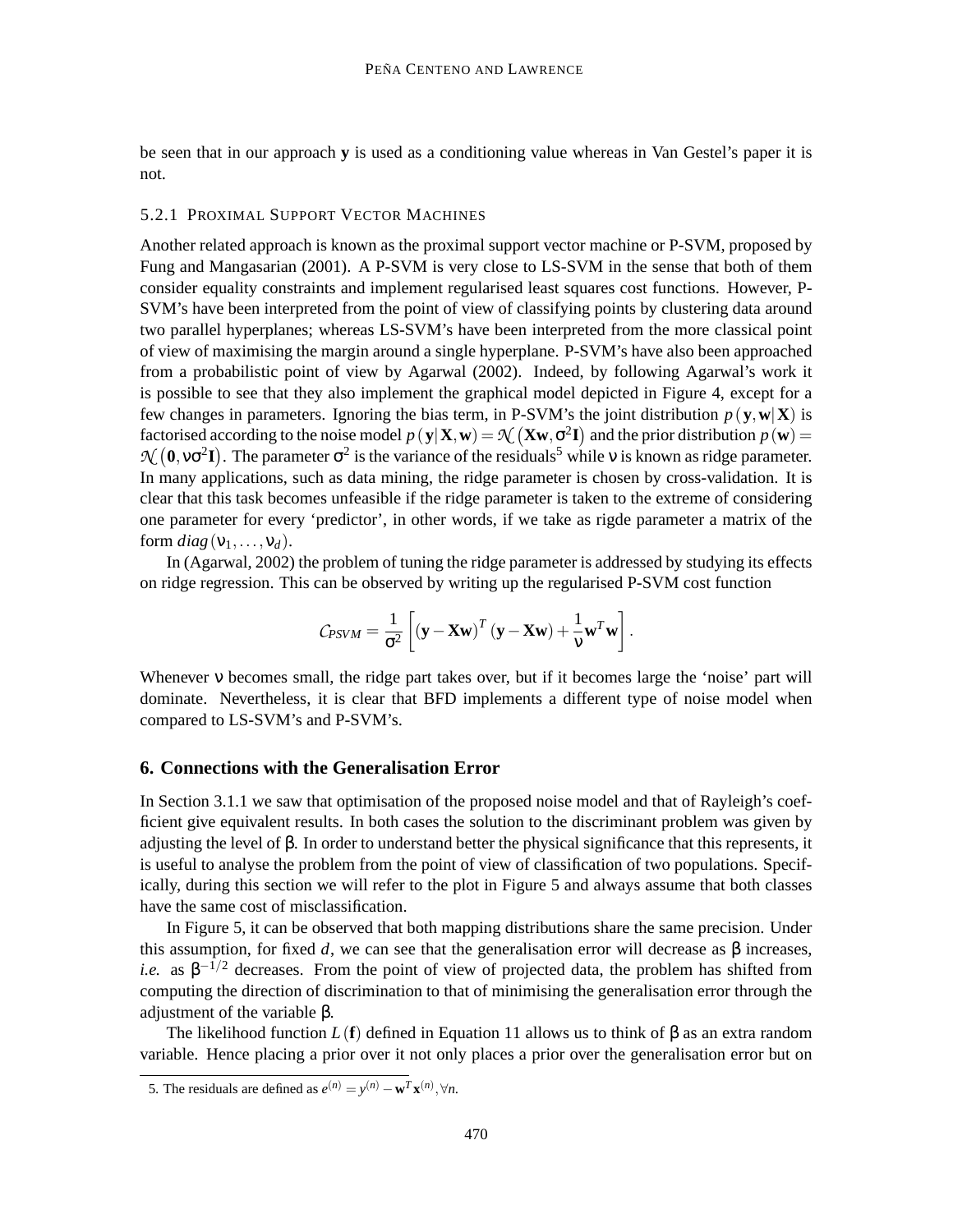

Figure 5: Generalisation error as it relates to β and *d*. The shaded area gives the generalisation error if the true densities conform to those given by two Gaussians with equal precision β. The class centres have been denoted by  $c_q$  with  $q \in \{1,0\}$ .

Rayleigh's coefficient as well. Consider, for example, the case where  $d = 2$  and the class priors are equal: if the data does truly map to the mixture distribution, then the generalisation error will be

$$
E_{\text{eq}} = \frac{1}{2} - \frac{1}{2} \text{erf}\left(\sqrt{\frac{\beta}{2}}\right).
$$

Let Equation 11 be a 'likelihood function', then by considering a gamma distribution  $G(\beta|a,b)$  as a prior,

$$
p(\beta) = \frac{b^a}{\Gamma(a)} \beta^{a-1} \exp(-b\beta),
$$

the MAP solution for  $β$  will be (see Appendix D)

$$
\hat{\beta}_{MAP} = \frac{N + 2a - 2}{\sigma_1^2 + \sigma_0^2 + 2b}.
$$
\n(27)

By setting  $a = b = 0.5$  we indirectly obtain a uniform distribution over  $E_{eq}$ , which is also a chisquare distribution with one degree of freedom. This special case leads to a new expression of the form

$$
\hat{\beta}_{MAP} = \frac{N-1}{\sigma_1^2 + \sigma_0^2 + 1},
$$
\n(28)

which can be viewed as a regularised version of Equation 8. The prior could also be used to bias  $\beta$ towards low or high generalisation errors if this is thought appropriate.

From the discussion of Section 5.1, taking the limit as  $\beta \rightarrow \infty$  leads to the standard kernel Fisher's discriminant. From Figure 5 it can be seen that an *a priori* setting of  $\beta^{-1}$  to zero is equivalent to assuming that we can achieve a generalisation error of zero.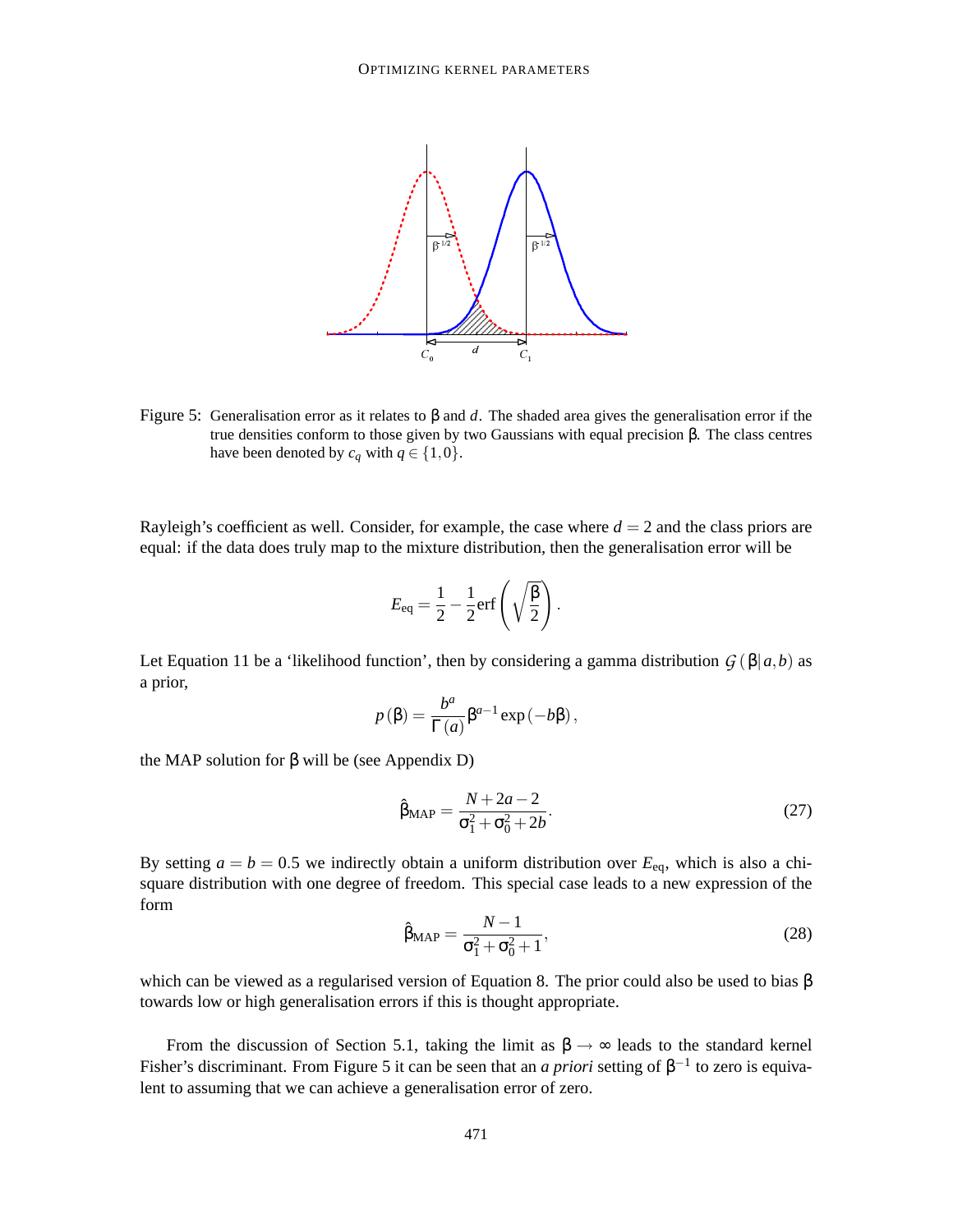#### OTHER SPECIAL CASES

Taking the limit as  $\beta \rightarrow 0$  causes the mean prediction for  $f^*$  and its variance to take on a much simpler form,

 $\bar{f}^{\star} = \alpha_{\beta}^{T} \mathbf{k}$ 

where

$$
\alpha_{\beta}=\frac{d\Delta\hat{\mathbf{y}}}{\Delta\hat{\mathbf{y}}^T\mathbf{K}\Delta\hat{\mathbf{y}}},
$$

and

$$
(\sigma^{\star})^2 = k_{\star} - \mathbf{k}^T \frac{\Delta \hat{\mathbf{y}}^T \Delta \hat{\mathbf{y}}}{\Delta \hat{\mathbf{y}}^T \mathbf{K} \Delta \hat{\mathbf{y}}}\mathbf{k}.
$$

This result is remarkable for the absence of any requirement to invert the kernel matrix, which greatly reduces the computational requirements of this algorithm. In fact, driving  $\beta$  to zero leads to the well known Parzen windows classifier, sometimes known as probabilistic neural network, (Duda and Hart, 1973). See the work of Schölkopf and Smola (2002) or Roth (2005) for some related studies in limiting cases.

#### **7. Optimising Kernel Parameters**

One key advantage of our formulation is that it leads to a principled approach for determining all the model parameters. In the Bayesian formalism it is quite common to make use of the marginal likelihood to reach this purpose, therefore we look to optimise

$$
\mathcal{L}(\Theta_t) = \log p(\mathbf{t}|\mathcal{D}, \Theta_t),
$$

with respect to the model parameters Θ*<sup>t</sup>* . Recall in Section 3.1 that we optimised the likelihood with respect to the parameters  $c_0$  and  $c_1$  leading to a new encoding of the targets

$$
\hat{\mathbf{t}}_q = \left(\frac{\mathbf{f}^T \mathbf{y}_q}{N_q}\right) \mathbf{y}_q.
$$

We back substituted these values into the likelihood in order to demonstrate the equivalence with maximisation of Rayleigh's coefficient. Unfortunately, one side effect of this process is that it makes the new targets  $\hat{\mathbf{t}}$  dependent on the inputs. As a consequence, the targets will shift whenever the kernel parameters are changed. As expressed in Section 3.1.1, one solution could be to iterate between determining  $t_0$ ,  $t_1$  and optimising the rest of the parameters. This approach is simple, but it may be difficult to prove convergence properties. We therefore prefer to rely on an expectation-maximisation (EM) algorithm (Dempster et al., 1977) which finesses this issue and for which convergence is proved.

#### **7.1 EM Algorithm**

We denote the parameters of the prior as  $\Theta_k$  and the complete set of model parameters as  $\Theta_t =$ { $\Theta_k, \beta$ }. Then the goal is to solve the problem  $\arg \max_{\Theta_t} \log p(\hat{\mathbf{t}} | \mathbf{X}, \Theta_t)$ , where we have made use again of the modified targets  $\hat{\mathbf{t}}$ . In order to solve the problem, a variational lower bound on the marginal log-likelihood is imposed

$$
\mathcal{L}(\Theta_t) \ge \int q(\mathbf{f}) \log \frac{p(\hat{\mathbf{t}} | \mathbf{y}, \mathbf{f}, \beta) p(\mathbf{f} | \mathbf{X}, \Theta_k)}{q(\mathbf{f})} d\mathbf{f},
$$
\n(29)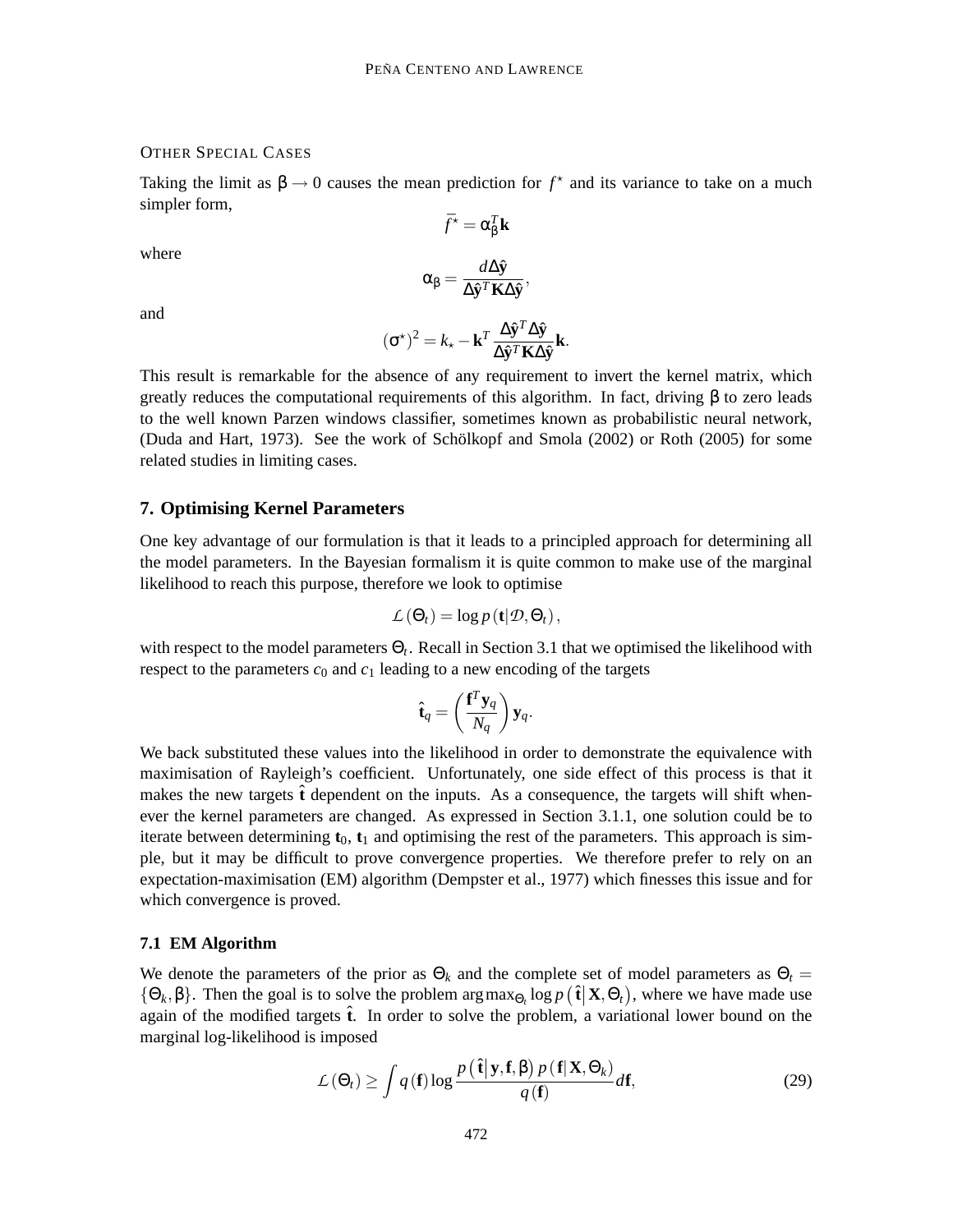where  $q(\mathbf{f})$  is a distribution over the latent variables that is independent on the current value  $\Theta_t$ . EM consists of the alternation of the maximisation of  $\mathcal{L}$  with respect to  $q(\mathbf{f})$  and  $\Theta_t$ , respectively, by holding the other fixed. This procedure repeated iteratively guarantees a local maxima for the marginal likelihood will be found. Thus our algorithm will be composed of the alternation of the following steps:

**E-step** Given the current parameters  $\Theta_t^i$ , approximate the posterior with

$$
q^{it}(\mathbf{f}) \propto \exp\left(-\frac{1}{2}\mathbf{f}^T \Sigma_p^{-1} \mathbf{f}\right),
$$
  

$$
\Sigma_p = \left(\mathbf{K}^{-1} + \beta \mathbf{L}\right)^{-1}.
$$
 (30)

where

**M-step** Fix 
$$
q^{it}
$$
 (**f**) to its current value and make the update

$$
\Theta_t^{it+1} = \arg \max_{\Theta_t} \mathcal{L},\tag{31}
$$

where the evidence is computed as  $\mathcal{L} = \langle \log p \left( \hat{\mathbf{t}} | \mathbf{y}, \mathbf{f}, \beta \right) p \left( \mathbf{f} | \mathbf{X}, \Theta_k \right) \rangle_{q(\mathbf{f})}$ . We have used the notation  $\langle \cdot \rangle_{p(x)}$  to indicate an expectation under the distribution  $p(x)$ .

Maximisation with respect to  $\Theta_k$ , the kernel parameters, cannot be done in closed form and has to rely on some optimisation routine, for example gradient descent, therefore it is necessary to specify the gradients of Equation 29 w.r.t. Θ*k*. An update for β can be worked out quite easily because the maximisation of  $\mathcal L$  with respect to this parameter has a closed form solution. The expression obtained is of the form

$$
\hat{\beta}^{it} = \frac{N}{\bar{\sigma}_1^2 + \bar{\sigma}_0^2},
$$

where  $\bar{\sigma}_1^2 = \sum y_n \langle (f_n - \mu_1)^2 \rangle$  and the expectation  $\langle \cdot \rangle$  is computed under the predictive distribution for the *n*th training point, see Equation 21. An expression for  $\bar{\sigma}_0^2$  is given in a similar way.

## **7.2 Updating** β

Following our discussion in Section 6, we propose (and in fact used) Equation 28 to update the value of β at every iteration. We repeat the expression here

$$
\hat{\beta}^{it}_{MAP} = \frac{N-1}{\bar{\sigma}_1^2 + \bar{\sigma}_0^2 + 1}.
$$
\n(32)

The resulting optimisation framework is outlined in Algorithm 1.

## **8. Experiments**

In this section we report the results of experiments that we carried out to test our algorithmic approach. A first batch of experiments was carried out on classification of synthetic data with the purpose of understanding better the behaviour of the algorithm, and in order to test it more realistically, a second batch of experiments was carried out on benchmark data.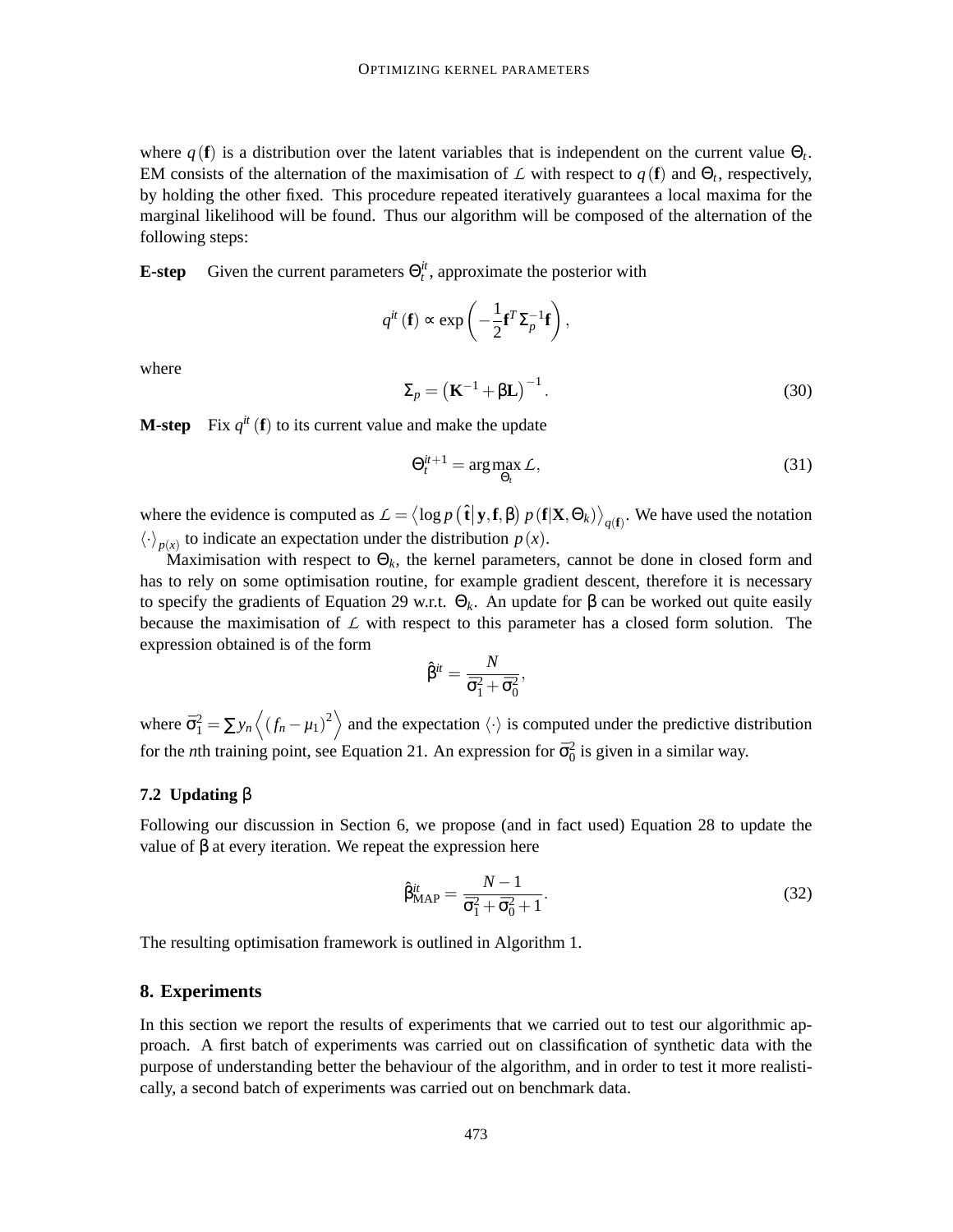**Algorithm 1** A possible ordering of the updates.

**Select** Convergence tolerances  $\eta_{\beta}$  and  $\eta_{\Theta_k}$ . **Set** Initial values  $\Theta_k^{(0)}$  $_{k}^{(0)}$  and  $\hat{\beta}^{(0)}$ .

**Require** Data-set  $\tilde{\mathcal{D}} = (\mathbf{X}, \mathbf{y})$ .

**while** change in  $\hat{\beta}^{(it)} < \eta_{\beta}$  and change in  $\Theta_k^{(it)} < \eta_{\Theta_k}$  **do** 

- Compute kernel matrix **K** using  $\Theta_k^{(it)}$ *k* .
- Update  $\Sigma_p$  with Equation 30
- Use scale conjugate gradients to maximise  $\mathcal L$  with respect to  $\Theta_k^{(it)}$  $k^{(u)}$ . Apply Equation 31
- Update  $\hat{\beta}^{(it)}$ , use Equation 32.

#### **8.1 Toy Data**

**end**

As a first experiment, we compared the KFD, LS-SVM and BFD algorithms on four synthetic data sets using an RBF kernel. Additionally, as a second experiment, we used BFD with an ARD prior on the same data sets to observe some of the capabilities of our approach. In order to facilitate further reference, each data set will be named according to its characteristics. Firstly, Spiral<sup>6</sup> can only be separated by highly non-linear decision boundaries. **Overlap** comes from two Gaussian distributions with equal covariance, and is expected to be separated by a linear plane. **Bumpy** comes from two Gaussians but by being rotated at 90 degrees, quadratic boundaries are called for. Finally, **Relevance** is a case where only one dimension of the data is relevant to separate the data.

We hypothesized BFD would perform better than LS-SVM and KFD in all the cases because it models directly the class conditional densities. In order to compare the three approaches, we trained KFD, LS-SVM and BFD classifiers with a standard RBF kernel, as specified in Appendix E. Model parameters for KFD and LS-SVM were selected by 10-fold cross-validation whereas BFD was trained by maximising the evidence, using Algorithm 1.

In Figure 6 we present a comparison of the three algorithms. We can observe a similar performance in the case of **Spiral**; however it is encouraging to observe that BFD gives more accurate results in the rest of the cases. Despite not producing a straight line, KFD and BFD give accurate results in **Overlap**, whereas LS-SVM overfits. If none of the algorithms separates this data set with a line it is because obtaining a linear boundary from an RBF kernel is extremely difficult (see Gramacy and Lee, 2005). In **Bumpy**, the three algorithms give arguably the same solution, with BFD having the smoothest boundary. Lastly, in **Relevance** all the algorithms provide accurate results, with BFD giving the smoothest solution. In all these experiments we set the initial  $\Theta_t = 1$ for BFD and furthermore, observed that BFD did not present any initialisation problems. In all our simulations, we let the algorithm stop whenever  $\eta_{\beta} < 1 \times 10^{-6}$  or the change in  $\eta_{\Theta_k} < 1 \times 10^{-6}$ .

As a second experiment, we were interested in training BFD to test the different facets of the following kernel

$$
k(\mathbf{x}^i, \mathbf{x}^j) = \theta_1 \exp\left(-\frac{\theta_2}{2} (\mathbf{x}^i - \mathbf{x}^j)^T \Theta_{ard} (\mathbf{x}^i - \mathbf{x}^j)\right) + \theta_3 (\mathbf{x}^i)^T \Theta_{ard} \mathbf{x}^j + \theta_4 + \theta_5 \delta_{ij},
$$
(33)

<sup>6.</sup> This was first used by Lang and Witbrock (1988).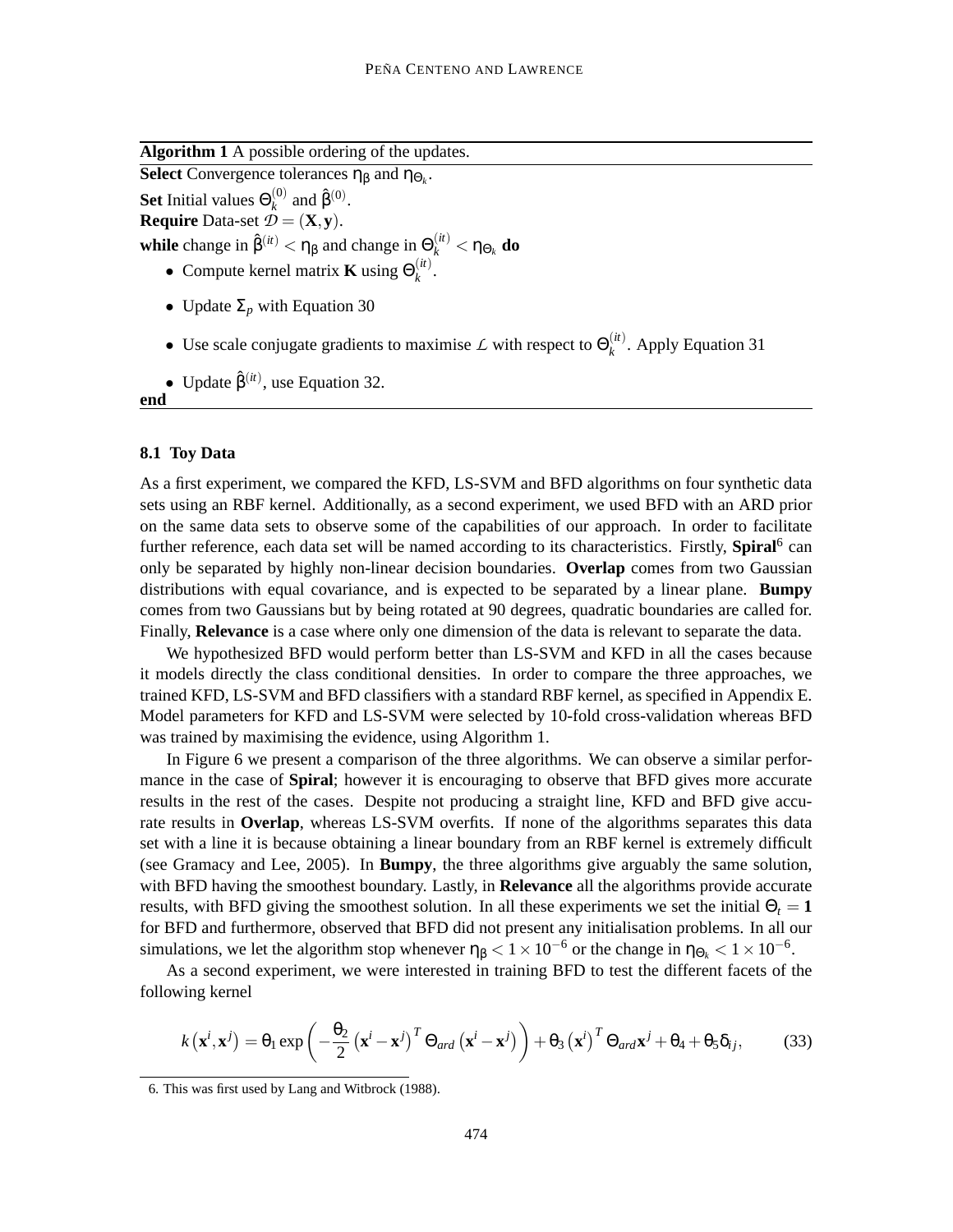

Figure 6: Comparison of classification of synthetic data sets using an RBF kernel. Two classes are shown as pluses and circles. The separating lines were obtained by projecting test data over a grid. The lines in blue (dark), magenta (dashed) and cyan (gray) were obtained with BFD, KFD and LS-SVM respectively. Kernel and regularisation parameters for KFD and LS-SVM were obtained by 10 fold cross validation, whereas BFD related parameters were obtained by evidence maximisation. We trained BFD using Algorithm 1; details of our implementations are given in Appendix E.

where  $\delta_{ij}$  is the Kronecker delta and the matrix  $\Theta_{ard} = diag(\theta_6,\ldots,\theta_{6+d-1})$  with *d* being the dimension of **X**. This kernel has four components: an RBF part composed of  $(\theta_1, \theta_2, \theta_{ard})$ ; a linear part, composed of  $(\theta_3, \Theta_{ard})$ ; a bias term given by  $\theta_4$  and the so-called 'nugget' term  $\theta_5$  which, for a large enough value  $\theta_5$ , ensures that **K** is positive definite and therefore invertible at all times. Therefore, the parameters of the model are  $\Theta_t = (\Theta_k, \beta)$ , with  $\Theta_k = (\theta_1, \dots, \theta_{6+d-1})$ .

On this occassion, BFD got stuck into local minima so we resorted to do model selection to choose the best solution. This process was carried out by training each data set with three different initial values for  $\theta_2$  while the remaining  $\theta_{i\neq 2}$  were always initialised to 1. In the cases of **Bumpy** and **Relevance** we made the initial  $\theta_2 = \left[10^{-2}, 10^{-1}, 1\right]$ , for **Spiral** we made it equal to  $\left[1, 10, 100\right]$  and for **Overlap**,  $[1.5 \times 10^{-2}, 10^{-1}, 1]$ . From the resulting solutions (three per data set), we selected the model that produced the highest marginal likelihood  $\mathcal{L}$ . In all our simulations, we let the algorithm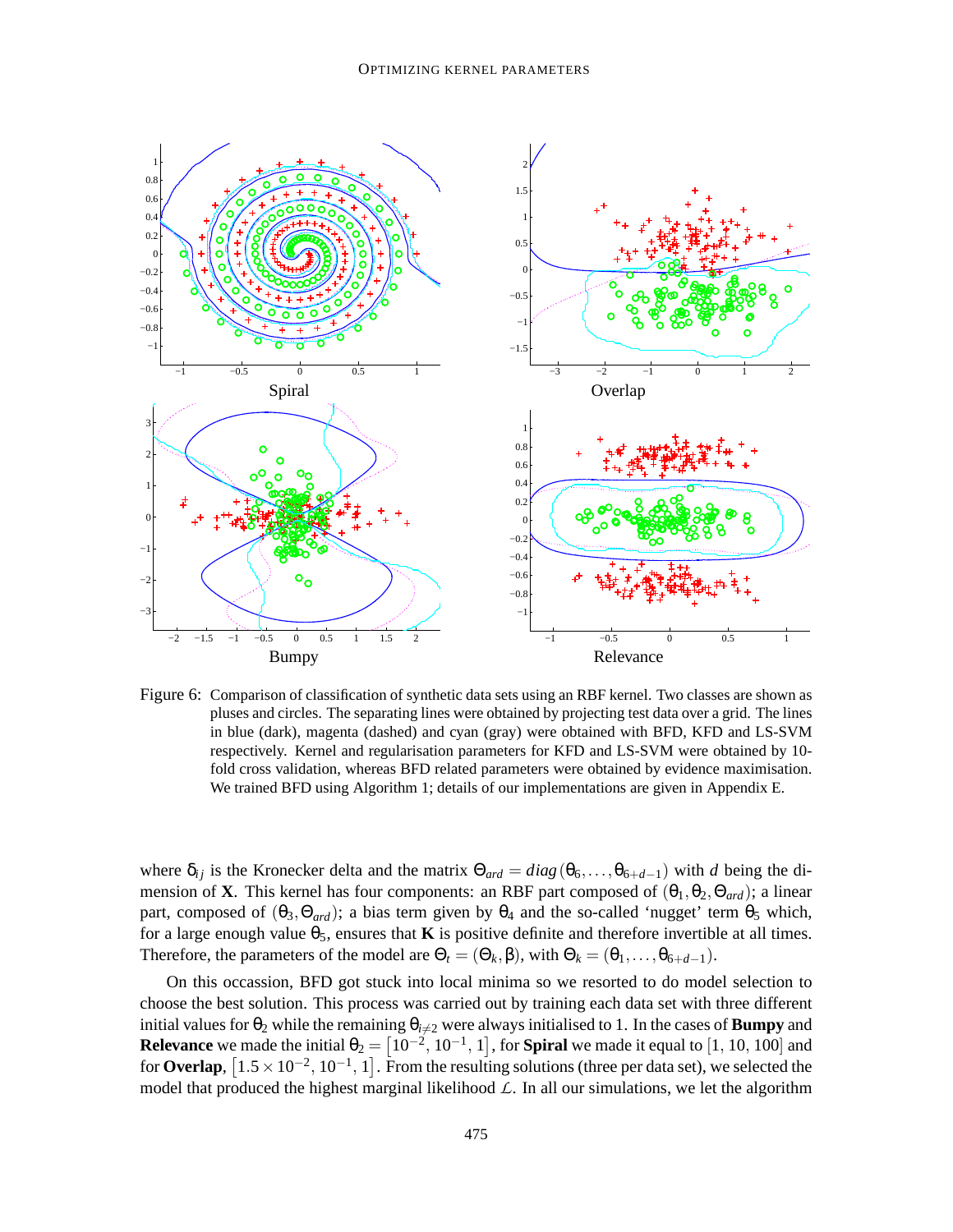stop whenever  $\eta_{\beta} < 1 \times 10^{-6}$  or the change in  $\eta_{\Theta_k} < 1 \times 10^{-6}$ . The parameter  $\beta$  was always initialised to 1. The selected models for each set are summarised in Figure 7.

The results are promising. In **Spiral**, the separating plane is highly non-linear as expected. Meanwhile, we observe in **Overlap** that the predominating decision boundary in the solution is linear. In **Bumpy**, the boundary starts to resemble a quadratic and, finally, for **Relevance**, only one dimension of the data is used to classify the data. Note that the values for  $\Theta_k$ , summarised in Table 1, go in accordance with these observations. For example, in **Overlap** and **Relevance**, the value of  $θ_6$  is significantly lower than  $θ_7$ , indicating that only one dimension of the data is relevant for the solution. This is markedly different to the cases of **Spiral** and **Bumpy**, where both dimensions  $(\theta_6$  and  $\theta_7)$  have been given relatively the same weights. Hence, for every case we have obtained sensible solutions. All the kernel parameters determined by the algorithm, for the four experiments, are given in Table 1.



Figure 7: Classification results on toy data sets using an ARD prior. Two classes are shown as pluses and circles. The decision boundary is given by the solid line. Dotted lines indicate points at  $1/4$  of the distance (as measured in the projected space) from the decision boundary to the class mean. Log-likelihood values appear enclosed by brackets.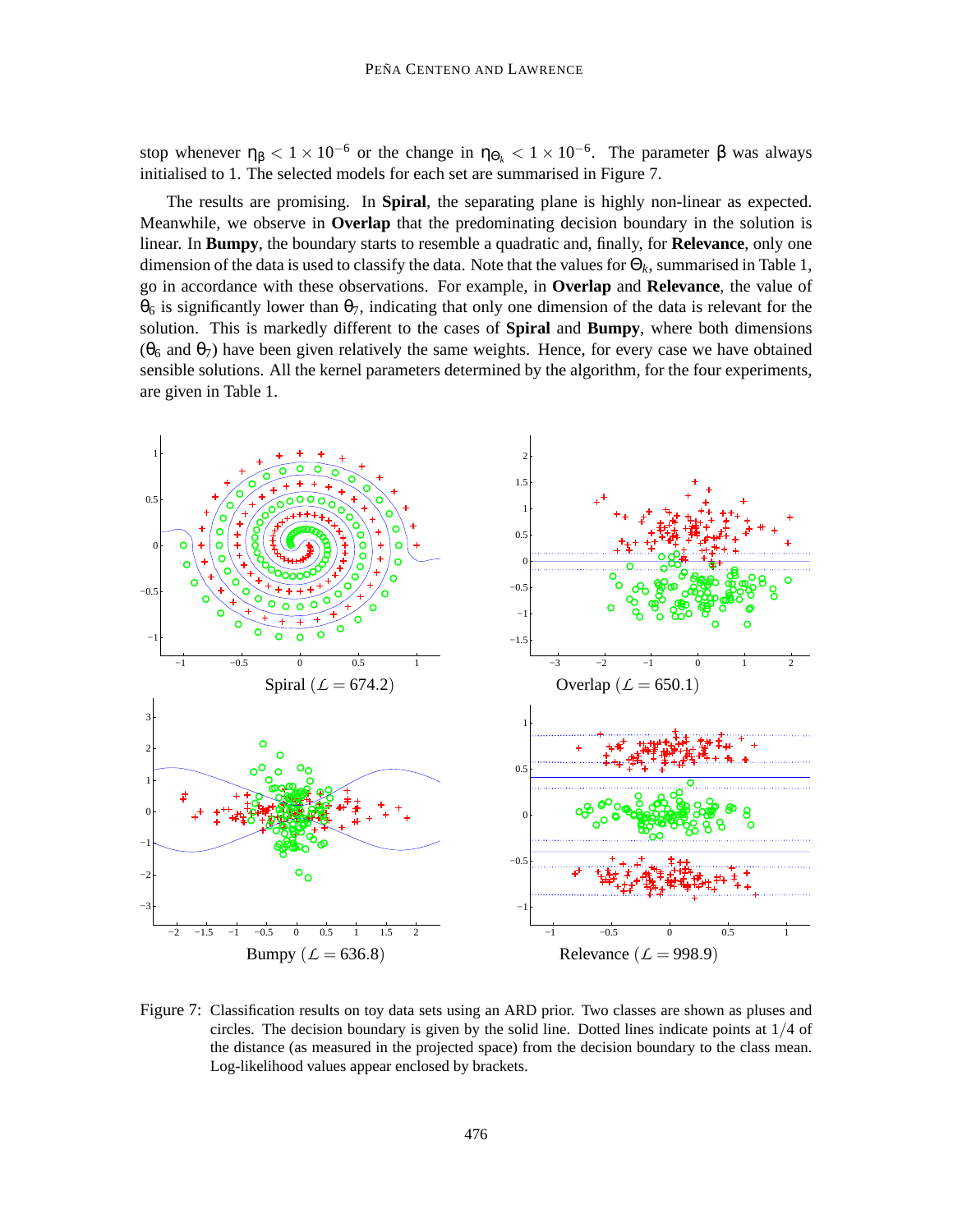Figure 8 shows an example of the result of training **Spiral** with a poor initialisation. It can be seen that the value of the marginal likelihood in this case is smaller to the one presented in Figure 7. However, this behaviour is not exclusive of BFD, indeed we observed a very similar situation with a poorly initialised Bayesian LS-SVM and with KFD cross-validated with a badly selected grid.



Figure 8: The solution for the spiral data with a poor initialisation  $\theta_2 = 1$ . Associated log-likelihood  $\mathcal{L} =$ 562.7.

| Experiment | $\ln \theta_1$ | $\ln \theta_2$ | $\ln \theta_3$       | $\ln \theta_4$       | $\ln \theta_5$                                                       | $\ln \theta_6$ | $\ln \theta_7$ |
|------------|----------------|----------------|----------------------|----------------------|----------------------------------------------------------------------|----------------|----------------|
| Spiral     | 8.5015         | $-9.5588$      | $\vert 1.0139 \vert$ | $-4.9759$            | $-10.6373$                                                           | $-2.78$        | $-2.9609$      |
| Overlap    | 0.5011         | $-7.9801$      |                      | $1.1455$   $-4.8319$ | $-8.5990$                                                            | $-6.9953$      | $-0.1026$      |
| Bumpy      | 4.9836         |                |                      |                      | $-10.8222$   1.1660   $-4.7495$   $-13.5996$   $-3.9131$   $-3.7030$ |                |                |
| Relevance  | 4.6004         |                |                      |                      | $-9.5036$   1.2734   $-4.9351$   $-13.8155$   $-6.9968$   $-1.5386$  |                |                |

Table 1: *log*-values of the parameters learnt with BFD for the different toy experiments. In **Overlap** and **Relevance**, the weights of the feature  $\theta_6$  are low if compared with the feature  $\theta_7$ . This is in contrast with **Spiral** and **Bumpy**, where both features have been given relatively the same weights.

## **8.2 Benchmark Data Sets**

In order to evaluate the performance of our approach, we tested five different algorithms on well known problems. The algorithms used were: linear and quadratic discriminants (LDA and QDA), KFD, LS-SVM and BFD. The last two algorithms provided the opportunity to use ARD priors so they were reported as well. We used a synthetic set (**banana**) along with 12 other real world data sets coming from the **UCI**, **DELVE** and **STATLOG** repositories.<sup>7</sup> In particular, we used instances of these data that had been preprocessed an organised by Rätsch et al. (1998) to do binary classification tests. The main difference between the original data and Rätsch's is that he converted every problem

<sup>7.</sup> The **breast cancer** domain was obtained from the University Medical Center, Institute of Oncology, Ljubljana, Yugoslavia. Thanks to M. Zwitter and M. Soklic for the data.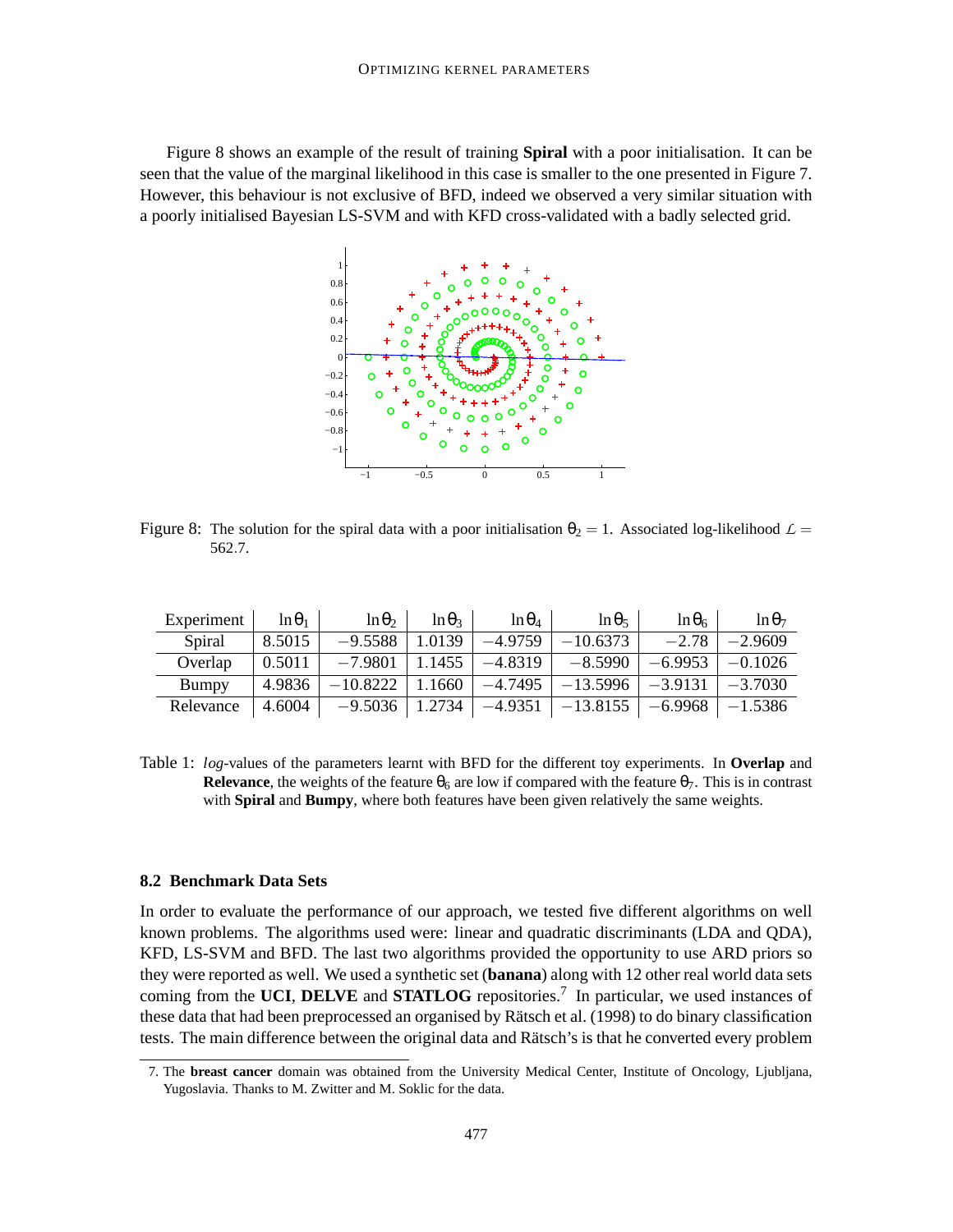into binary classes and randomly partitioned every data set into 100 training and testing instances.<sup>8</sup> In addition, every instance was normalised to have zero mean and unit standard deviation. More details can be found at (Rätsch et al., 1998).

Mika et al. (1999) and Van Gestel et al. (2002) have given two of the most in depth comparisons of algorithms related to FLD. Unfortunately, the reported performance in both cases is given in terms of test-set accuracy (or error rates), which implied not only the adjustment of the bias term but also the implicit assumption that the misclassification costs of each class were known. Given that discriminant methods operate independently of the method of bias choice, we felt it more appropriate to use a bias independent measure like the area under the ROC curve (AUC).

The LDA and QDA classifiers were provided by the Matlab function classify with the options 'linear' and 'quadratic', respectively. In both cases, no training phase was required, as described by Michie et al. (1994). The output probabilities were used as latent values to trace the curves. Meanwhile, for KFD's parameter selection we made use of the parameters obtained previously by Mika et al. (1999) and which are available at http://mlg.anu.edu.au/˜raetsch. The ROC curves for KFD were thus generated by projecting every instance of the test set over the direction of discrimination.

Mika trained a KFD on the first five training partitions of a given data set and selected the model parameters to be the median over those five estimates. A detailed explanation of the experimental setup for KFD and related approaches can be found in Rätsch et al. (1998) and Mika et al. (1999). In the case of LS-SVM, we tried to follow a similar process to estimate the parameters, hence we trained LS-SVM's on the first five realisations of the training data and then selected the median of the resulting parameters as estimates. In the same way, projections of test data were used to generate the ROC curves.

Finally, for BFD we also tried to follow the same procedure. We trained a BFD model with  $N_x = 8$ different initialisations over the first five training instances of each data set. Hence we obtained an array of parameters of dimensions  $8 \times 5$  where the rows were the initialisations, the columns were the partitions and each element a vector Θ*<sup>t</sup>* . For each column, we selected the results that gave the highest marginal likelihood, so that the array reduced from 40 to only 5 elements. Then we followed the KFD procedure of selecting the median over those parameters. In these experiments, we used the tolerances  $\eta_\beta$  and  $\eta_{\Theta_k}$  to be less than  $1 \times 10^{-6}$ . More details of the experimental setup are given in Appendix E.

In Table 2 we report the averages of the AUC's over all the testing instances of a given data set. In the cases of KFD, LS-SVM and BFD we used the RBF kernel of Appendix E. Computation of the ROC curves were done with the function ROC provided by Pelckmans et al. (2003) and Suykens et al. (2002) and no further processing of the curves was required, for instance removing convexities was unnecessary.

It can be observed that BFD outperforms all the other methods in  $6/13$  data sets, comes second in 3 cases and third in the remaining 4. In particular, it is remarkable to see BFD performing consistently better than KFD across most of the problem domains. It seems that leaving the 'regression to the labels' assumption pays-off in terms of areas under the ROC curves. It is also interesting to observe that LDA performs well in almost all the problems (except **banana**) and it thus indicates that most of these data sets could be separated with a linear hyperplane with acceptable results. From these results we can conclude that the better designed noise model in BFD allows it to outperform 'similar'

<sup>8.</sup> Data sets can be obtained from http://mlg.anu.edu.au/~raetsch.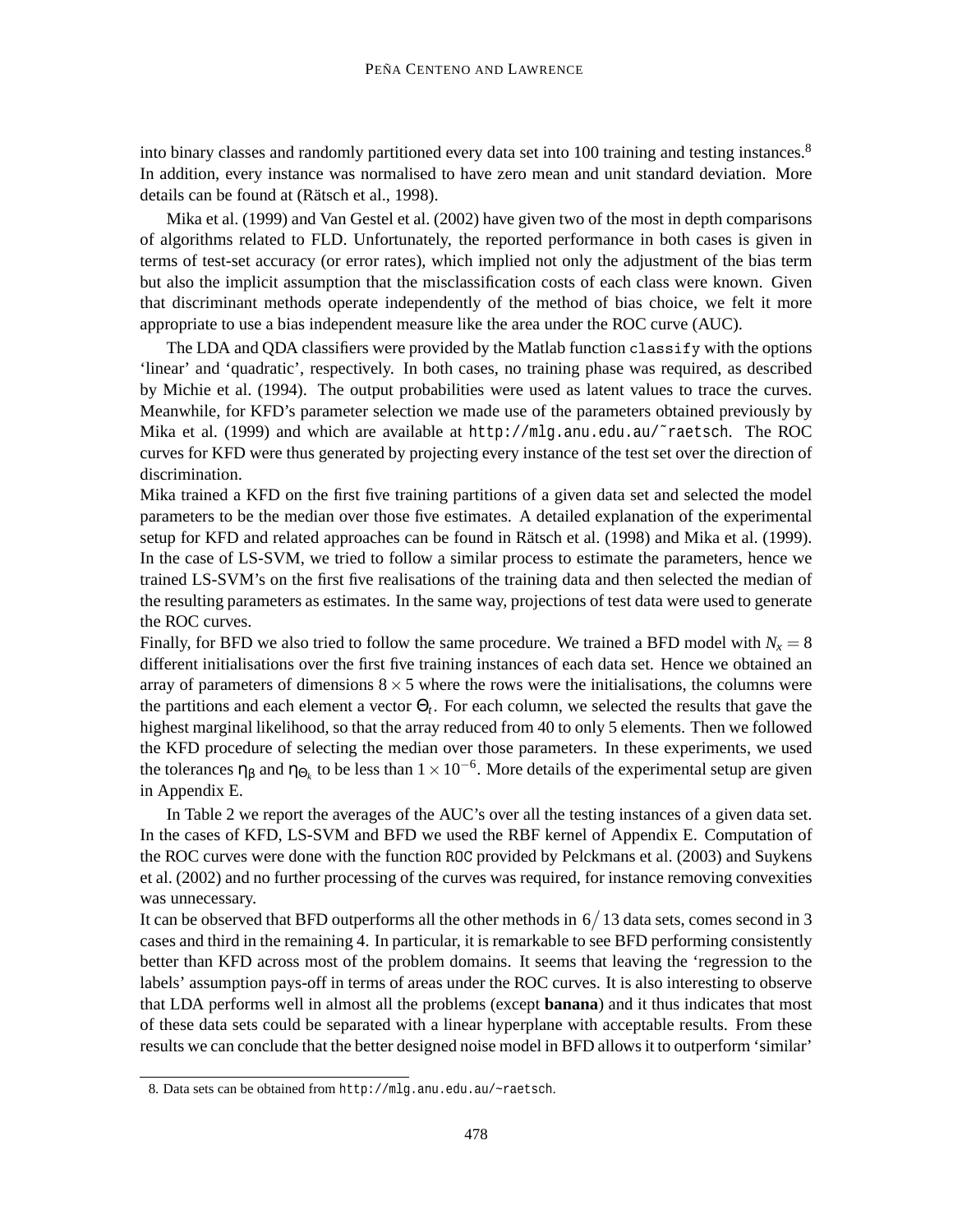| <b>RBF</b> | Banana    | <b>Breast</b> | <b>Diabetis</b> | German    | Heart          | Image     |           |
|------------|-----------|---------------|-----------------|-----------|----------------|-----------|-----------|
| <b>LDA</b> | 53.7(1.3) | 71.2(5.2)     | 82.7(1.6)       | 78.5(2.5) | 90.1(2.6)      | 87.9(0.7) |           |
| QDA        | 64.7(2.5) | 70.8(5.5)     | 80.3(2.0)       | 76.5(2.6) | 86.9(3.1)      | 91.2(1.5) |           |
| <b>KFD</b> | 96.1(0.4) | 70.9(5.8)     | 76.7(2.3)       | 69.9(4.7) | 88.8 (3.0)     | 99.5(0.1) |           |
| LS-SVM     | 95.5(0.4) | 61.1(5.2)     | 73.7(2.3)       | 74.0(2.8) | 89.9(2.8)      | 98.8(0.3) |           |
| <b>BFD</b> | 95.1(0.6) | 73.4(5.3)     | 81.1(1.9)       | 79.0(2.5) | 90.9(2.7)      | 98.2(0.4) |           |
|            |           |               |                 |           |                |           |           |
| <b>RBF</b> | Ringnorm  | Flare S.      | Splice          | Thyroid   | <b>Titanic</b> | Twonorm   | Waveform  |
| <b>LDA</b> | 80.0(0.8) | 73.9(1.9)     | 91.8(0.4)       | 86.6(5.8) | 70.8(1.0)      | 99.7(0.0) | 92.5(0.7) |
| QDA        | 99.8(0.0) | 61.6(1.8)     | 93.0(0.4)       | 97.5(1.7) | 71.4(2.0)      | 99.5(0.0) | 91.2(0.4) |
| <b>KFD</b> | 99.8(0.0) | 65.6(2.5)     | 91.3(0.5)       | 97.4(3.6) | 70.9(1.0)      | 99.8(0.0) | 88.6(0.5) |
| LS-SVM     | 99.6(0.1) | 73.8(1.6)     | 88.2 (0.7)      | 97.8(1.4) | 73.8(2.4)      | 93.8(0.8) | 83.3(1.2) |

state of the art approaches. The P-SVM was not included in the experiments because it is a 'type-of' LS-SVM.

Table 2: Average classification results of benchmark data. We report mean and standard deviations (within brackets) of the AUC over all testing instances. The compared algorithms are: linear discriminant (LDA), quadratic discriminant (QDA), kernel Fisher's discriminant (KFD), least squares support vector machine (LS-SVM) and Bayesian Fisher's discriminant (BFD). In all the experiments an RBF kernel was used. It can be observed that BFD performs better in 6 out of 13 problem domains.

The BFD framework allows for the inclusion of some type of ARD priors. Incorporation of this type of prior performs feature selection by assigning very high weights to some of the posterior values of the hyperparameters and hence prunning out features, (see Mackay, 1995). We were interested in comparing our approach with the Bayesian version of the LS-SVM, which can also make use of ARD priors. Our results are presented in Table 3. In this case, however, the comparison is tighter with LS-SVM performing narrowly better than BFD in 7 out of the 13 problems. The EM algorithm we proposed is slower to converge than direct optimisation of the marginal likelihood as can be applied to the LS-SVM. Our use of the EM algorithm is necessary due to the nature of the moving targets, this is a disadvantage of our approach. Hence to obtain a solution in a reasonable time, we were obliged to reduce the number of initialisations to  $N_x = 3$  and to increase the tolerances  $η<sub>β</sub>$  and  $η<sub>Θ<sub>k</sub></sub>$  to be less than  $1 \times 10^{-5}$  and  $1 \times 10^{-6}$ , respectively.

In Figure 9 we show a comparison of the weights assigned to each feature in two data sets, Ringnorm and Splice. We were interested on showing if there was any correlation on the degree of importance assigned to each feature by the two algorithms. Ringnorm and Splice were specially selected because they were examples in which BFD performed better (marginally) and worse than LS-SVM, respectively. In the figure, we report the values of the inverse weights, Θ*ard*, for BFD while for LS-SVM we report the 'ranking' coefficients produced by the LS-SVM implementation we used (see Appendix E). These coefficients are related to the values Θ*ard*. For identical results we expected to observe a high degree of correlation between BFD weights and LS-SVM rankings. As a first example, in Figure 9 we observe that Ringnorm is assigned varied values by BFD and LS-SVM. In fact, for features  $[3-6]$  and 18, there is a reasonable degree of overlap between assigned values, and this could help to explain why both algorithms performed similarly well. This observation goes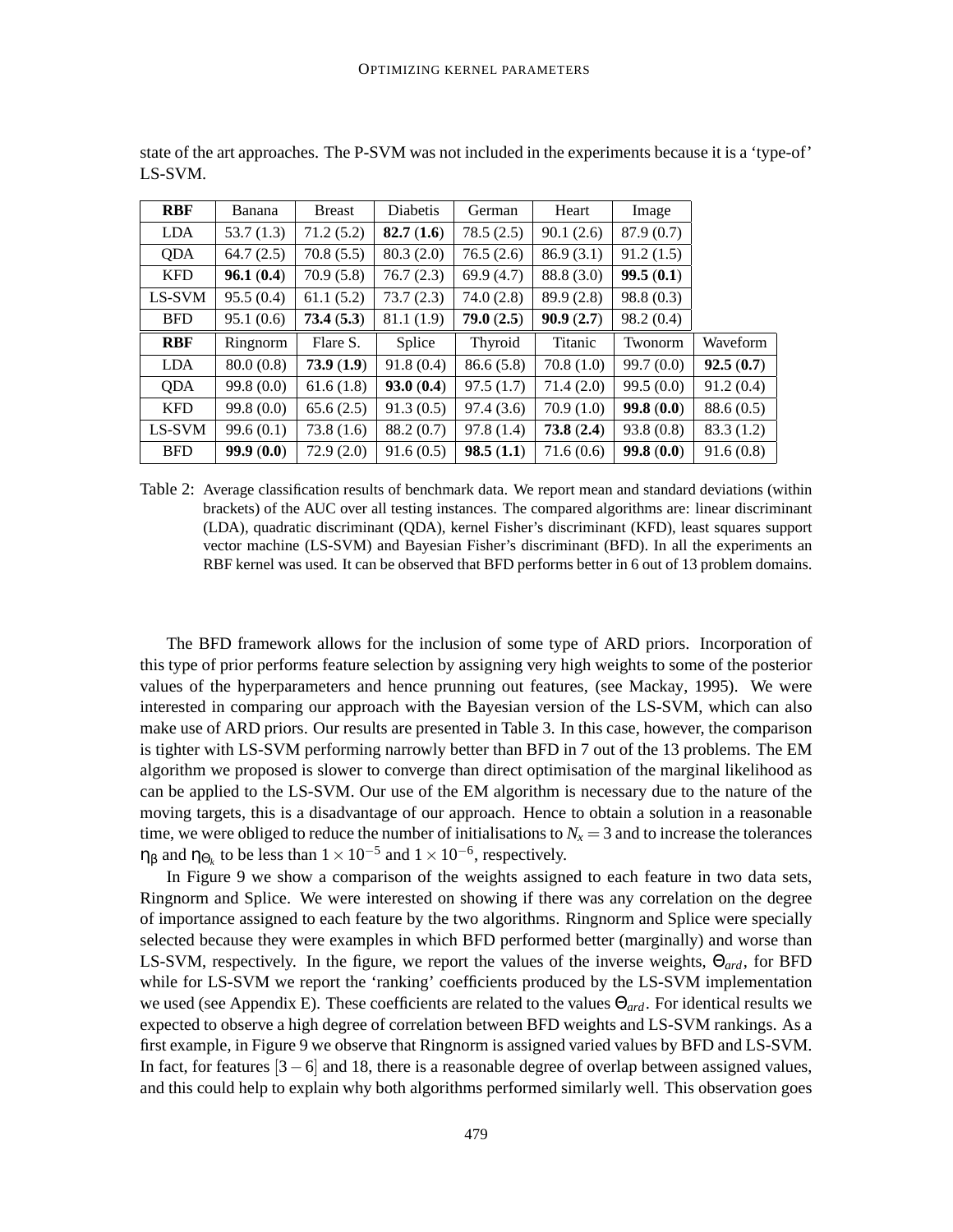in accordance with our intuition. It is noticeable that none of the features in BFD has been driven to zero, which indicates that this algorithm required all of the features to learn a solution. The second case corresponds to Splice. In this data set, LS-SVM performed better than BFD by a wide margin and this could well be explained by the aggressive pruning of features that BFD performed; as it is shown in the figure.

| <b>ARD</b> | Banana    | <b>Breast</b> | <b>Diabetis</b> | German     | Heart          | Image     |           |
|------------|-----------|---------------|-----------------|------------|----------------|-----------|-----------|
| LS-SVM     | 91.6(1.0) | 72.3(5.4)     | 83.3(1.7)       | 79.5(2.5)  | 90.5(2.6)      | 98.9(0.6) |           |
| <b>BFD</b> | 95.1(0.6) | 74.2(5.1)     | 81.1 (1.6)      | 77.9 (2.6) | 90.9(2.7)      | 76.8(0.9) |           |
| <b>ARD</b> | Ringnorm  | Flare S.      | Splice          | Thyroid    | <b>Titanic</b> | Twonorm   | Waveform  |
| LS-SVM     | 99.8(0.0) | 66.0(3.3)     | 95.7(0.3)       | 99.5(0.5)  | 73.6(2.6)      | 99.6(0.0) | 96.4(0.2) |
| <b>BFD</b> | 99.9(0.0) | 73.2(1.7)     | 88.8 (0.5)      | 98.9(0.8)  | 71.9 (1.1)     | 99.7(0.0) | 94.0(0.1) |

Table 3: Average classification results of benchmark data. We report mean and standard deviations (within brackets) of the AUC over all testing instances. This table compares the BFD algorithm against an LS-SVM, both employing ARD based kernels. In this case Bayesian LS-SVM outperforms BFD in 7 out of 13 cases.



Figure 9: Plot of the feature values learned by BFD and LS-SVM on Ringnorm and Splice data sets. For both algorithms we used an ARD kernel. The weights learned in LS-SVM are plotted in cyan (gray) and correspond to the left *y*-axis, whereas the weights learned in BFD are plotted in blue (dark) and correspond to the right *y*-axis. We report weight values for BFD while for LS-SVM, 'ranking' coefficients. These coefficients are related to the weights Θ*ard*. Ideally we would expect to see a perfect match between feature values of BFD and rankings in LS-SVM. As it is shown in Table 3, BFD performed better in Ringnorm while LS-SVM did better in Splice.

## 8.2.1 HISTOGRAMS OF PROJECTED DATA

A good way to visualize whether an FLD-based algorithm is performing adequately consists of generating histograms of projected data. We briefly compare the output distributions generated by BFD and KFD on training and test instances of the Waveform and Twonorm data sets. We used the data produced from the experiments with an RBF kernel to generate Figures 10 and 11.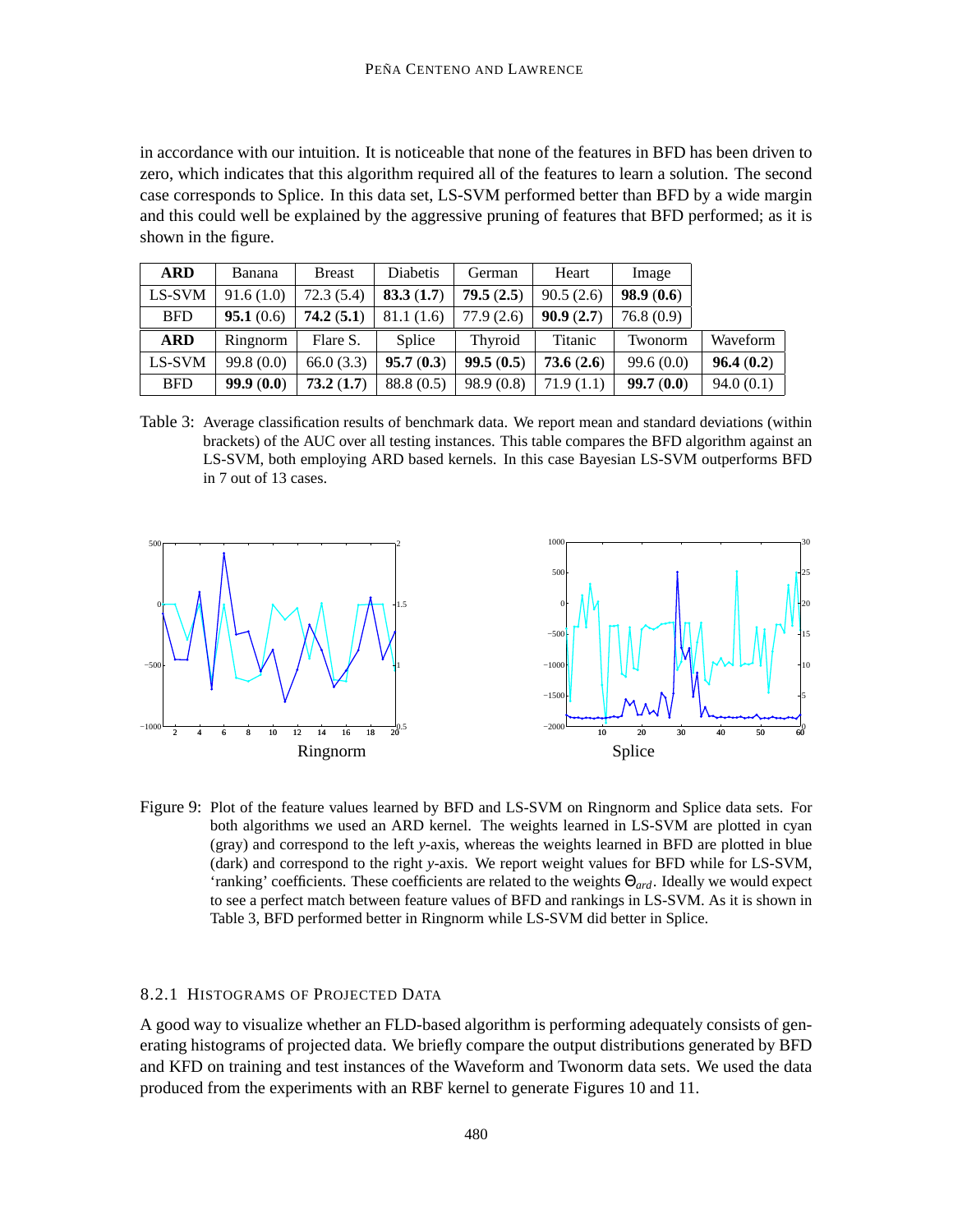In the Figure 10, BFD produced very consistent outputs between training and test sets for both Twonorm and Waveform. In particular, it is encouraging to see that Twonorm projects very close to two Gaussian distributions because this data set comes from two multivariate Gaussians. Meanwhile, in Figure 11, KFD produced very consistent output distributions in Twonorm but failed to do so in Waveform. Following similar arguments to those of Mika (2002), we believe this is one of the reasons for BFD performing better than KFD, in terms of AUC.



Figure 10: Comparison of output distributions on training and test sets for BFD. The data sets depicted are Twonorm and Waveform, respectively. It is clearly observable that training and test set distributions for BFD are quite consistent.

## **9. Conclusions and Future Work**

We have presented a Bayesian probabilistic approach to discriminant analysis that can correspond to kernel Fisher's discriminant. Regularisation of the discriminant arises naturally in the proposed framework and through maximisation of the marginal likelihood we were able to determine kernel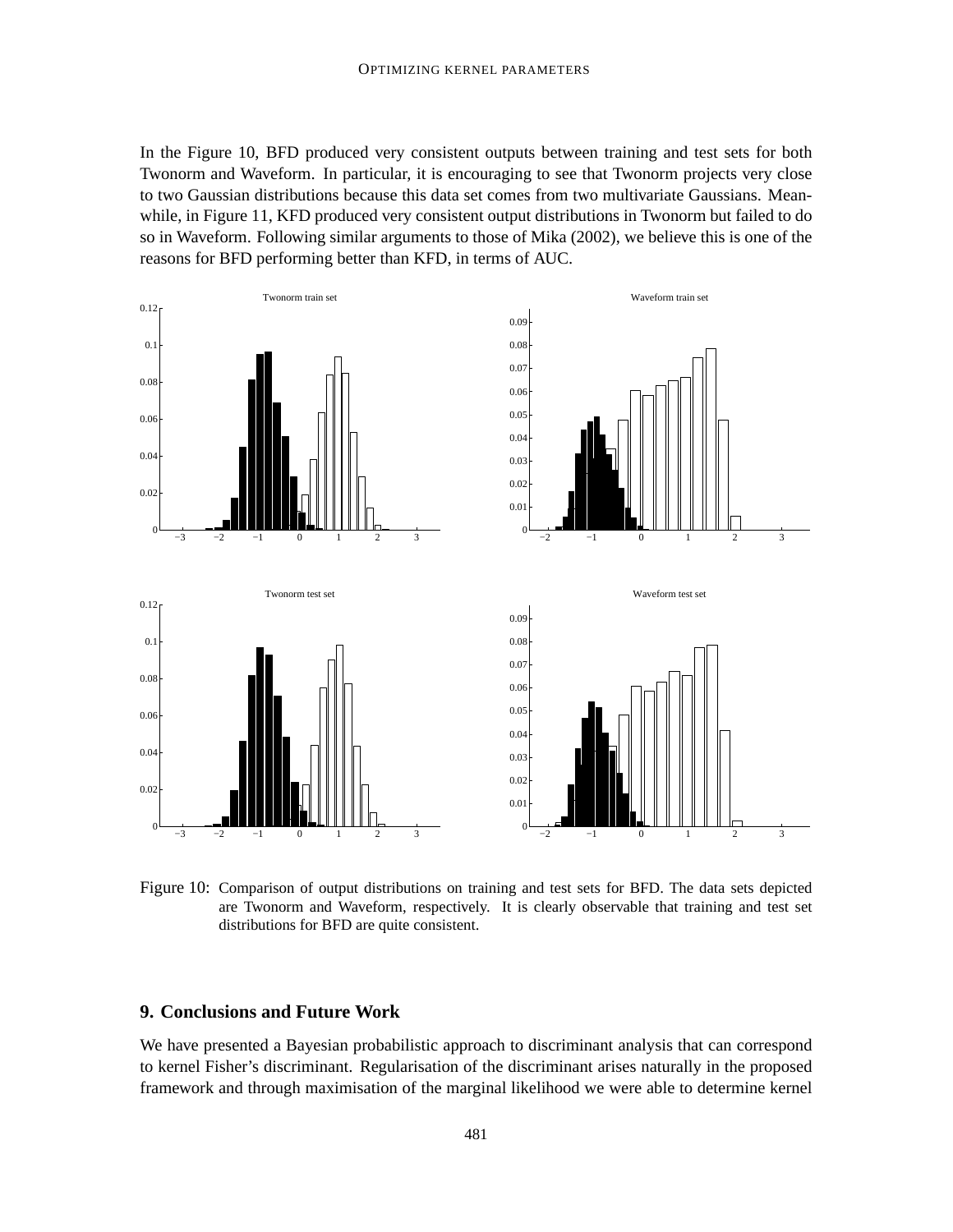

Figure 11: Comparison of output distributions on training and test sets for KFD. The data sets depicted are Twonorm and Waveform. Observe that training and test distributions for Waveform are noticeably different; this might explain KFD's lower classification performance if compared to BFD, see Table 2.

parameters. This paper has established the theoretical foundations of the approach and has shown that for a range of simple toy problems the methodology does discover sensible kernel parameters. The optimisation is only guaranteed to find a local minimum and therefore the quality of the solution can be sensitive to the initialisation. We performed experiments on real world data obtaining results which are competitive with the state of the art, moreover, we were able to do some relevance determination on the data set features.

Future directions of this work will be centred on sparsifying the kernel matrix. We intend to adapt the informative vector machine model to our framework (Lawrence et al., 2003). This should make larger data sets practical because at present, we are restricted by the  $O\left(N^3\right)$  complexity associated with inverting the kernel matrix. Another direction of research will consist of allowing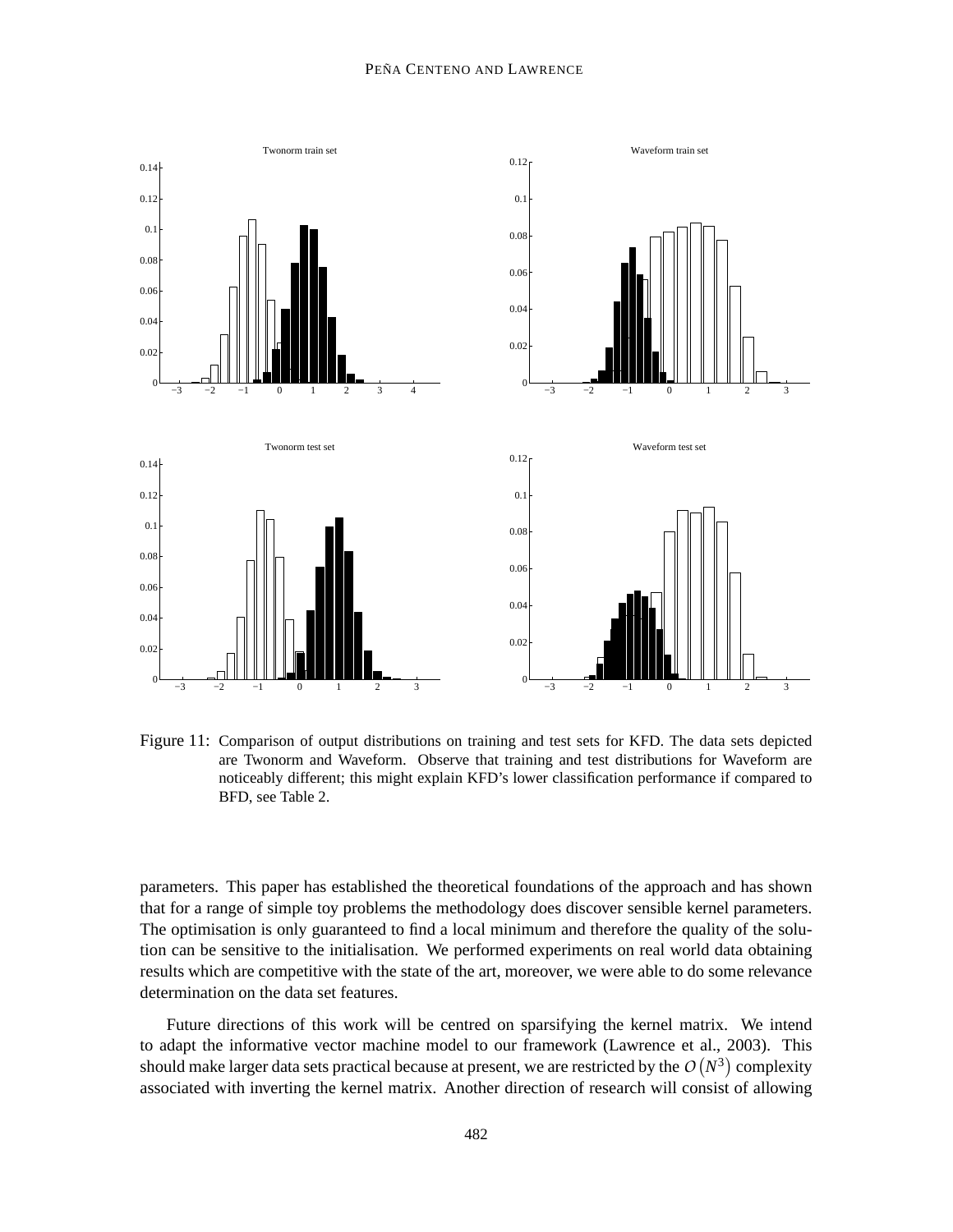the model to learn in the presence of label noise, building on work by Lawrence and Schölkopf (2001).

## **Acknowledgements**

Both authors gratefully acknowledge support from the EPSRC grant number GR/R84801/01 'Learning Classifiers from Sloppily Labelled Data'. T.P.C. wishes to thank the continuous support provided by Banco de México and helpful discussions with Guido Sanguinetti and Gavin C. Cawley. Finally, we thank Jonathan Laidler for comments on the final version of this manuscript.

## **Appendix A. Weight Space Approach**

In order to derive the distribution of **w** under the constraint *d*, we first realise that the combination of  $p(\mathbf{w}|\mathcal{D})$  and  $p(d|\mathcal{D},\mathbf{w},\gamma)$  yields a Gaussian distribution. Therefore, after conditioning on *d*, the resulting distribution will be Gaussian with the form  $p(\mathbf{w}|\mathcal{D}, d, \gamma) = \lim_{\gamma \to \infty} \mathcal{N}(\bar{\mathbf{w}}, \Sigma)$  and parameters

$$
\bar{\mathbf{w}} = \lim_{\gamma \to \infty} \gamma d \Sigma \Delta \mathbf{m} \tag{34}
$$

and

$$
\Sigma = \lim_{\gamma \to \infty} \left( \mathbf{B} + \gamma \Delta \mathbf{m} \Delta \mathbf{m}^T \right)^{-1} . \tag{35}
$$

.

Inversion of  $\Sigma$  through Morrison-Woodbury formula allows us to take the limit, such as is shown below

$$
\Sigma\;\;=\;\;\lim_{\gamma\to\infty}\left(\mathbf{B}^{-1}-\frac{\mathbf{B}^{-1}\Delta\mathbf{m}\Delta\mathbf{m}^T\mathbf{B}^{-1}}{\gamma^{-1}+\Delta\mathbf{m}^T\mathbf{B}^{-1}\Delta\mathbf{m}}\right)\;,
$$

hence

$$
\Sigma = \mathbf{B}^{-1} - \frac{\mathbf{B}^{-1} \Delta \mathbf{m} \Delta \mathbf{m}^{T} \mathbf{B}^{-1}}{\Delta \mathbf{m}^{T} \mathbf{B}^{-1} \Delta \mathbf{m}}
$$

The mean  $\bar{w}$  can be obtained by substituting Equation 35 (without evaluating the limit) into Equation 34. Then, the application of Morrison-Woodbury formula and some extra manipulations will lead to a form suitable for taking the limit.

# Appendix B. Expressing  $p\left(\hat{\textbf{t}}|\textbf{f},\textbf{y}\right)$  in terms of **f** and **L**

Disregarding an additive constant, the log of the modified noise model  $p(\hat{\mathbf{t}}|\mathbf{f}, \mathbf{y})$  is

$$
\mathcal{L}(\hat{c}_0, \hat{c}_1) = -\frac{\beta}{2} \sum_{n=1}^N \left[ y_n (\hat{c}_1 - f_n)^2 + (1 - y_n) (\hat{c}_0 - f_n)^2 \right],
$$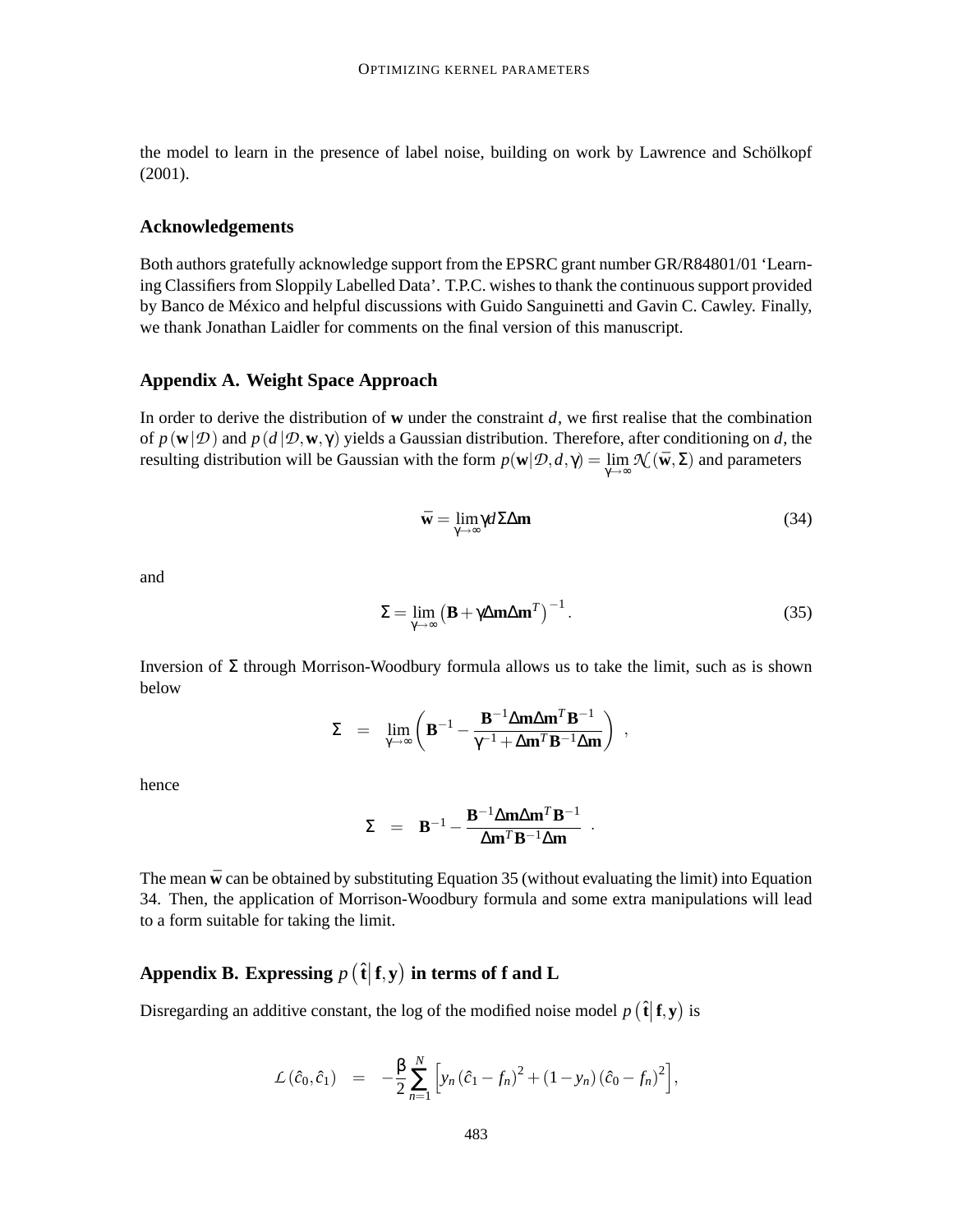where we have used Equation 6 as base. From Equation 9, we substitute the values of each estimate  $\hat{c}_q$  so that

$$
\mathcal{L} = -\frac{\beta}{2} \sum_{n=1}^{N} \left[ y_n \left( \frac{1}{N_1} \mathbf{y}_1^T \mathbf{f} - f_n \right)^2 + (1 - y_n) \left( \frac{1}{N_0} \mathbf{y}_0^T \mathbf{f} - f_n \right)^2 \right]
$$
  
\n
$$
= -\frac{\beta}{2} \left( \mathbf{f} \mathbf{f}^T - \frac{1}{N_1} \mathbf{y}_1^T \mathbf{f} \mathbf{f}^T \mathbf{y}_1 - \frac{1}{N_0} \mathbf{y}_0^T \mathbf{f} \mathbf{f}^T \mathbf{y}_0 \right)
$$
  
\n
$$
= -\frac{\beta}{2} \left( \mathbf{f}^T \mathbf{L} \mathbf{f} \right).
$$

## **Appendix C. Gaussian Process Approach**

In this section we find the parameters of a new projected data point, namely its mean  $\bar{f}^{\star}$  and variance  $(\sigma^*)^2$ , as specified in Equations 21 and 22. In the model we have three types of distributions:  $p(\hat{\mathbf{t}}|\mathbf{y}, \mathbf{f})$ , the noise model;  $p(\mathbf{f}_{+})$ , an extended GP prior that includes the point  $f^*$  and the constraint  $p(d|\mathbf{y}, \mathbf{f}, \gamma)$ . In order to derive the distribution  $p(f^*|\mathcal{D}, d, \gamma)$  we first compute the joint distribution

$$
p\left(\mathbf{f}_{+}, \hat{\mathbf{t}}, d \big| \mathbf{y}, \gamma\right) = p\left(\hat{\mathbf{t}} \big| \mathbf{y}, \mathbf{f}\right) p\left(d \big| \mathbf{y}, \mathbf{f}, \gamma\right) p\left(\mathbf{f}_{+}\right),
$$

and then take advantage of the separability of  $f_+$  into  $[f^T, f^{\star}]^T$  to be able to marginalise the latent variables **f**, which are associated with the training set. In other words we do

$$
p(f^{\star}, \hat{\mathbf{t}}, d | \mathbf{y}, \gamma) = \int p(f^{\star}, \mathbf{f}, \hat{\mathbf{t}}, d | \mathbf{y}, \gamma) \, \partial \mathbf{f}
$$
 (36)

The rest of the process consists of conditioning  $f^*$  on the targets  $\hat{\mathbf{t}}$  and the distance *d* and on taking the limit  $\gamma \rightarrow \infty$ . In the remaining part of this section we detail this process.

#### **C.1 Derivations**

Grouping Equations 18, 19 and 20 gives

$$
p(\mathbf{f}_{+}, \hat{\mathbf{t}}, d | \mathbf{y}, \gamma) \propto \exp \left\{-\frac{\beta}{2} \mathbf{f}^T \mathbf{L} \mathbf{f} - \frac{1}{2} \mathbf{f}_{+} \mathbf{K}_{+}^{-1} \mathbf{f}_{+} - \frac{\gamma}{2} (d - \mathbf{f}^T \Delta \hat{\mathbf{y}})^2\right\}.
$$

The idea consists of expanding and collecting terms in  $f$  and  $f^*$ . In order to do so, we partition the inverse of the extended kernel by making  $\mathbf{K}_{+}^{-1} = \begin{bmatrix} \mathbf{C} & \mathbf{c} \\ \mathbf{c}^T & \mathbf{c} \end{bmatrix}$  ${\bf c}^T$  *c*<sup>\*</sup> . Thus we know that the product

$$
\mathbf{f}_+^T \mathbf{K}_+^{-1} \mathbf{f}_+ = \mathbf{f}^T \mathbf{C} \mathbf{f} + 2 f^{\star} \mathbf{c}^T \mathbf{f} + c_{\star} (f^{\star})^2.
$$

Hence we get

$$
p(f^{\star}, \mathbf{f}, \hat{\mathbf{t}}, d | \mathbf{y}, \gamma) \sim \exp\left\{-\frac{1}{2}\mathbf{f}^T \mathbf{Q} \mathbf{f} - (f^{\star} \mathbf{c} - \gamma d \Delta \hat{\mathbf{y}})^T \mathbf{f} - \frac{1}{2} c_{\star} (f^{\star})^2\right\}
$$
(37)

with

$$
\mathbf{Q} = (\beta \mathbf{L} + \mathbf{C} + \gamma \Delta \hat{\mathbf{y}} \Delta \hat{\mathbf{y}}^T). \tag{38}
$$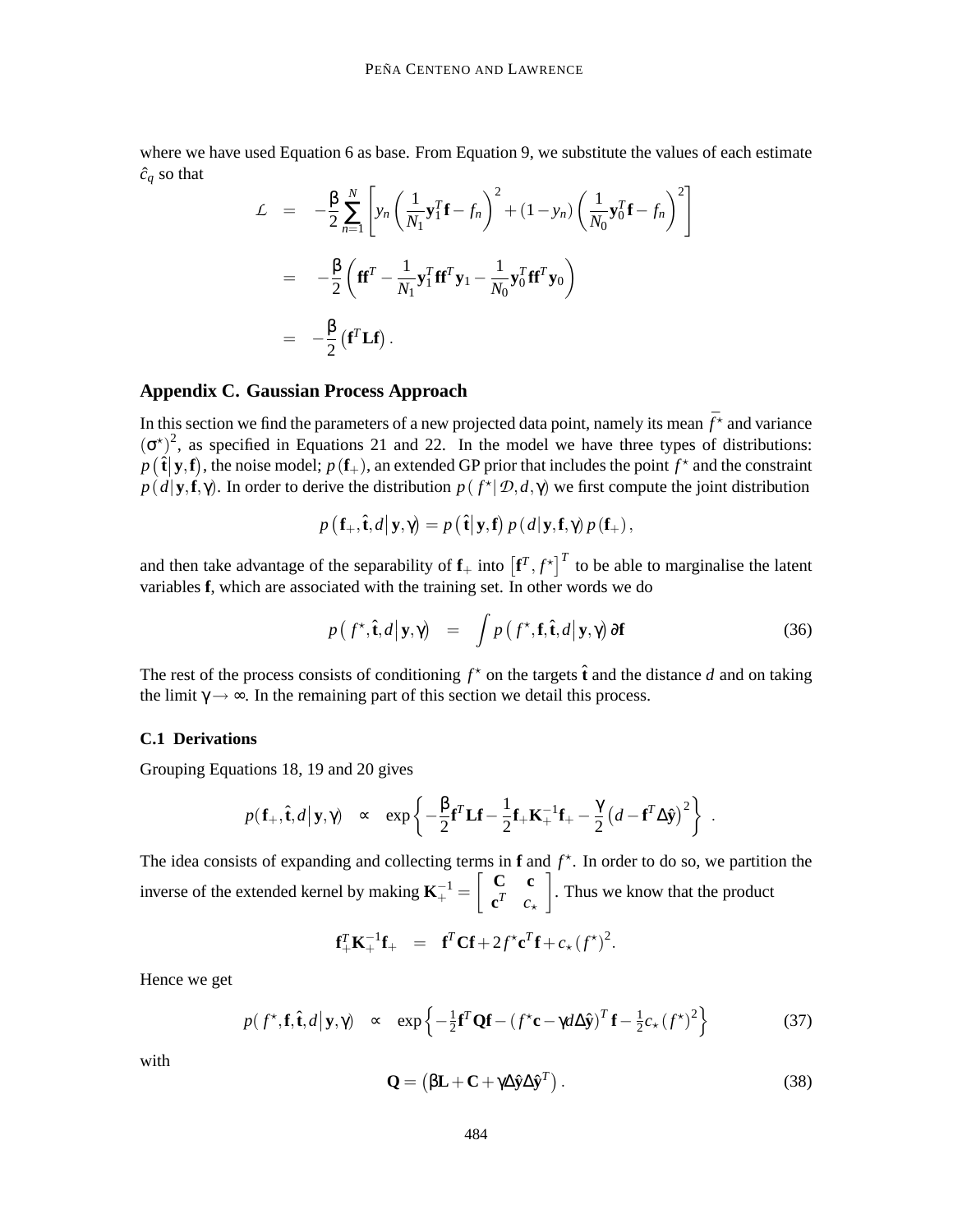## MARGINALISING LATENT VARIABLES

We are now in position to determine the distribution for a new mapping  $f^*$ . The marginalisation of **f** is done by computing the integral of Equation 36 using as integrand the expression in (37). First we observe that the term  $\left(-\frac{1}{2}\right)$  $\frac{1}{2}c_{\star}(f^{\star})^2$  will be required when computing the distribution over  $f^{\star}$ and when taking the limit, so it will be kept apart from the integral and used at a later stage.

The integral in Equation 36 is of exponential form, so we know how to solve it in a straightforward way. See below that

$$
\int \exp\left(-\frac{1}{2}\mathbf{f}^T\mathbf{Q}\mathbf{f} + \mathbf{h}^T\mathbf{f}\right) \partial \mathbf{f} \propto \exp\left(\frac{1}{2}\mathbf{h}^T\mathbf{Q}^{-1}\mathbf{h}\right),
$$

where we recognise that

$$
\mathbf{h} = -(f^{\star}\mathbf{c} - \gamma d\Delta \hat{\mathbf{y}})^T.
$$

Therefore the result, after incorporating  $\left(-\frac{1}{2}\right)$  $\frac{1}{2}c_{\star}(f^{\star})^2$ , is

$$
p(f^{\star}, \hat{\mathbf{t}}, d | \mathbf{y}, \gamma) \sim \exp\left\{ \frac{1}{2} \mathbf{h}^T \mathbf{Q}^{-1} \mathbf{h} - \frac{1}{2} c_{\star} (f^{\star})^2 \right\} . \tag{39}
$$

#### OBTAINING CONDITIONAL DISTRIBUTION

The distribution  $p(f^* | \mathcal{D}, d, \gamma)$ , with  $\mathcal{D} = (\hat{\mathbf{t}}, \mathbf{y})$ , is obtained by conditioning the expression in (39) on  $\hat{\bf{t}}$  and *d*. Therefore we will work with the argument inside the *exponential* of (39) and group terms in  $f^*$ , ignoring the rest. We begin by substituting **h** and expanding

$$
\frac{1}{2} \left( f^{\star} \mathbf{c} - \gamma d \Delta \hat{\mathbf{y}} \right)^{T} \mathbf{Q}^{-1} \left( f^{\star} \mathbf{c} - \gamma d \Delta \hat{\mathbf{y}} \right) - \frac{1}{2} c_{\star} \left( f^{\star} \right)^{2} =
$$
\n
$$
-\frac{1}{2} \left( c_{\star} - \mathbf{c}^{T} \mathbf{Q}^{-1} \mathbf{c} \right) \left[ \left( f^{\star} \right)^{2} + \frac{2 \gamma d \mathbf{c}^{T} \mathbf{Q}^{-1} \Delta \hat{\mathbf{y}}}{c_{\star} - \mathbf{c}^{T} \mathbf{Q}^{-1} \mathbf{c}} f^{\star} \right] + \frac{1}{2} \left[ \left( \gamma d \right)^{2} \Delta \hat{\mathbf{y}}^{T} \mathbf{Q}^{-1} \Delta \hat{\mathbf{y}} \right]
$$

Completing the squares on  $f^*$  gives a Gaussian

$$
p(f^{\star}|\mathcal{D}, d, \gamma) \propto \exp\left\{-\frac{1}{2(\sigma^{\star})^2}(f^{\star} - \bar{f}^{\star})^2\right\}
$$

where the variance is

$$
(\sigma^{\star})^2 = \lim_{\gamma \to \infty} \left( c_{\star} - \mathbf{c}^T \mathbf{Q}^{-1} \mathbf{c} \right)^{-1}
$$
(40)

.

and the mean,

$$
\bar{f}^* = -\lim_{\gamma \to \infty} \gamma d \left(\sigma^*\right)^2 \mathbf{c}^T \mathbf{Q}^{-1} \Delta \hat{\mathbf{y}}.
$$
\n(41)

## WORKING OUT  $\left(\sigma^{\star}\right)^2$

We now determine the limit  $\gamma \rightarrow \infty$  in Equation 40. First, we express each of the terms that form the inverse of the kernel matrix:

$$
c_{\star} = \left(k_{\star} - \mathbf{k}^{T} \mathbf{K}^{-1} \mathbf{k}\right)^{-1},\tag{42}
$$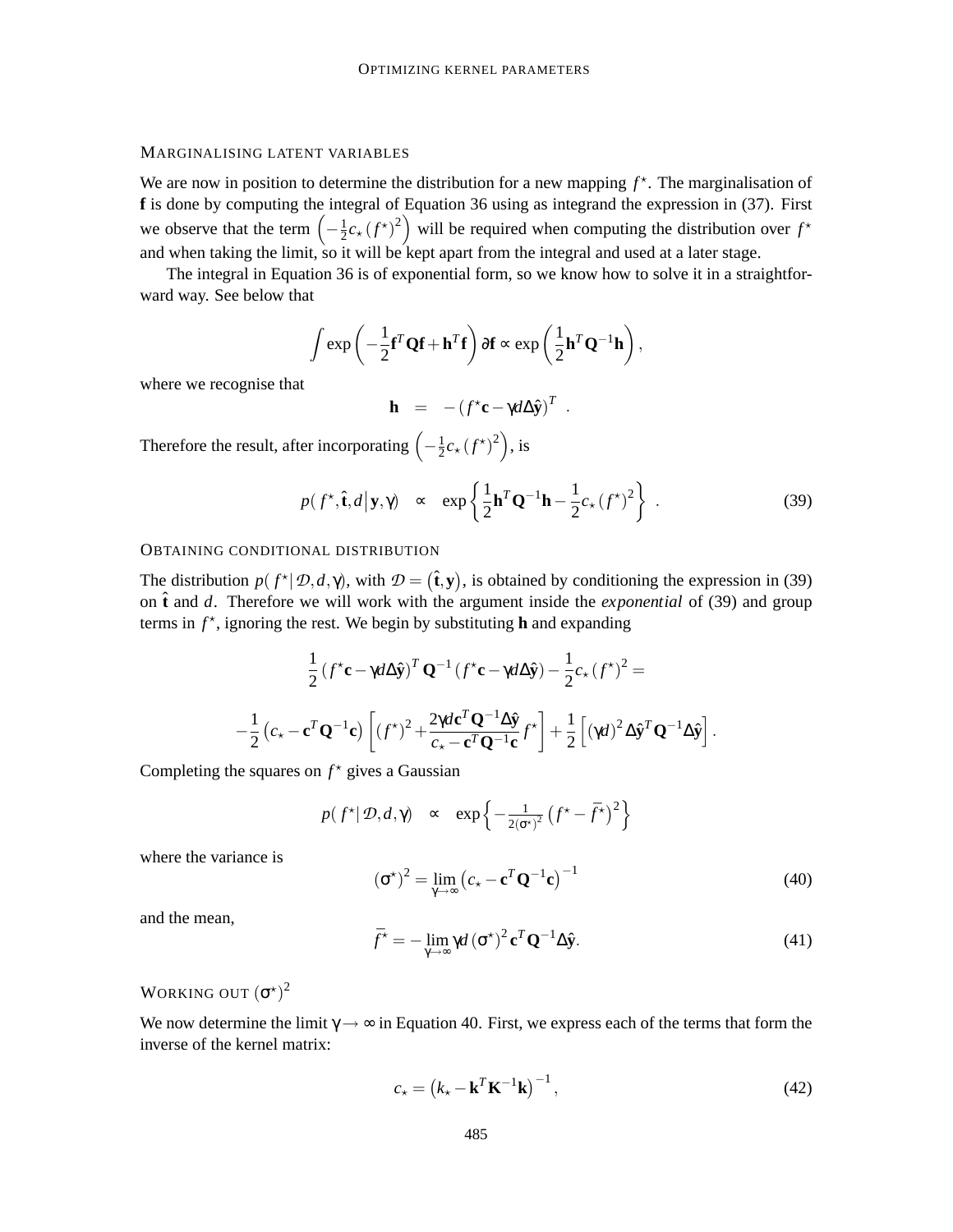$$
\mathbf{c} = -c_{\star} \mathbf{K}^{-1} \mathbf{k},\tag{43}
$$

and

$$
\mathbf{C} = \mathbf{K}^{-1} + c_{\star} \mathbf{K}^{-1} \mathbf{k} \mathbf{k}^{T} \mathbf{K}^{-1}.
$$
 (44)

Partitioning the kernel matrix implies that

$$
\mathbf{K}_{+} = \begin{pmatrix} \mathbf{K} & \mathbf{k} \\ \mathbf{k}^{T} & k_{\star} \end{pmatrix}.
$$

Substituting (38) and (43) into Equation 40 gives

$$
(\sigma^{\star})^2 = \lim_{\gamma \to \infty} \left( c_{\star} - c_{\star}^2 \mathbf{k}^T \left[ \beta \mathbf{K} \mathbf{L} \mathbf{K} + \gamma \mathbf{K} \Delta \hat{\mathbf{y}} \Delta \hat{\mathbf{y}}^T \mathbf{K} + \mathbf{K} \mathbf{C} \mathbf{K} \right]^{-1} \mathbf{k} \right)^{-1}.
$$

The product **KCK** can be worked out by using Equation 44. Therefore

$$
(\sigma^*)^2 = \lim_{\gamma \to \infty} \left( c_\star - c_\star^2 \mathbf{k}^T \left[ \beta \mathbf{K L} \mathbf{K} + \gamma \mathbf{K} \Delta \hat{\mathbf{y}} \Delta \hat{\mathbf{y}}^T \mathbf{K} + \mathbf{K} + c_\star \mathbf{k} \mathbf{k}^T \right]^{-1} \mathbf{k} \right)^{-1}.
$$

Defining

$$
\mathbf{D}_{\gamma} = \gamma \mathbf{K} \Delta \hat{\mathbf{y}} \Delta \hat{\mathbf{y}}^T \mathbf{K} + \mathbf{A},\tag{45}
$$

with  $A = \beta KLK + K$  leads to

$$
(\boldsymbol{\sigma}^{\star})^2 = \lim_{\gamma \to \infty} \left[ c_{\star} - c_{\star}^2 \mathbf{k}^T \left( \mathbf{D}_{\gamma} + c_{\star} \mathbf{k} \mathbf{k}^T \right)^{-1} \mathbf{k} \right]^{-1},
$$
  
=  $c_{\star}^{-1} + \mathbf{k}^T \mathbf{D}_{\gamma}^{-1} \mathbf{k}.$ 

Using Equation 42, we arrive to an expression for which  $(\sigma^{\star})^2$  only depends on  $\gamma$  by the term  $\mathbf{D}_{\gamma}$ ,

$$
\left(\boldsymbol{\sigma}^{\star}\right)^{2} = \lim_{\gamma \to \infty} \left[k_{\star} - \mathbf{k}^{T}\left(\mathbf{K}^{-1} - \mathbf{D}_{\gamma}^{-1}\right)\mathbf{k}\right].
$$
\n(46)

**Working with**  $D_\gamma^{-1}$  Inversion of  $D_\gamma$  (Equation 45) through the Morrison-Woodbury lemma allows us to obtain **D** by taking the limit. See below.

$$
\mathbf{D}_{\gamma}^{-1} = \mathbf{A}^{-1} - \mathbf{A}^{-1} \mathbf{K} \Delta \hat{\mathbf{y}} \left( \frac{1}{\gamma} + \Delta \hat{\mathbf{y}}^T \mathbf{K} \mathbf{A}^{-1} \mathbf{K} \Delta \hat{\mathbf{y}} \right)^{-1} \Delta \hat{\mathbf{y}}^T \mathbf{K} \mathbf{A}^{-1}.
$$

Therefore, by taking  $\gamma \rightarrow \infty$  we obtain

$$
\mathbf{D} = \left(\mathbf{A}^{-1} - \mathbf{A}^{-1}\mathbf{K}\Delta\hat{\mathbf{y}}\left(\Delta\hat{\mathbf{y}}^T\mathbf{K}\mathbf{A}^{-1}\mathbf{K}\Delta\hat{\mathbf{y}}\right)^{-1}\Delta\hat{\mathbf{y}}^T\mathbf{K}\mathbf{A}^{-1}\right)^{-1}.
$$

Substituting this expression into (46) gives the desired result,

$$
\left(\boldsymbol{\sigma}^{\star}\right)^{2} = k_{\star} - \mathbf{k}^{T} \left(\mathbf{K}^{-1} - \mathbf{D}^{-1}\right) \mathbf{k}.
$$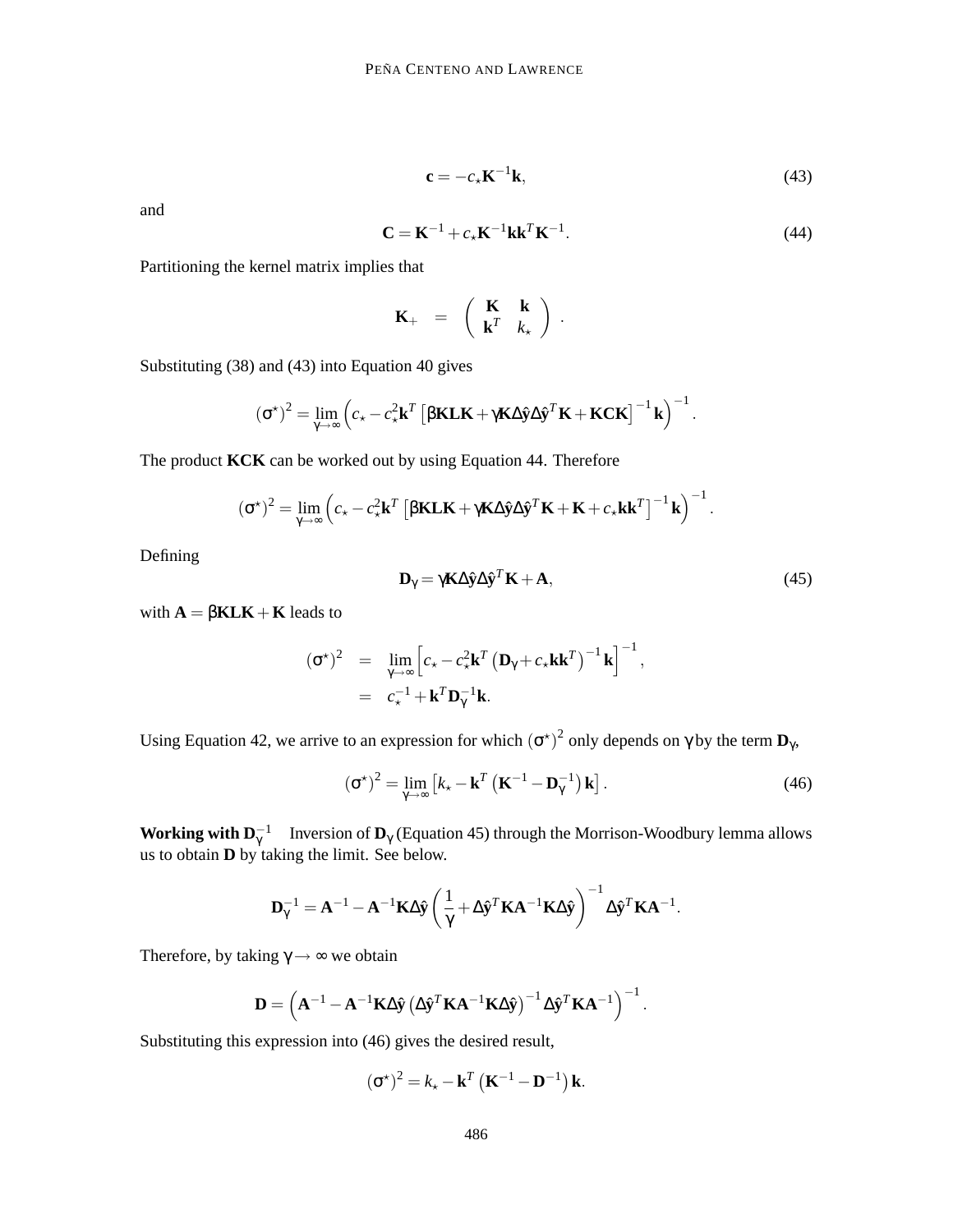## WORKING OUT THE MEAN

Substituting Equations 38 and 43, the values of **Q** and **c**, into Equation 41 leads to

$$
\bar{f}^{\star} = \lim_{\gamma \to \infty} \gamma d (\sigma^{\star})^2 c_{\star} \mathbf{k}^T (\mathbf{D}_{\gamma} + c_{\star} \mathbf{k} \mathbf{k}^T)^{-1} \mathbf{K} \Delta \hat{\mathbf{y}}.
$$

Inverting the matrix  $(D_{\gamma} + c_{\star} \mathbf{k} \mathbf{k}^T)$  and substituting the value of  $c_{\star}$  gives

$$
\bar{f}^{\star} = \lim_{\gamma \to \infty} \gamma d \left(\sigma^{\star}\right)^{2} \left[k_{\star} - \mathbf{k}^{T} \left(\mathbf{K}^{-1} - \mathbf{D}_{\gamma}^{-1}\right) \mathbf{k}\right]^{-1} \mathbf{k}^{T} \mathbf{D}_{\gamma}^{-1} \mathbf{K} \Delta \hat{\mathbf{y}}.
$$

Using (46) implies that

$$
\bar{f}_{\star} = \lim_{\gamma \to \infty} \gamma d\mathbf{k}^T \mathbf{D}_{\gamma}^{-1} \mathbf{K} \Delta \bar{\mathbf{y}}.
$$

Substituting (45) and inverting gives

$$
\bar{f}^{\star} = \lim_{\gamma \to \infty} d \left( \frac{1}{\gamma} + \Delta \hat{\mathbf{y}}^T \mathbf{K} \mathbf{A}^{-1} \mathbf{K} \Delta \hat{\mathbf{y}} \right)^{-1} \mathbf{k}^T \mathbf{A}^{-1} \mathbf{K} \Delta \hat{\mathbf{y}}.
$$

Taking the limit gives the desired result

$$
\bar{f}_{\star} = \frac{d\mathbf{k}^T \mathbf{A}^{-1} \mathbf{K} \Delta \hat{\mathbf{y}}}{\Delta \hat{\mathbf{y}}^T \mathbf{K} \mathbf{A}^{-1} \mathbf{K} \Delta \hat{\mathbf{y}}}.
$$

## **Appendix D. Obtaining MAP Solution for** β

Making

$$
V = \sum_{n=1}^{N} y_n (\hat{c}_1 - f_n)^2 + \sum_{n=1}^{N} (1 - y_n) (\hat{c}_0 - f_n)^2,
$$
  
=  $\sigma_1^2 + \sigma_0^2.$ 

the modified noise model<sup>9</sup> becomes

$$
p(\hat{\mathbf{t}}|\mathbf{f},\boldsymbol{\beta}) = \frac{\beta^{N/2}}{(2\pi)^{N/2}}\exp\left\{-\frac{\beta}{2}V\right\}.
$$

Then combining it with a gamma prior  $G(\beta|a,b)$  gives a posterior of the form  $G(\beta|N/2+a,(V/2+b))$ , that is

$$
p(\beta|\hat{\mathbf{t}}, \mathbf{f}) \propto \beta^{N/2+a-1} \exp\left\{-\beta\left(\frac{V}{2}+b\right)\right\}.
$$

Taking the derivative of the log of this distribution, equating the result to zero and solving will give Equation 27.

## **Appendix E. Experimental Setup**

In this section we give more details on the way we carried out our experiments on toy and real data.

<sup>9.</sup> Use Equation 6 and substitute the class centres  $c_q$  by their estimates  $\hat{c}_q$ .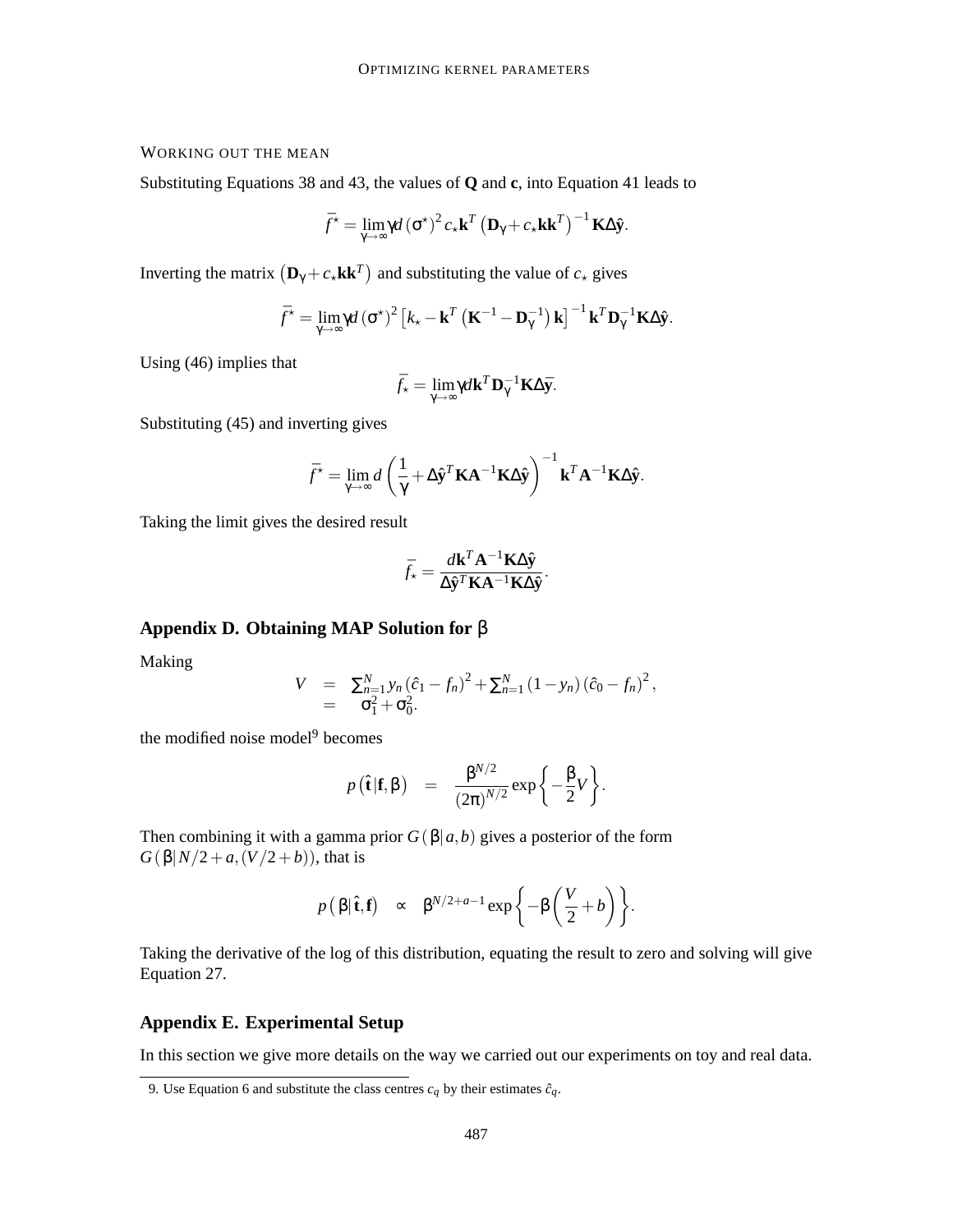## **E.1 Toy Data**

In all our experiments with synthetic data we used an RBF kernel of the form

$$
k(\mathbf{x}_i, \mathbf{x}_j) = \theta_1 \exp\left(-\frac{\theta_2}{2}||\mathbf{x}^i - \mathbf{x}^j||^2\right) + \theta_3 \delta_{ij}.
$$
 (47)

For KFD and LS-SVM we worked with the bandwidth of the kernel  $\sigma = 1/\theta_2$ , whereas for BFD we used  $\theta_2$  itself. The nugget parameter  $\theta_3$  ensures that **K** can be inverted at all times.

Regarding model training, we used the matlab implementation of Baudat and Anouar (2000) to solve the generalized eigenvalue problem, see their function BuildGDA. Furthermore, we used the function crossvalidate, provided by Pelckmans et al. (2003) and Suykens et al. (2002), to cross-validate the values of  $\sigma$  and of the 'threshold' of the mininum accepted eigenvalue. The latter was used instead of the regularisation coefficient because of the way the eigenvalue problem is solved, see Baudat's implementation for more details. In the LS-SVM case, we used the toolbox LS-SVMlab of Pelckmans et al. (2003) and Suykens et al. (2002) to do the classifications. The values of  $\sigma$  and *C* were cross-validated, with the latter being the coefficient associated with the support vector formulation. Lastly, in BFD, we used our own implementation which is available at

#### http://www.dcs.shef.ac.uk/˜neil/bfd.

In this case, the function scg provided in Netlab's toolbox (Nabney, 2002) was used to adapt kernel parameters.

#### **E.2 Benchmark Data Sets**

In the BFD experiments with an RBF kernel, we used  $N_x = 8$  different initialisations of the parameter  $\theta_2$  (Equation 47) during the training phase. The initialisations selected ranged from  $1 \times 10^{-4}$  to  $1 \times$ 10<sup>4</sup>; initialisations that produced numerical errors were ignored. We trained on the first 5 realisations (partitions) of each data set and computed their marginal loglikelihood. In this way, an array of  $N_x \times 5$  elements was obtained. See below.

$$
\begin{array}{ll}\n\text{Init.} & \text{Part.1} & \dots & \text{Part.5} \\
\theta_2^1 & \Theta_t^{(11)} & \dots & \Theta_t^{(15)} \\
\vdots & \vdots & \vdots & \vdots \\
\theta_2^{N_x} & \Theta_t^{(N_x 1)} & \dots & \Theta_t^{(N_x 5)}\n\end{array}
$$

For each partition, we selected the vector  $\Theta_t^{(ip)}$  with highest associated marginal likelihood, with  $p \in [1, 5]$  and  $i \in [1, 8]$ . Hence the original array of 40 elements  $\Theta_t^{ip}$  was reduced to an array of 5 elements. The final vector of parameters was determined by extracting the trained values  $\theta_2$  from each element of the reduced array and taking the median over them. The selected vector  $\Theta_t^{sel}$  was the one associated with the median value of  $\theta_2$ .

For the ARD experiments, we changed  $N_x = 3$ . The initialisations were given by  $\left[1 \times 10^{-3}, 1, 10\right]$ .

The Bayesian LS-SVM experiments were carried out using the toolbox LS-SVMLab (see Suykens et al., 2002). We trained LS-SVM's on the first five realisations of the training data and selected the median of the parameters. We observed that this algorithm was susceptible to fall into local minima so in order to avoid this problem, we used the function bay\_initlssvm to have good initialisations. The ARD rankings were obtained by applying the function bay\_lssvmARD.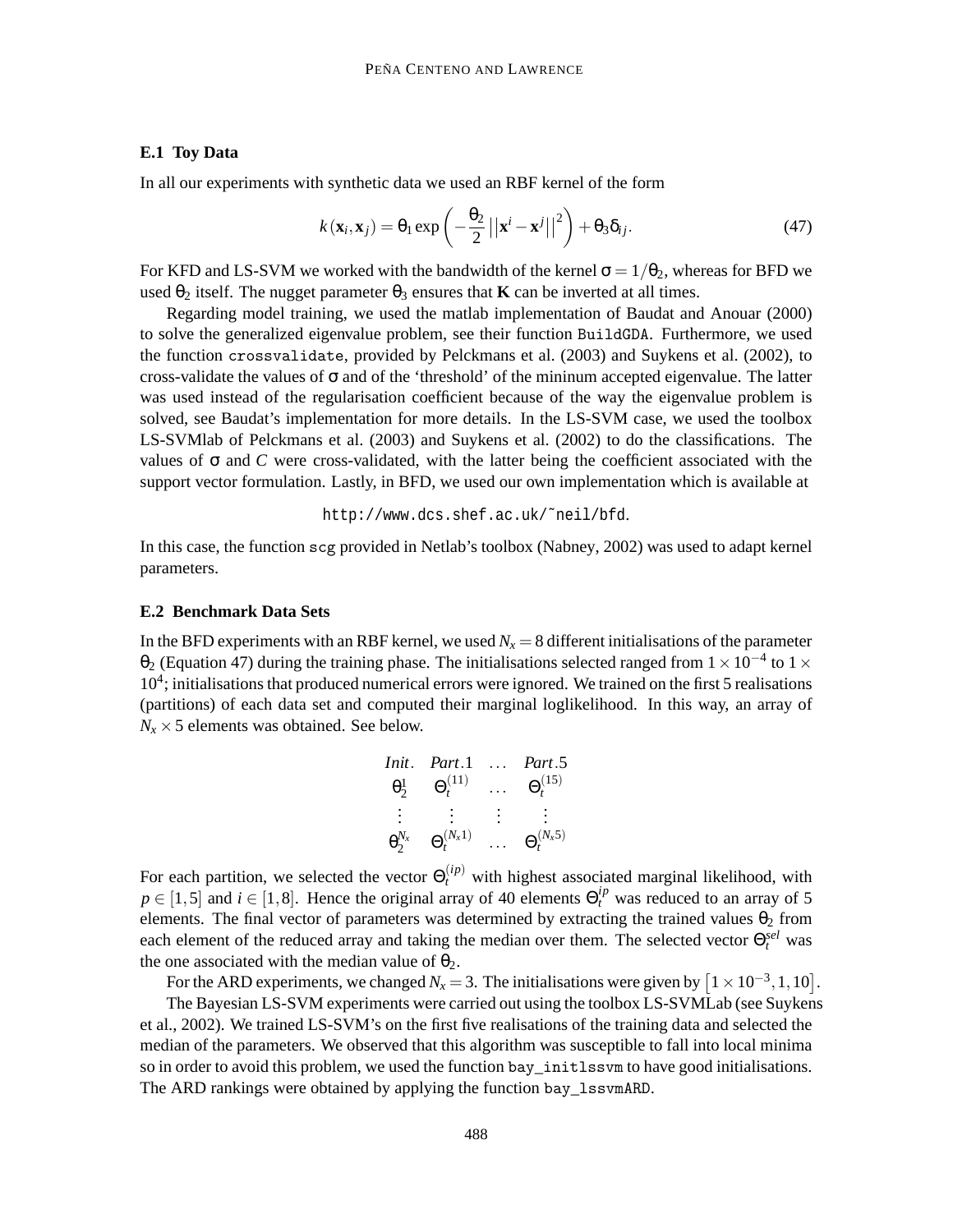## **References**

- Deepak K. Agarwal. Shrinkage estimator generalizations of proximal support vector machines. In *KDD '02: Proceedings of the eighth ACM SIGKDD International conference on Knowledge Discovery and Data Mining*, pages 173–182, New York, NY, USA, 2002. ACM Press.
- N. Aronszajn. Theory of reproducing kernels. *Transactions of the American Mathematical Society*, 68:337–404, May 1950.
- Gaston Baudat and Fatiha Anouar. Generalized discriminant analysis using a kernel approach. *Neural Computation*, 12(10):2385–2404, 2000.
- Christopher M. Bishop. *Neural Networks for Pattern Recognition*. Oxford University Press, 1995.
- A. P. Dempster, N. M. Laird, and D. B. Rubin. Maximum likelihood from incomplete data via the EM algorithm. *Journal of the Royal Statistical Society, Series B (Methodological)*, 39:1–38, 1977.
- Richard O. Duda and Peter E. Hart. *Pattern Recognition and Scene Analysis*. John Wiley, 1973.
- Ronald A. Fisher. The use of multiple measurements in taxonomic problems. *Annals of Eugenics*, 7:179, 1936.
- Keinosuke Fukunaga. *Introduction to Statistical Pattern Recognition*. Academic Press Inc., Boston, Massachusetts, 2nd edition, 1990.
- Glenn Fung and Olvi L. Mangasarian. Proximal support vector machine classifiers. In *KDD '01: Proceedings of the seventh ACM SIGKDD International Conference on Knowledge Discovery and Data Mining*, pages 77–86, New York, NY, USA, 2001. ACM Press.
- Gene H. Golub and Charles F. Van Loan. *Matrix computations*. Johns Hopkins University Press, Baltimore, MD, USA, 3rd edition, 1996.
- Robert B. Gramacy and Herbert K. H. Lee. Gaussian processes and limiting linear models. Technical Report ams2005-01, Department of Applied Mathematics and Statistics, University of California, Santa Cruz., 2005.
- Ian T. Jolliffe. *Principal Component Analysis*. Springer-Verlag, New York, 1st edition, 1986.
- Kevin J. Lang and Michael J. Witbrock. Learning to tell two spirals apart. In David S. Touretzky, Geoff E. Hinton, and Terrence J. Sejnowski, editors, *Proceedings of the 1988 Connectionist Models Summer School*. Morgan Kauffman, 1988.
- Neil D. Lawrence and Bernhard Schölkopf. Estimating a kernel Fisher discriminant in the presence of label noise. In Carla E. Brodley and Andrea P. Danyluk, editors, *Proceedings of the 18th International Conference on Machine Learning*, Williamstown, MA, July 2001. Morgan Kauffman.
- Neil D. Lawrence, Matthias Seeger, and Ralf Herbrich. Fast sparse Gaussian process methods: the informative vector machine. In Suzanna Becker, Sebastian Thrun, and Klaus Obermayer, editors, *Advances in Neural Information Processing Systems 15*, pages 609–616, Cambridge, MA, 2003. MIT Press.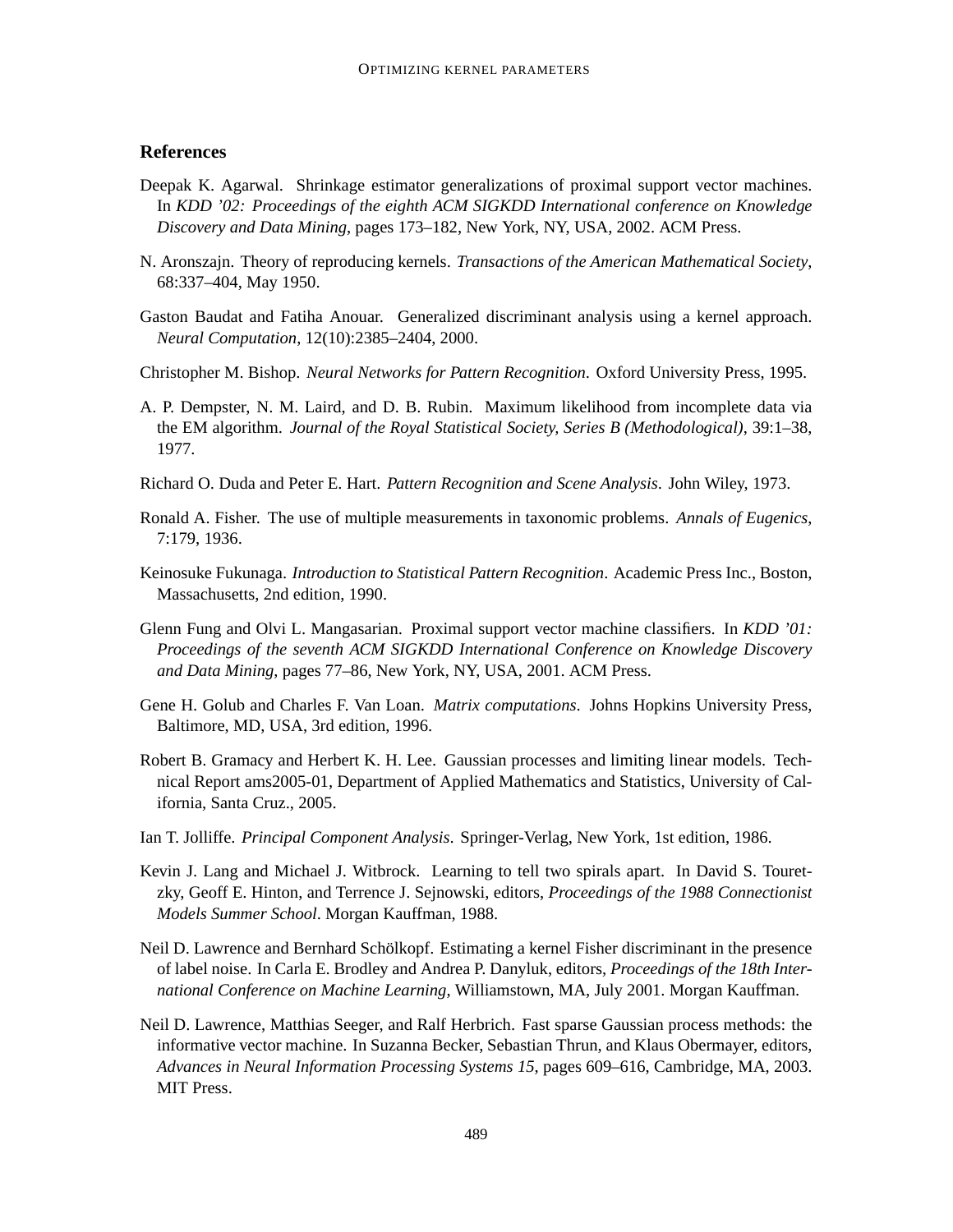- David J. C. Mackay. Probable networks and plausible predictions a review of practical Bayesian methods for supervised neural networks. *Network: Computation in Neural Systems*, 6(3):469– 505, 1995.
- Donald Michie, David J. Spiegelhalter, and Charles C. Taylor, editors. *Machine Learning, Neural and Statistical Classification*. Ellis Horwood, 1994.
- Sebastian Mika. A mathematical approach to kernel Fisher algorithm. In Todd K. Leen and Thomas G. Dietterich Völker Tresp, editors, *Advances in Neural Information Processing Systems 13*, pages 591–597, Cambridge, MA, 2001. MIT Press.
- Sebastian Mika. *Kernel Fisher Discriminants*. PhD thesis, Technischen Universität, Berlin, Germany, 2002.
- Sebastian Mika, Gunnar Rätsch, Jason Weston, Bernhard Schölkopf, and Klaus-Robert Müller. Fisher discriminant analysis with kernels. In Y.-H. Hu, E. Wilson J. Larsen, and S. Douglas, editors, *Neural Networks for Signal Processing IX*, pages 41–48. IEEE, 1999.
- Ian T. Nabney. *Netlab: Algorithms for Pattern Recognition*. Springer-Verlag, 2002.
- Radford M. Neal. *Bayesian Learning for Neural Networks*. Springer-Verlag, 1996.
- Anthony O'Hagan. Curve fitting and optimal design for prediction. *Journal of the Royal Statistical Society, Series B (Methodological)*, 40(1):1–42, 1978.
- Kristiaan Pelckmans, Johan A. K. Suykens, Tony Van Gestel, Jos De Brabanter, Lukas Lukas, Bart Hamers, Bart De Moor, and Joos Vandewalle. *LS-SVMlab Toolbox User's Guide*. Katholieke Universiteit, Leuven. ESAT-SCD-SISTA, 2003.
- Gunnar Rätsch, Takashi Onoda, and Klaus-Robert Müller. Soft margins for AdaBoost. Technical Report NC-TR-98-021, Royal Holloway College, University of London, U. K., 1998.
- Brian D. Ripley. *Pattern Recognition and Neural Networks*. Cambridge University Press, 1996.
- Volker Roth. Outlier detection with one-class kernel Fisher discriminants. In Lawrence K. Saul, Yair Weiss, and Léon Bottou, editors, *Advances in Neural Information Processing Systems 17*, pages 1169–1176, Cambridge, MA, 2005. MIT Press.
- David Ruppert, Matthew P. Wand, and Raymond J. Carroll. *Semiparametric Regression*. Cambridge Series in Statistical and Probabilistic Mathematics. Cambridge University Press, Cambridge, U. K., 2003.
- Bernhard Schölkopf and Alexander J. Smola. *Learning with Kernels: Support Vector Machines, Regularization, Optimization and Beyond*. MIT Press, 2002.
- Johan A. K. Suykens, Tony Van Gestel, Jos De Brabanter, Bart De Moor, and Joos Vandewalle. *Least Squares Support Vector Machines*. World Scientific, 2002.
- Johan A. K. Suykens and Joos Vandewalle. Least squares support vector machines. *Neural Processing Letters*, 9(3):293–300, 1999.